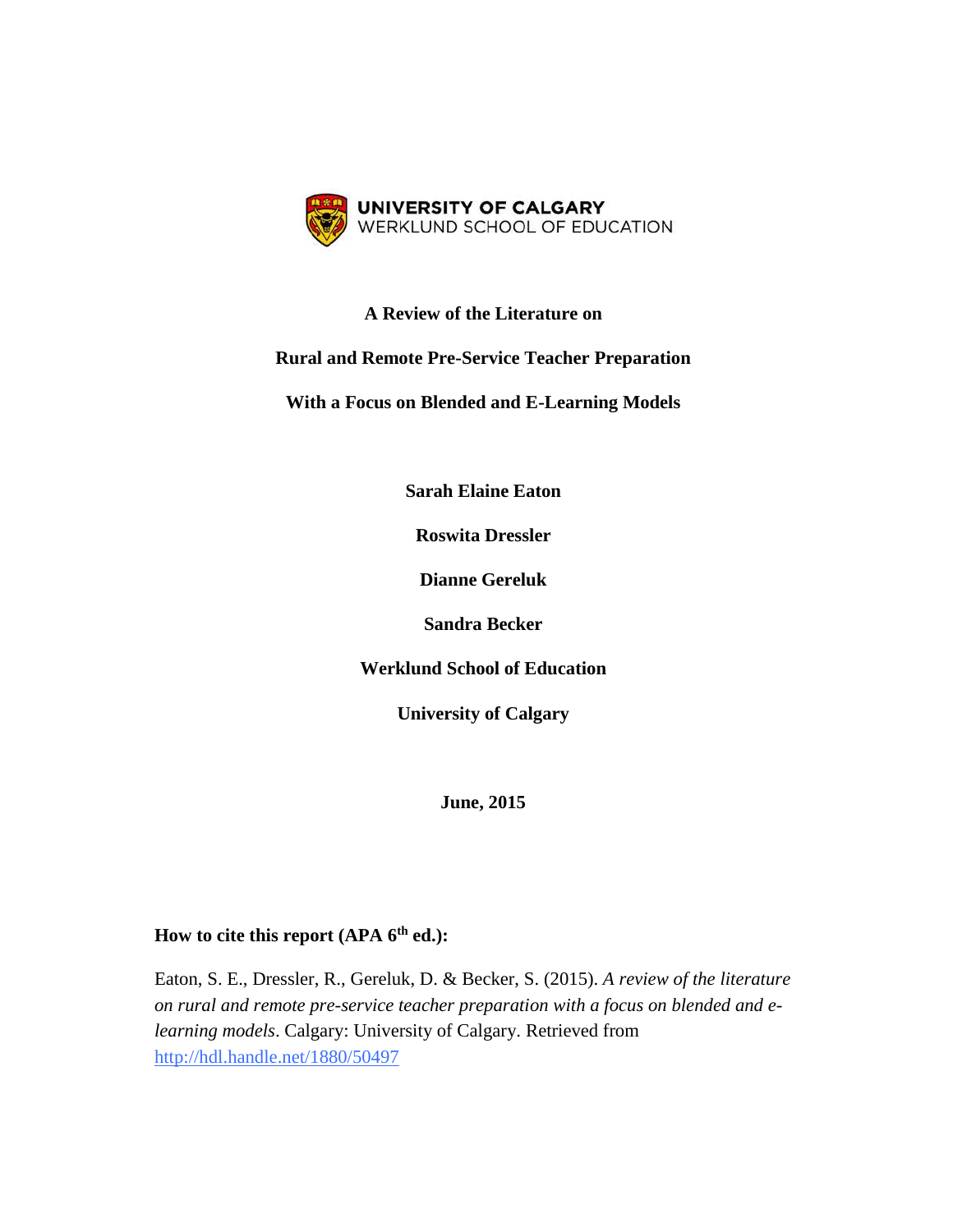# **Table of Contents**

| Background on pre-service teacher education in rural and remote communities 11     |  |
|------------------------------------------------------------------------------------|--|
| I. Preparing Pre-service Teachers to Integrate Technology into their Professional  |  |
|                                                                                    |  |
| Pre-service Teacher Preparation Programs Delivered in a Blended Format  31<br>III. |  |
| IV. Technology-focused Pre-service Teacher Preparation in Rural and Remote         |  |
|                                                                                    |  |
| VI. Monitoring, Evaluating and Assuring the Quality of e-Learning and Blended      |  |
|                                                                                    |  |
|                                                                                    |  |
|                                                                                    |  |
|                                                                                    |  |
|                                                                                    |  |

\_\_\_\_\_\_\_\_\_\_\_\_\_\_\_\_\_\_\_\_\_\_\_\_\_\_\_\_\_\_\_\_\_\_\_\_\_\_\_\_\_\_\_\_\_\_\_\_\_\_\_\_\_\_\_\_\_\_\_\_\_\_\_\_\_\_\_\_\_\_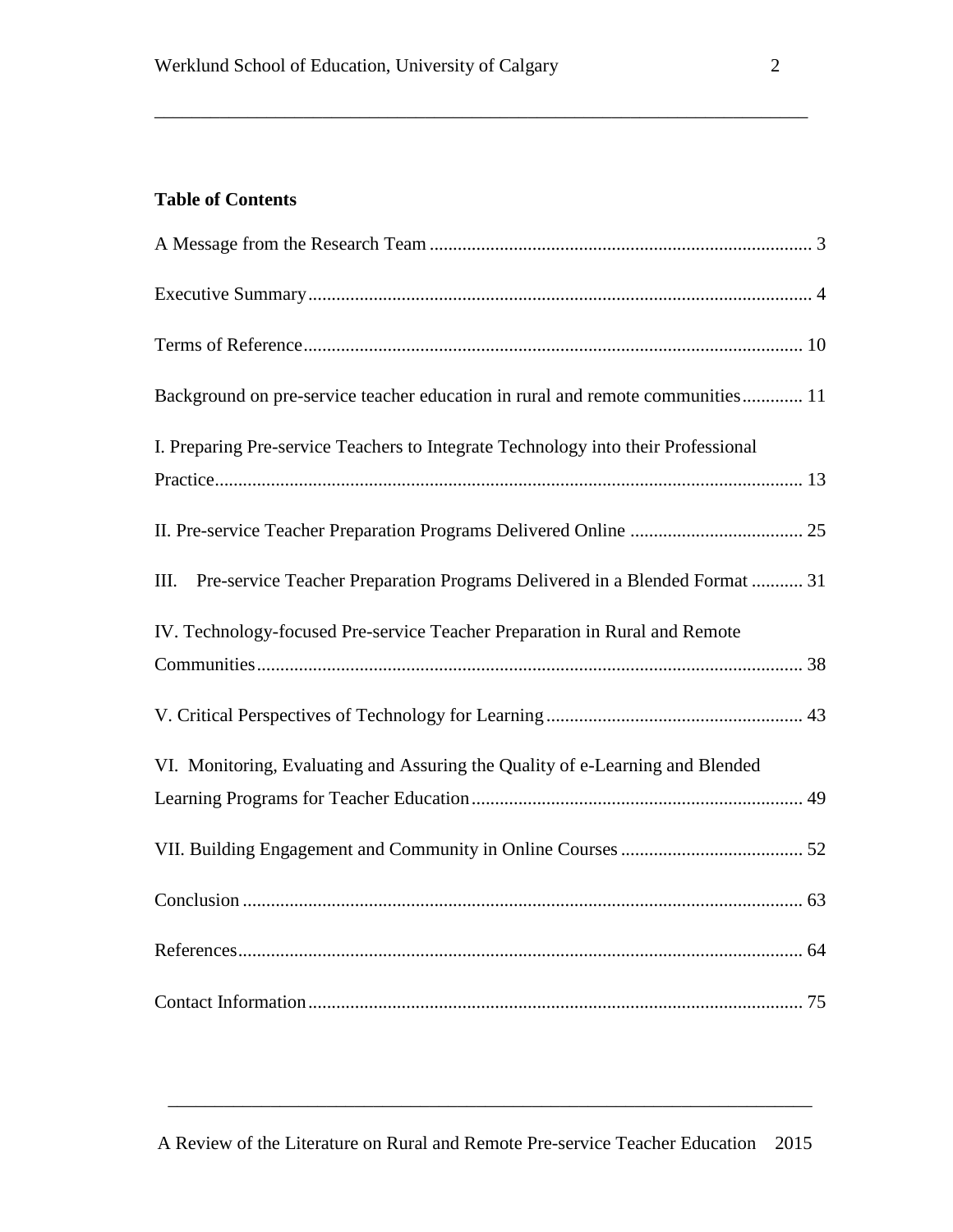#### **A Message from the Research Team**

The research team has prepared a review of the literature on rural and remote preservice teacher education delivered primarily in blended or e-learning formats. We have focused our review on six (6) key topic areas. Though some relate directly to the delivery of teacher education in blended or e-learning formats, we also felt it was important to address related issues such as evaluation, the integration of technology in professional practice and last, but certainly not least, to understand the broader debate around delivering pre-service teacher education in technology-driven formats.

\_\_\_\_\_\_\_\_\_\_\_\_\_\_\_\_\_\_\_\_\_\_\_\_\_\_\_\_\_\_\_\_\_\_\_\_\_\_\_\_\_\_\_\_\_\_\_\_\_\_\_\_\_\_\_\_\_\_\_\_\_\_\_\_\_\_\_\_\_\_

Given the breadth of these topics, the range of literature that we have surveyed is broad. We have consulted peer-reviewed academic journals, books, conference proceedings, government reports, reports from non-profit organizations and online materials. While we have endeavored to distill the authors' work and research accurately, we advise readers who are interested in more information to consult the original work. As a matter of course, when undertaking a summary of complex matters, some details must be left out.

We would like to thank the Research Office of Werklund School of Education, University of Calgary for providing us the means to complete this literature review with a WSE Enhancement Grant. We also offer our gratitude to those colleagues who have supported us in this work and offered us insights during our research.

Sarah Elaine Eaton, Ph.D., Werklund School of Education

Roswita Dressler, Ph.D., Werklund School of Education

Dianne Gereluk, Ph.D., Werklund School of Education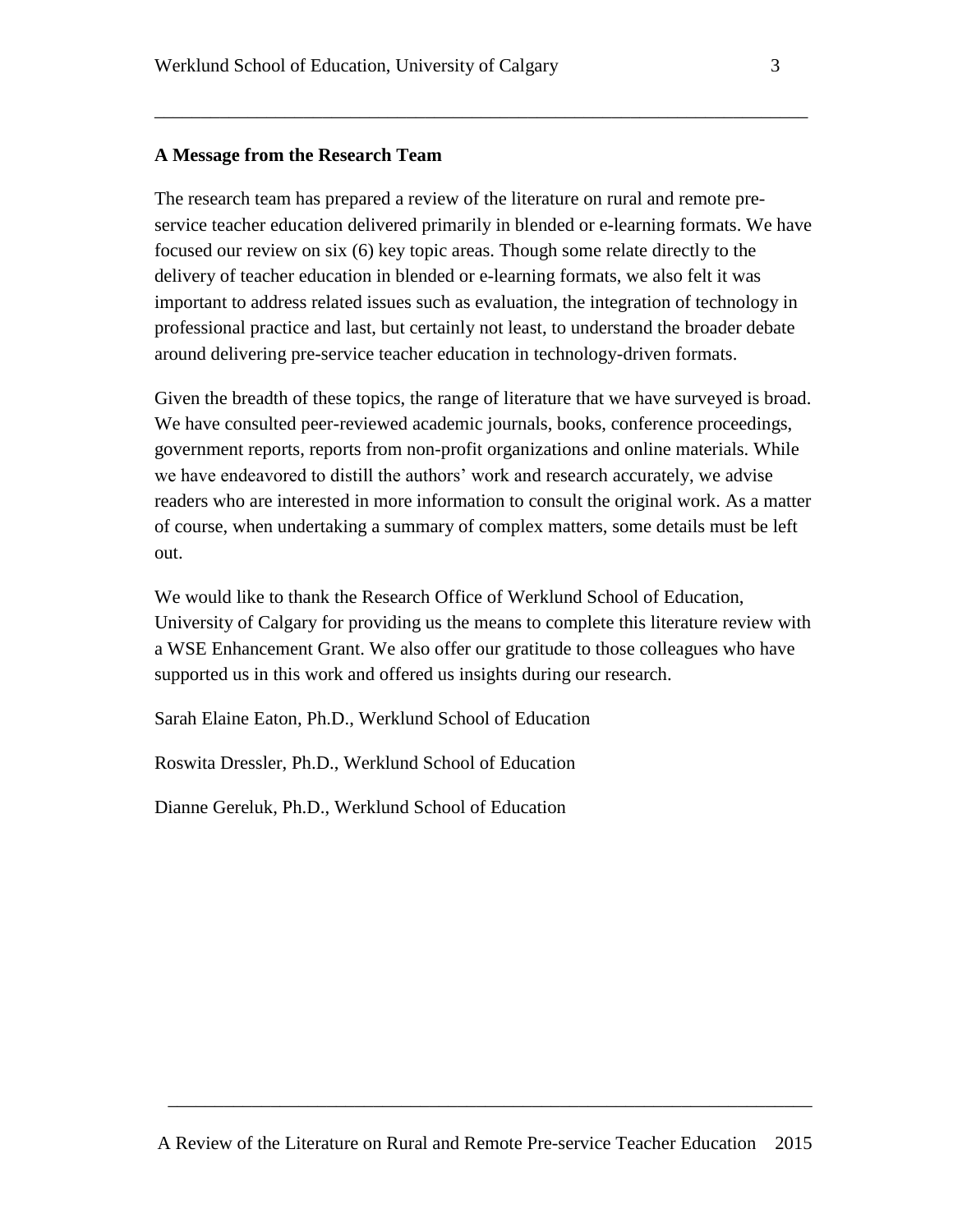### **Executive Summary**

# **I. Preparing Pre-service Teachers to Integrate Technology into their Professional Practice**

\_\_\_\_\_\_\_\_\_\_\_\_\_\_\_\_\_\_\_\_\_\_\_\_\_\_\_\_\_\_\_\_\_\_\_\_\_\_\_\_\_\_\_\_\_\_\_\_\_\_\_\_\_\_\_\_\_\_\_\_\_\_\_\_\_\_\_\_\_\_

- A technology-rich teacher training experience better prepares teachers to integrate technology into their professional practice. It is important for preservice teachers to have hands-on experience with technology during their training.
- Teachers have considerable influence over how their students end up using technology in the classroom. Teachers are perceived as the connector between learners and learning technologies. The way a teacher communicates with learners about technology can help to facilitate and improve a student-centred approach that integrates technology into the learning. It is important for teachers to send a positive message about the possibilities that technology can present for learning.
- Even today some preservice teachers have misconceptions about the validity and value of using technology. When teachers are skeptical or dismissive of technology for learning, they send a message that they do not support the idea of students improving their digital literacy skills.
- As a teacher's competence with technology grows, so too does his or her comfort level with the technology. When that happens, confidence develops and the teacher feels more prepared to integrate technology into their professional practice. Developing competence, comfort levels and confidence are key factors in whether or not a teacher is likely to integrate technology into their practice.
- Learning and integrating technology into learning requires time and patience. It may take longer to prepare and deliver a lesson that integrates technology.
- It is not enough for technology to be available or installed. The technology itself must be interactive and engaging for both learners and teachers in order for it to be considered valuable for the learning experience. Educational technology is most effective when it is connected to clearly defined learning tasks and goals, and supported by the teacher.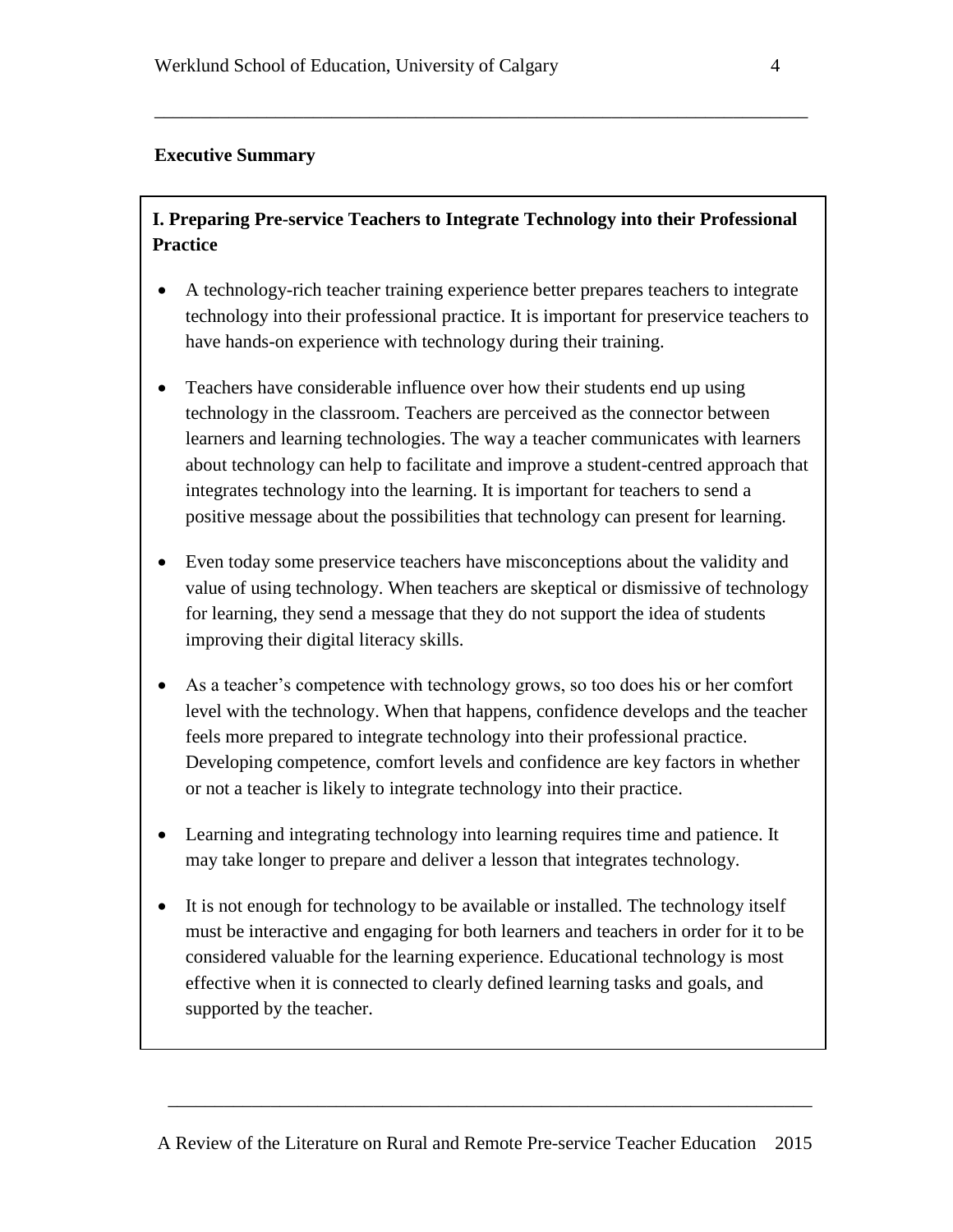#### **II. Pre-service Teacher Preparation Programs Delivered Online**

• Preservice teachers who take online training must have adequate technology in order to successfully complete their courses. This includes, but is not limited to having hardware, such as their own computers to access whenever they want, as well as having excellent connectivity to the Internet and sufficient bandwidth. Educators sometimes struggle to come to terms with the fact that there may be a significant gap between what they envision online learning could be and what the reality of it is. It is important for program administrators, instructors and learners to maintain a realistic view of what is achievable in an online learning experience.

\_\_\_\_\_\_\_\_\_\_\_\_\_\_\_\_\_\_\_\_\_\_\_\_\_\_\_\_\_\_\_\_\_\_\_\_\_\_\_\_\_\_\_\_\_\_\_\_\_\_\_\_\_\_\_\_\_\_\_\_\_\_\_\_\_\_\_\_\_\_

- Preservice teachers who feel less confident with technology can overcome their anxiety and fears if they are given adequate support. One-to-one mentoring, high levels of interaction with instructors, personalized feedback on assignments and developing a supportive online environment are key elements to helping online education students build their confidence throughout their program. Group workshops may be seen as a cost-effective model to deliver technology training, but that does not mean they are necessarily the most effective.
- For some preservice teachers, an online program is the only viable alternative. They must be fully supported in order to help them achieve success.
- Preservice teachers who are trained online may be better positioned for success as teachers of virtual schools than their professional counterparts who received their training in traditional face-to-face teacher education programs.
- Even in an online teacher training program, it is critical to have face-to-face field experiences so preservice teachers can experience the classroom environment as part of their training.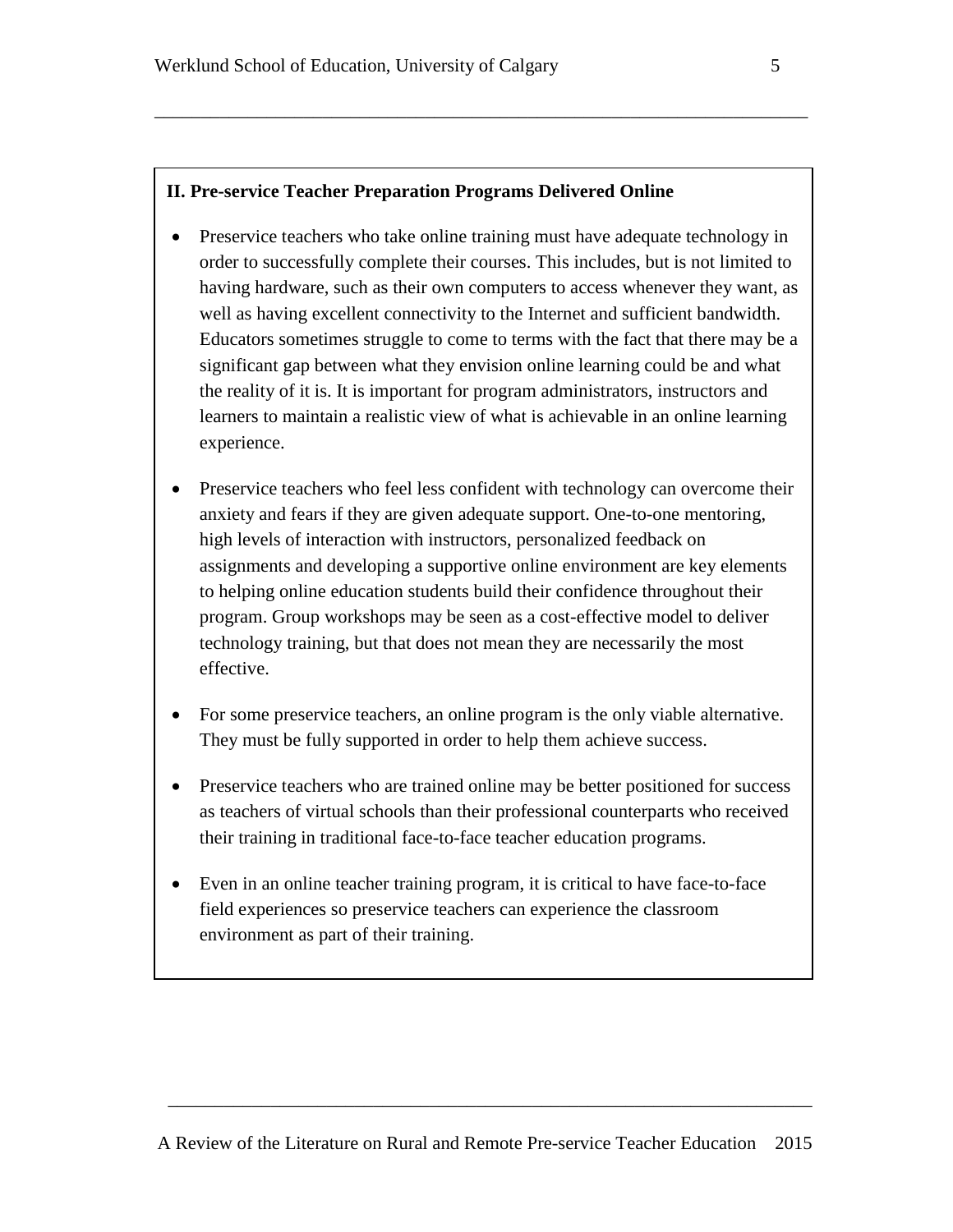### **III. Pre-service Teacher Preparation Programs Delivered in a Blended Format**

\_\_\_\_\_\_\_\_\_\_\_\_\_\_\_\_\_\_\_\_\_\_\_\_\_\_\_\_\_\_\_\_\_\_\_\_\_\_\_\_\_\_\_\_\_\_\_\_\_\_\_\_\_\_\_\_\_\_\_\_\_\_\_\_\_\_\_\_\_\_

- Blended teacher education programs are not simply a stepping-stone to fully online programs, but are a valid alternative method of delivering pre-service teacher education in their own right. It is important to note that teacher education programs differ from other kinds of professional education programs because of the necessary elements such as field experiences and student teaching. These elements must be carefully considered when developing a blended teacher education program.
- A blended approach to field experience might include having face-to-face classroom experience, combined with online reflections and discussions with peers and instructors.
- Preservice teachers trained in a blended program may develop a greater sense of community and have fewer feeling of isolation than those who take their teacher education in a fully online environment. Leaving discussion boards open to students after their courses end is one way for new alumni to continue cultivating a sense of professional community with their peers.
- Technology must be incorporated with a sense of intentionality and purpose in a blended pre-service teacher education program. It is important for pre-service teachers to explicitly understand how and why technology is being integrated into their training and that using technology for its own sake is neither useful, nor helpful. Technology must be relevant to a teacher's professional context.
- Instructors must make preservice teachers aware that the online component of their program may require a significant investment of time. Simply because a program is partly online does not mean that it will require less time or effort. On the contrary, time management is a key element to success in online and blended learning.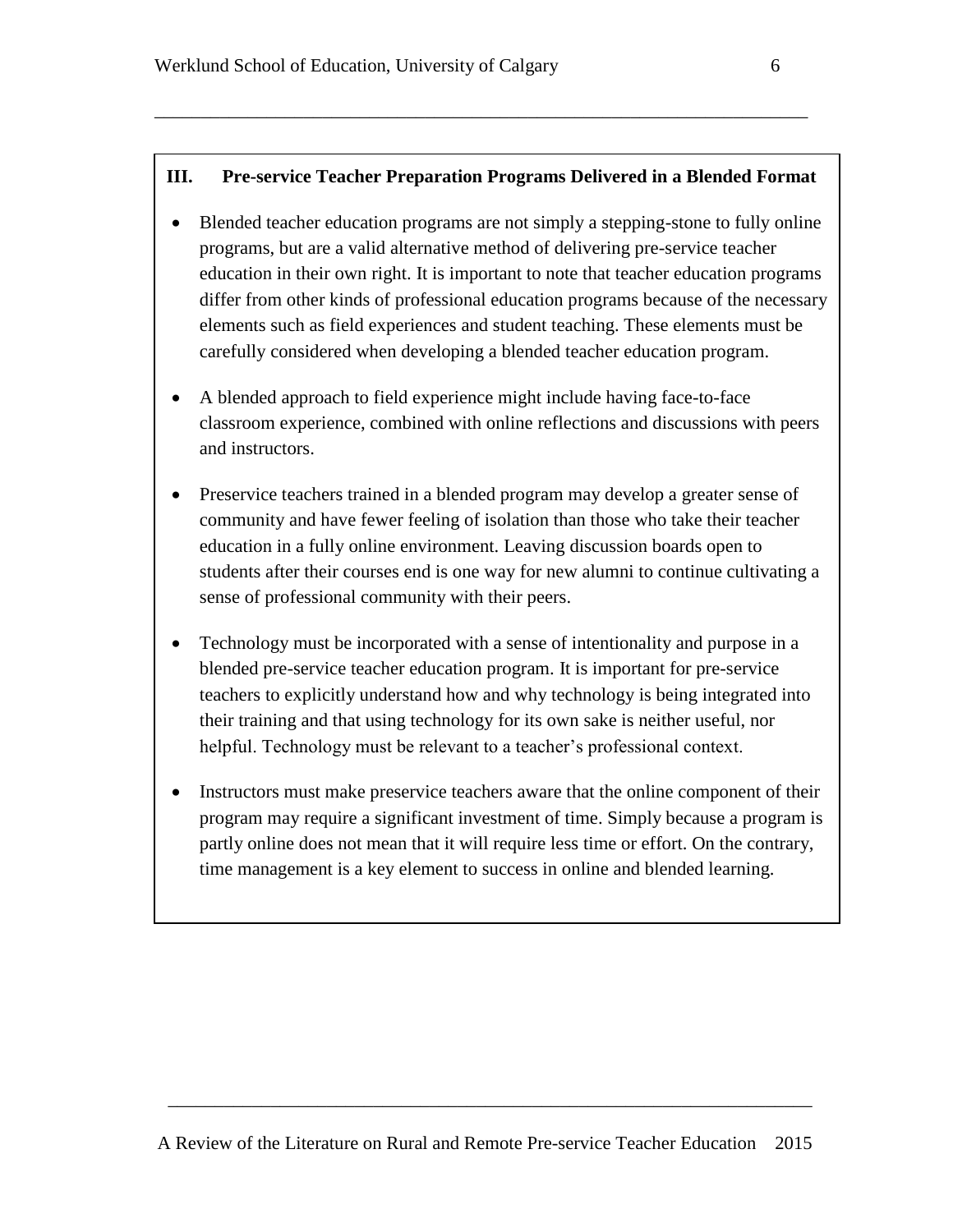# **IV. Technology-focused Pre-service Teacher Preparation in Rural and Remote Communities**

\_\_\_\_\_\_\_\_\_\_\_\_\_\_\_\_\_\_\_\_\_\_\_\_\_\_\_\_\_\_\_\_\_\_\_\_\_\_\_\_\_\_\_\_\_\_\_\_\_\_\_\_\_\_\_\_\_\_\_\_\_\_\_\_\_\_\_\_\_\_

- Student computer access remains a significant challenge in rural and remote areas. Barriers to effectively integrating technology into rural and remotes schools include having adequate connectivity (bandwidth); lack of technical support in schools and lack of training and professional development for teachers.
- Enhancing the technology literacy of rural and remote teachers is essential for them in order to develop the competence and confidence to successfully integrate technology into their teaching practice.
- Even when rural and remote teachers demonstrate positive attitudes towards using technology for learning, providing them with support is essential to help them integrate it into their professional practice.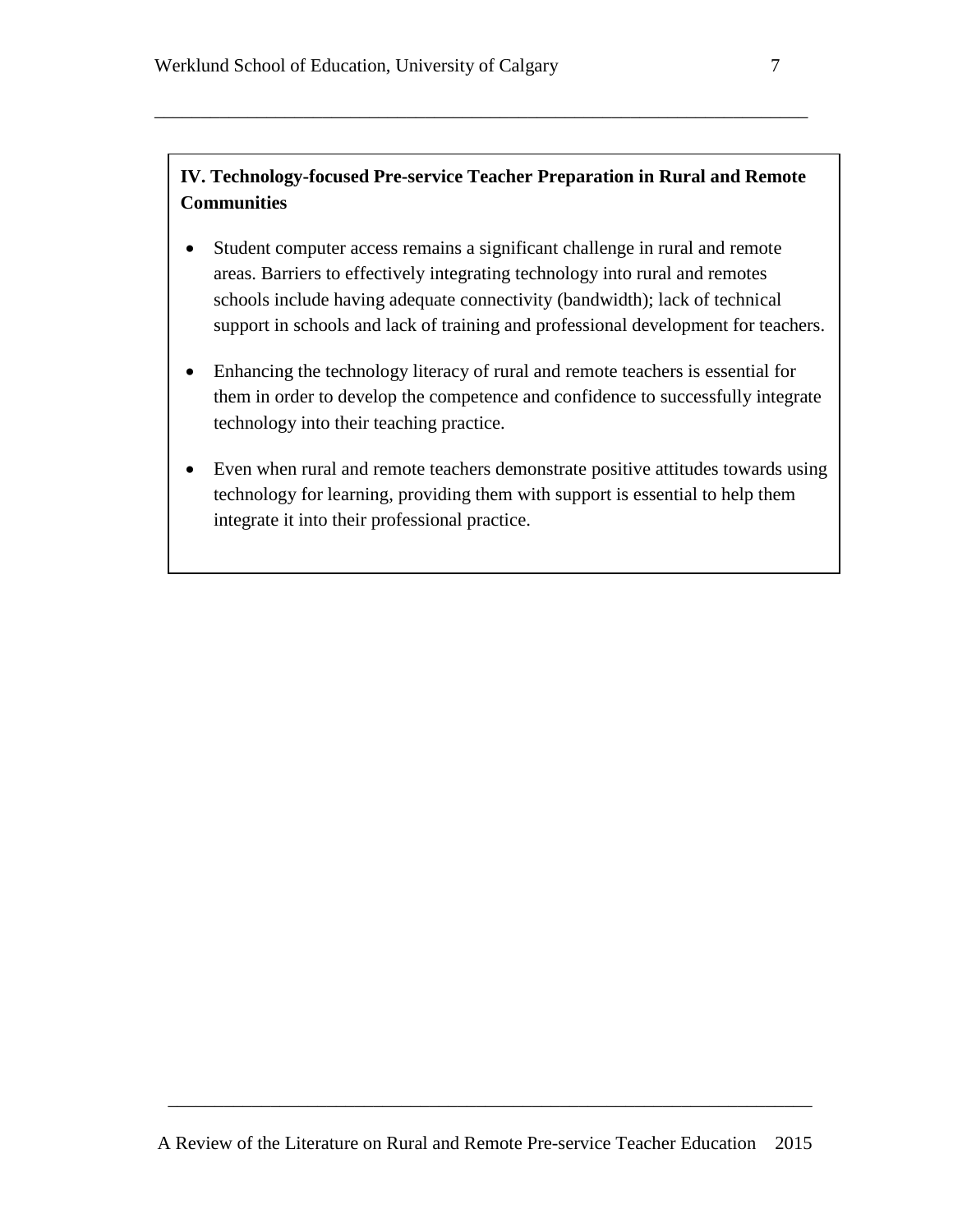#### **V. Critical Perspectives of Technology for Learning**

• Critics are skeptical that teacher education can be effectively delivered in any format other than face-to-face instruction.

\_\_\_\_\_\_\_\_\_\_\_\_\_\_\_\_\_\_\_\_\_\_\_\_\_\_\_\_\_\_\_\_\_\_\_\_\_\_\_\_\_\_\_\_\_\_\_\_\_\_\_\_\_\_\_\_\_\_\_\_\_\_\_\_\_\_\_\_\_\_

- Administrator perceptions of online preservice teacher education are more negative than positive. In particular, there is concern that the social aspects of teaching may be compromised when delivered in an online or blended format. As a result, administrators in charge of hiring may be reluctant to hire students graduating from online or blended programs.
- Lack of support from institutional administration can be a significant barrier to developing or investing in resources or programs requiring technology. This may be because such decisions are perceived to be made according to the beliefs of those who support technology, rather than substantive evidence of the effectiveness of technology for learning.
- Drawbacks of online and blended preservice teacher education include excessive demands on the time of both those enrolled and those teaching in the program. Beliefs about how difficult technology may be to use also played a key barrier to integrating technology into learning.
- The amount or availability of technology does not seem to matter as much as its reliability. When resources do not work or require troubleshooting, or the steps to set up the technology are cumbersome, technology becomes a burden rather than an asset. When that happens, teachers may abandon technology in favour of tried and true traditional resources that can be used at a moment's notice.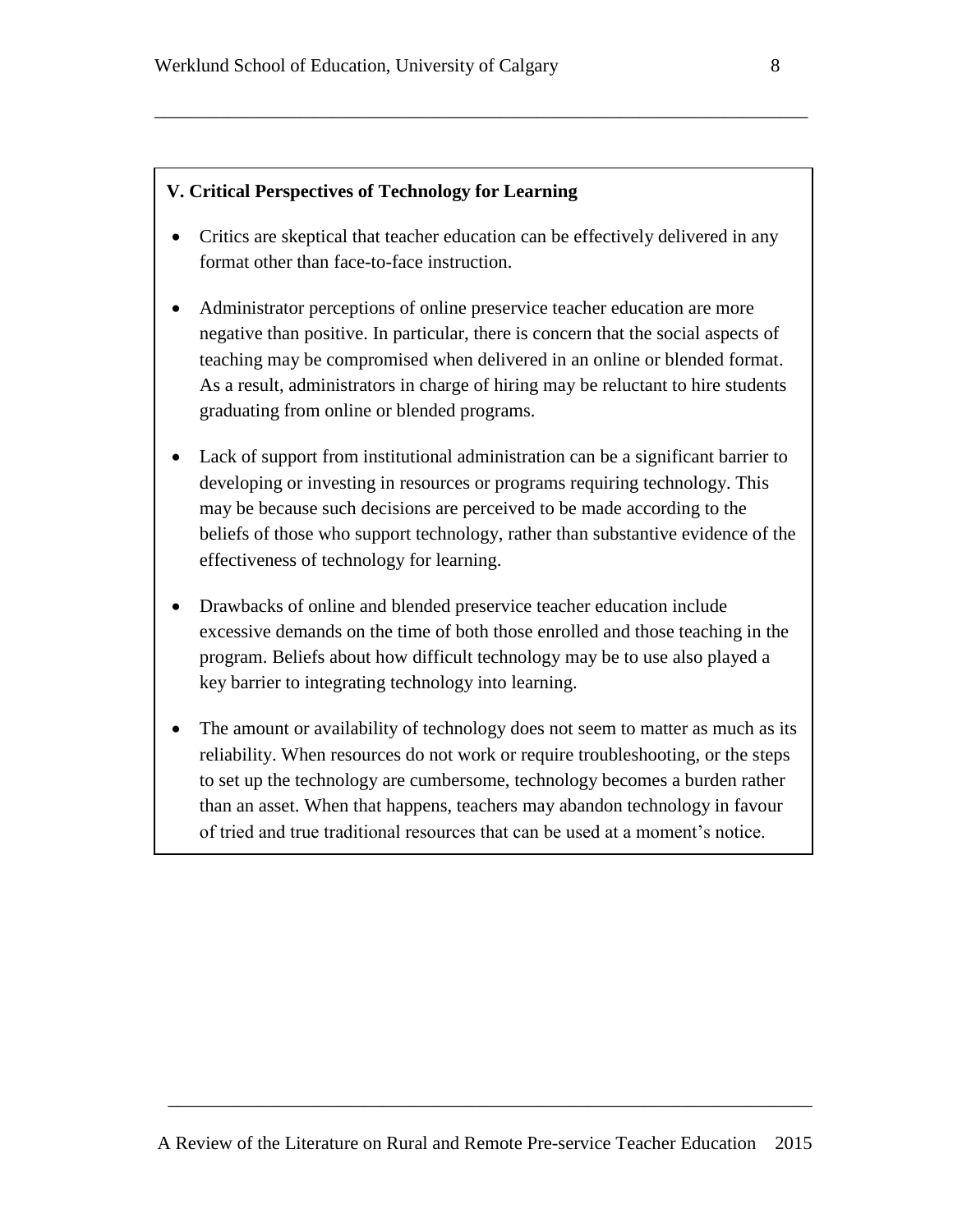# **VI. Monitoring, Evaluating and Assuring the Quality of e-Learning and Blended Learning Programs for Teacher Education**

\_\_\_\_\_\_\_\_\_\_\_\_\_\_\_\_\_\_\_\_\_\_\_\_\_\_\_\_\_\_\_\_\_\_\_\_\_\_\_\_\_\_\_\_\_\_\_\_\_\_\_\_\_\_\_\_\_\_\_\_\_\_\_\_\_\_\_\_\_\_

- Program evaluation has traditionally focused on how processes and systems lead to desired outcomes. In education, such outcomes are often not valid indicators of success.
- The evaluation of online and blended education programs often focus on the effectiveness of the technology, rather than the learning.
- The evaluation of pre-service blended and online teacher education seems to be in its infancy and effective methods have yet to be developed to adequately assess the effectiveness of how well such programs prepare teacher for their future professional practice.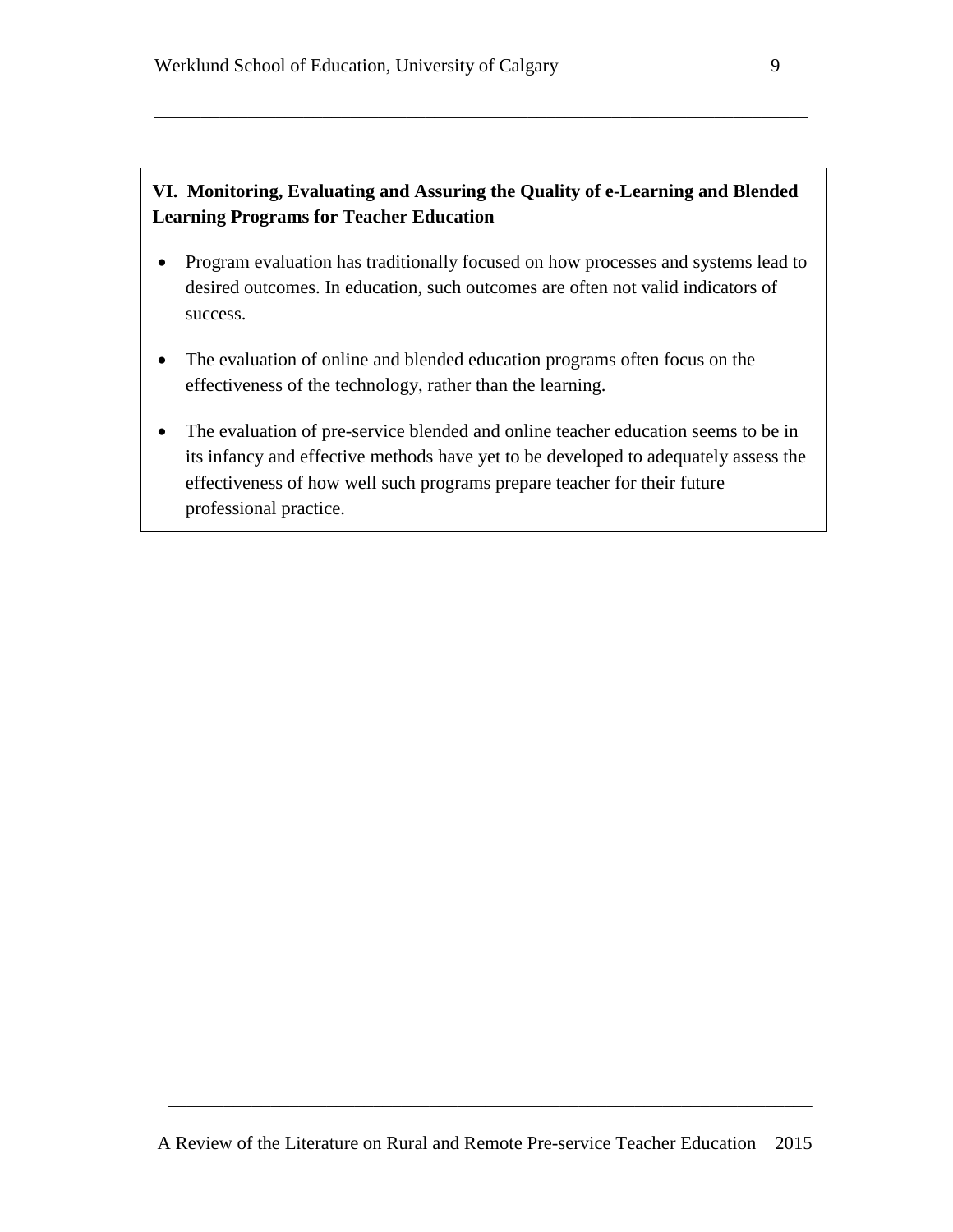## **Terms of Reference**

This report provides an overview of the current literature relating to technology and pre-service teacher education across a variety of themes:

\_\_\_\_\_\_\_\_\_\_\_\_\_\_\_\_\_\_\_\_\_\_\_\_\_\_\_\_\_\_\_\_\_\_\_\_\_\_\_\_\_\_\_\_\_\_\_\_\_\_\_\_\_\_\_\_\_\_\_\_\_\_\_\_\_\_\_\_\_\_

- 1. Pre-service teacher preparation that integrates innovation and technology in a variety of ways
- 2. Pre-service teacher preparation that is delivered exclusively via an online program
- 3. Pre-service teacher preparation that is delivered via a blended (e-learning and face-to-face) program
- 4. Technology-focused pre-service teacher preparation for educators working in rural and remote contexts
- 5. Critical perspectives of technology-driven teacher preparation and PD
- 6. Evaluation and quality assurance for technology in pre-service teacher preparation programs

This report builds upon the work previously done by Mr. Merlin Thomspon, a graduate student under the supervision of Dr. Dianne Gereluk.

The aim of this report is to provide a general overview of the key themes, but the review of the literature is neither exhaustive nor exclusive.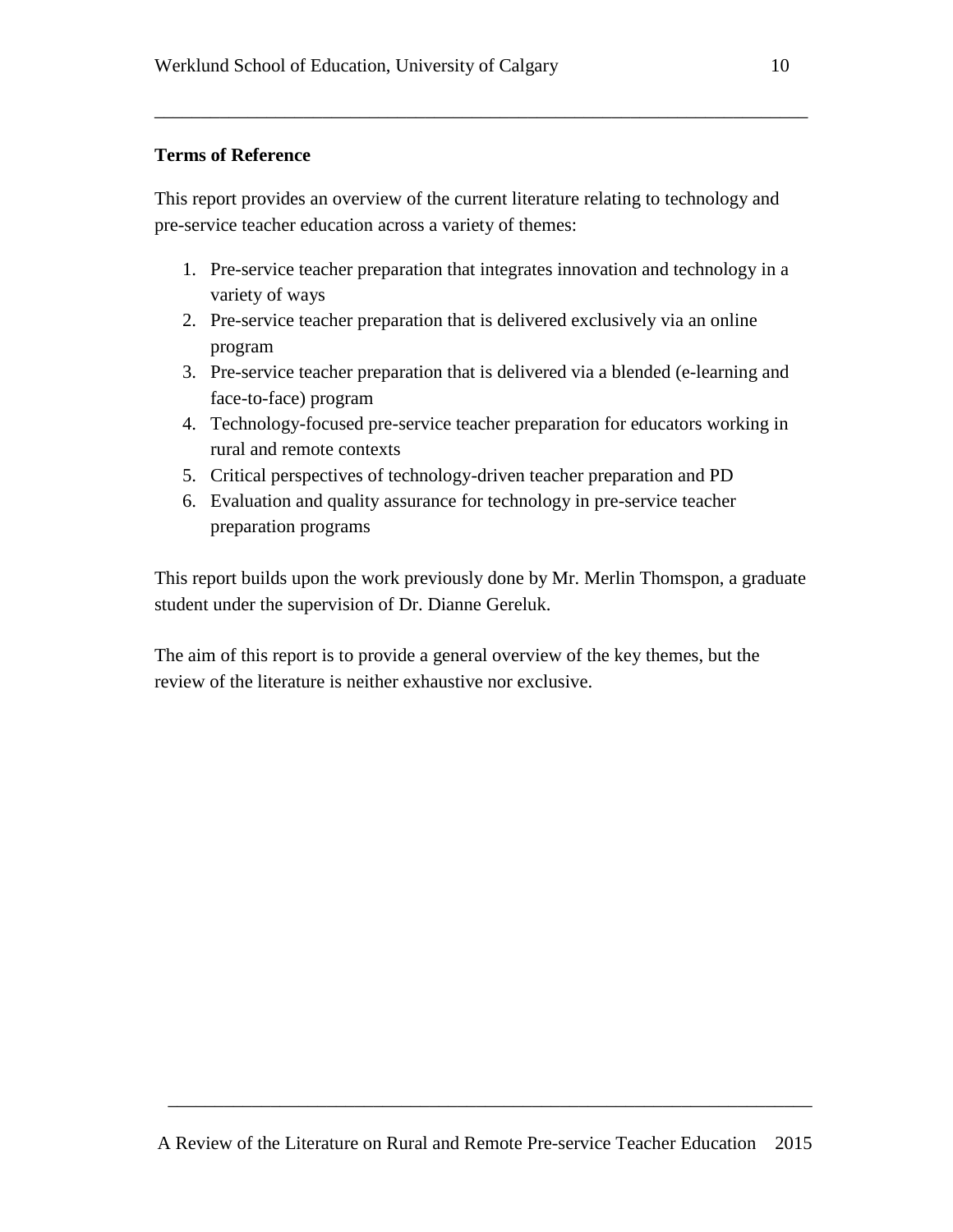#### **Background on pre-service teacher education in rural and remote communities**

\_\_\_\_\_\_\_\_\_\_\_\_\_\_\_\_\_\_\_\_\_\_\_\_\_\_\_\_\_\_\_\_\_\_\_\_\_\_\_\_\_\_\_\_\_\_\_\_\_\_\_\_\_\_\_\_\_\_\_\_\_\_\_\_\_\_\_\_\_\_

Terms "rural" and "remote" communities are contested and sometimes complex. Does population determine whether a community is defined as urban, rural or remote? Or do factors such as infrastructure such as the number of schools or hospitals play a role in the definition? A definition of rural may be as simple as "not urban" and the term remote may not be easily definable at all (Northern Alberta Development Council, p. 3).

What is clear though is that attracting and retaining teachers for rural and remote areas is a pervasive global problem (Canter, Voytecki, & Rodríguez, 2007; West & Jones, 2007; Grant, 2010). Canada is not immune to these issues (Saskatchewan Learning, 2007; Ontario Ministry of Education, 2008; Nova Scotia Department of Education, 2012; Alberta Education, 2013). Although this situation is historical, in recent years the teacher shortage has become worse (Manitoba Education, Training, and Youth, 2002; Kitchenham & Chasteauneuf, 2010; Northern Alberta Development Council, 2010). Aboriginal communities are especially vulnerable (Dragon et al., 2012). There is simply not enough access to teacher certification for individuals in rural and remote areas (Grant, 2010) and teacher recruitment "affects the delivery of quality educational services in rural and remote areas including reserve schools" (Mueller, Carr-Stewart, Steeves, & Marshall, 2011, para. 1). Solutions perceived as radical within the political and educational community are required (Dibbon, 2001). The Northern Alberta Development Report recommended that Alberta communities make an increased priority to recruit local teachers with the proposed solution of "growing our own teachers" (Northern Alberta Development Council, 2010, pg. 11).

There is a demand for qualified and competent teachers in rural and remote areas and yet, potential students have little access to teacher education programs unless they move to an urban center or a satellite campus (Alberta Education, 2013). While some blended and online pre-service teacher education programs exist in countries like the United States and Australia, a preliminary web search reveals that most are limited to elementary and early childhood education. In Canada, there are limited online or blended Bachelor of Education programs that lead to teaching certification. Current programs in Canada that target rural and remote students require them to move to larger centers or satellite campuses to receive pre-service teacher education through face-toface instruction. If they leave their rural and remote areas to attend post-secondary

A Review of the Literature on Rural and Remote Pre-service Teacher Education 2015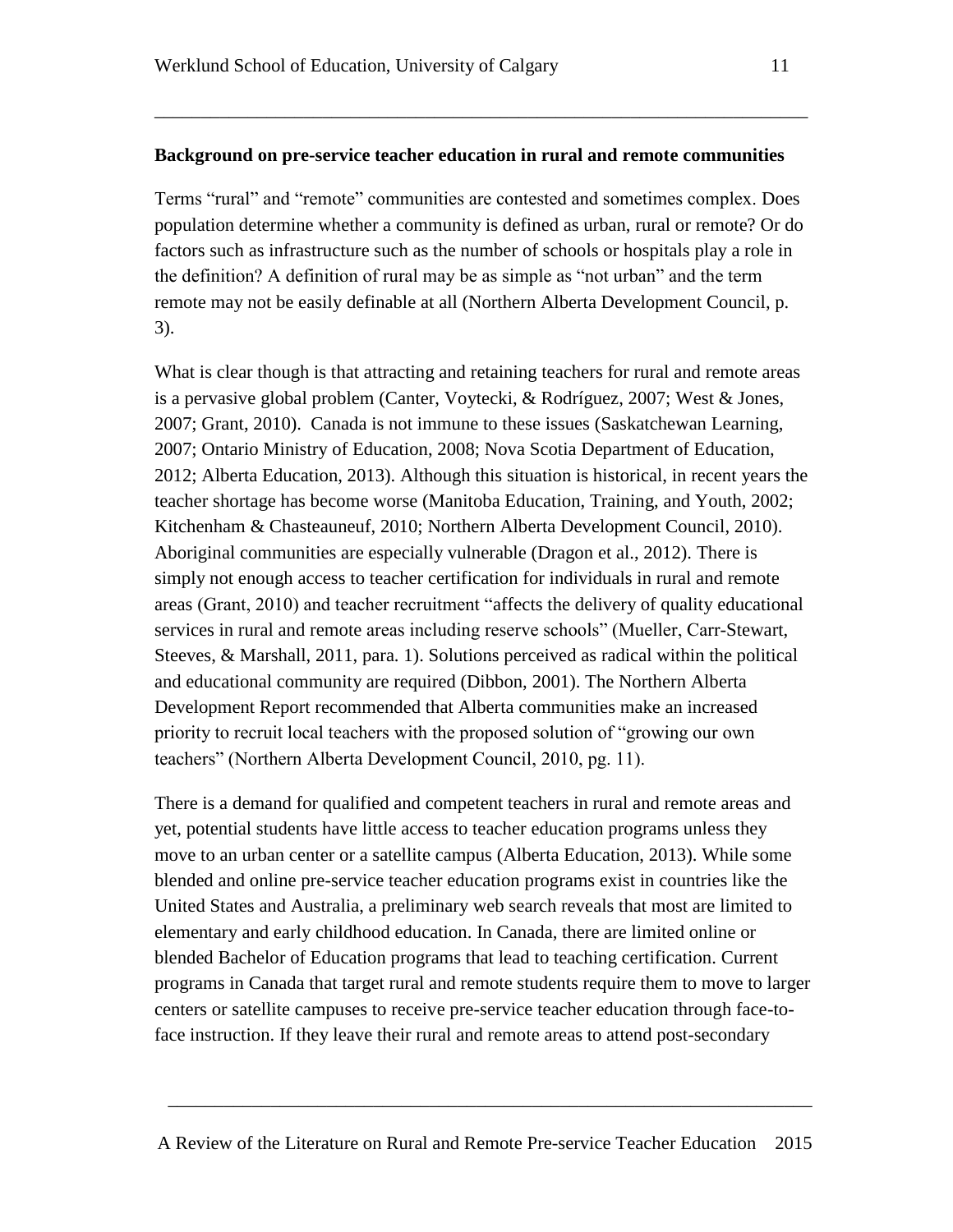institutions, 77% will not return to their communities (Dupuy, Mayer, & Morisette, 2000). Students who live at a distance from urban universities are at a disadvantage.

\_\_\_\_\_\_\_\_\_\_\_\_\_\_\_\_\_\_\_\_\_\_\_\_\_\_\_\_\_\_\_\_\_\_\_\_\_\_\_\_\_\_\_\_\_\_\_\_\_\_\_\_\_\_\_\_\_\_\_\_\_\_\_\_\_\_\_\_\_\_

Rural and remote teachers will teach students through technology and some of those teachers will teach online as well as face-to-face classes, yet, they will do so without having been given the experience of online learning or having had online teaching made explicit. Grant (2010) maintained that pre-service teachers trained through online instruction are better positioned to prepare today's youth for the digital global economy. Pre-service teachers trained online may increase capacity for integrating technology in the classroom (Olson & Werhan, 2005), and e-learning may enhance the engagement of students during their program by having 24/7 access to learning (Rowley & O'Dea, 2014).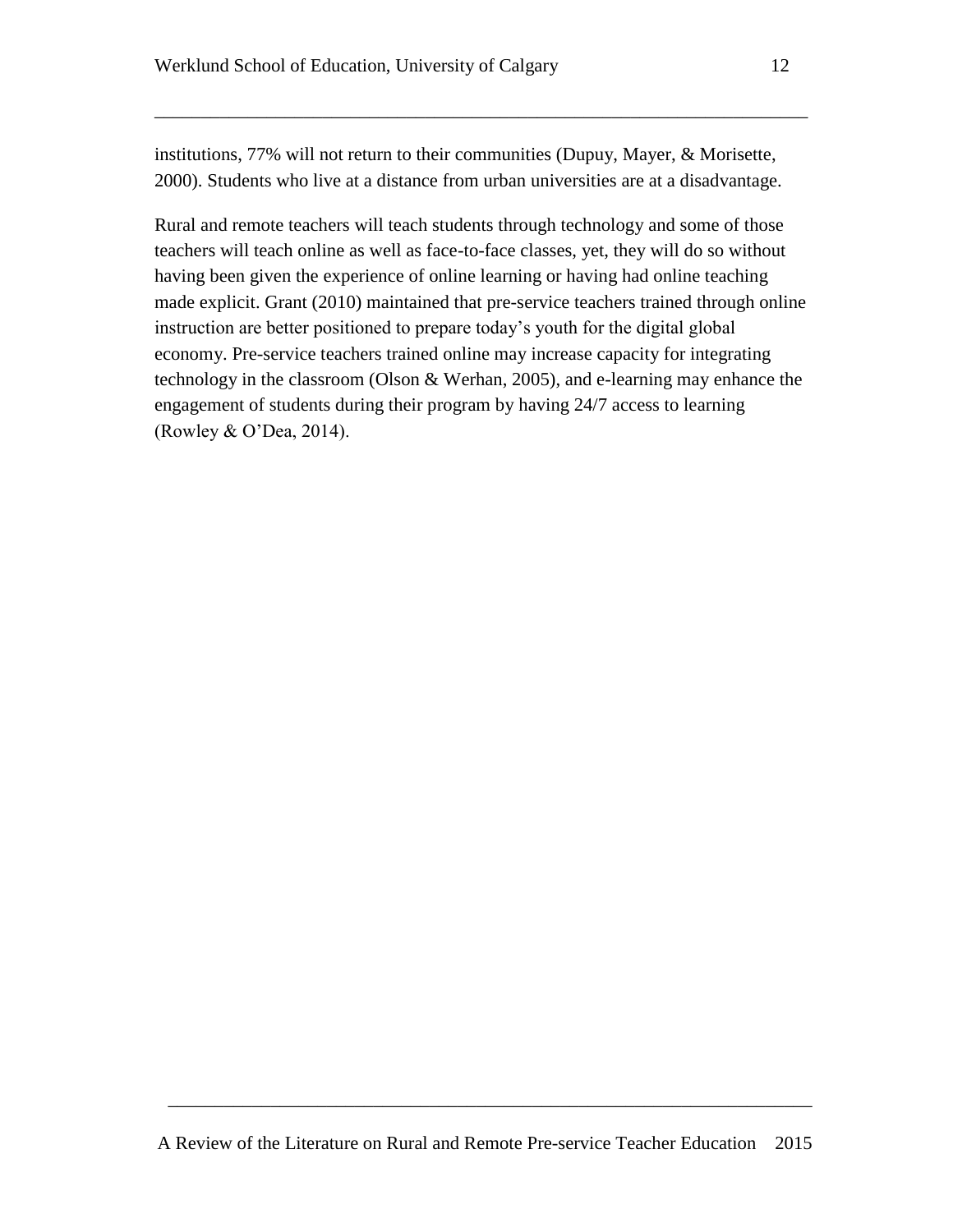# **I. Preparing Pre-service Teachers to Integrate Technology into their Professional Practice**

\_\_\_\_\_\_\_\_\_\_\_\_\_\_\_\_\_\_\_\_\_\_\_\_\_\_\_\_\_\_\_\_\_\_\_\_\_\_\_\_\_\_\_\_\_\_\_\_\_\_\_\_\_\_\_\_\_\_\_\_\_\_\_\_\_\_\_\_\_\_

This section surveys literature focused on the integration of technology and innovation into already-existing teacher education programs. The interventions and innovations included the introduction of new technologies to enhance or enrich teacher-preparation programs.

- A technology-rich teacher training experience better prepares teachers to integrate technology into their professional practice. It is important for preservice teachers to have hands-on experience with technology during their training.
- Teachers have considerable influence over how their students end up using technology in the classroom. Teachers are perceived as the connector between learners and learning technologies. The way a teacher communicates with learners about technology can help to facilitate and improve a student-centred approach that integrates technology into the learning. It is important for teachers to send a positive message about the possibilities that technology can present for learning.
- Even today some preservice teachers have misconceptions about the validity and value of using technology. When teachers are skeptical or dismissive of technology for learning, they send a message that they do not support the idea of students improving their digital literacy skills.
- As a teacher's competence with technology grows, so too does his or her comfort level with the technology. When that happens, confidence develops and the teacher feels more prepared to integrate technology into their professional practice. Developing competence, comfort levels and confidence are key factors in whether or not a teacher is likely to integrate technology into their practice.
- Learning and integrating technology into learning requires time and patience. It may take longer to prepare and deliver a lesson that integrates technology.
- It is not enough for technology to be available or installed. The technology itself must be interactive and engaging for both learners and teachers in order for it to be considered valuable for the learning experience. Educational technology is most effective when it is connected to clearly defined learning tasks and goals, and supported by the teacher.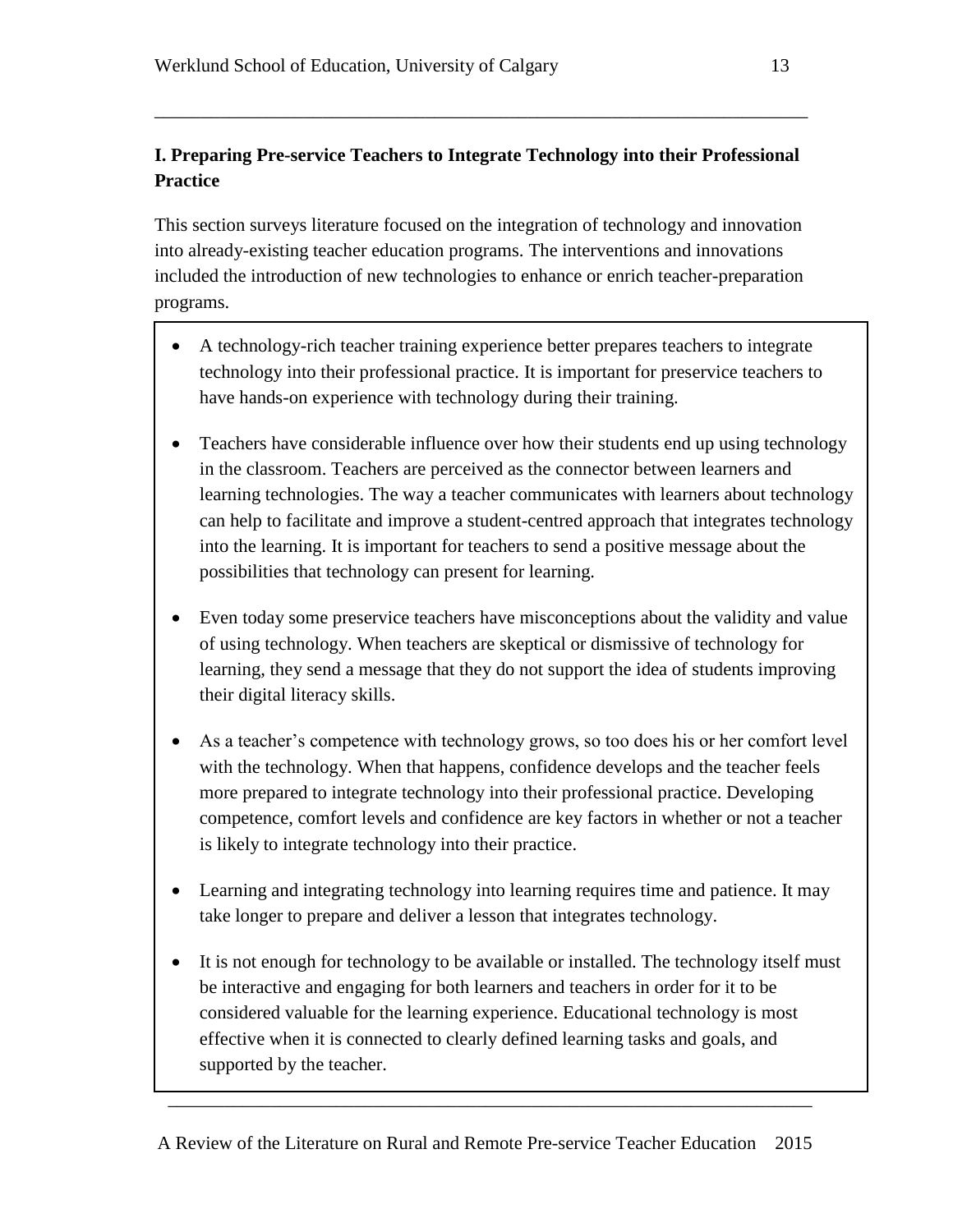Ajayi, L. (2009). An exploration of pre-service teachers' perceptions of learning to teach while using asynchronous discussion board. *Educational Technology & Society, 12*(2), 86-100.

\_\_\_\_\_\_\_\_\_\_\_\_\_\_\_\_\_\_\_\_\_\_\_\_\_\_\_\_\_\_\_\_\_\_\_\_\_\_\_\_\_\_\_\_\_\_\_\_\_\_\_\_\_\_\_\_\_\_\_\_\_\_\_\_\_\_\_\_\_\_

This article examines 33 pre-service teachers' perceptions of using an asynchronous discussion board (ADB) as a tool to learn to teach. The results were positive showing that students perceived the ADB to situate learning and present opportunities for customized learning. Ajayi notes the link between using technology for personal communication and for learning, noting that an understanding of today's pre-service teachers, "should start from an appreciation that technologies such as cell phones, television, computers, video, iPods, personal data assistant, (i.e. blackberry), etc. play a major role in their everyday social interactions. As such, it is reasonable to assume that they have been apprenticed to the use of technology through communities of practice (home, peer groups, work) and can apply technological skills in academic contexts" (p. 87). A chart noting the differences between traditional classroom learning and ADB shows that the technology may lend itself to a more learner-centred approach (p. 88). The results indicated that students engaged in more peer-to-peer learning and felt motivated to read over lecture notes. 70% of participants reported that using the ADB forced them to think about how they themselves would incorporate technology into their own teaching practice. A concluding comment of the article was that having preservice teachers use technology in their courses better prepared them to integrate it into their teaching practice and that the experience of having used technology themselves was advantageous.

Bigatel, P. M., Ragan, L. C., Kennan, S., May, J., & Redmond, B. F. (2012). The identification of competencies for online teaching. *Journal of Asynchronous Learning Networks, 16*(1), 59+.

This study examined teaching behaviours, attitudes and beliefs about competencies for online teaching success. Biatel, Ragan, Kennan and Redmond (2012) administered a survey to participants (n=197) with experience in online teaching. Results showed that communication is perceived as very important, as was active student-centred teaching. Furthermore, instructors are perceived as the "connector" between the learner and the learning system. Instructor competence and confidence using technology were also perceived to be very important.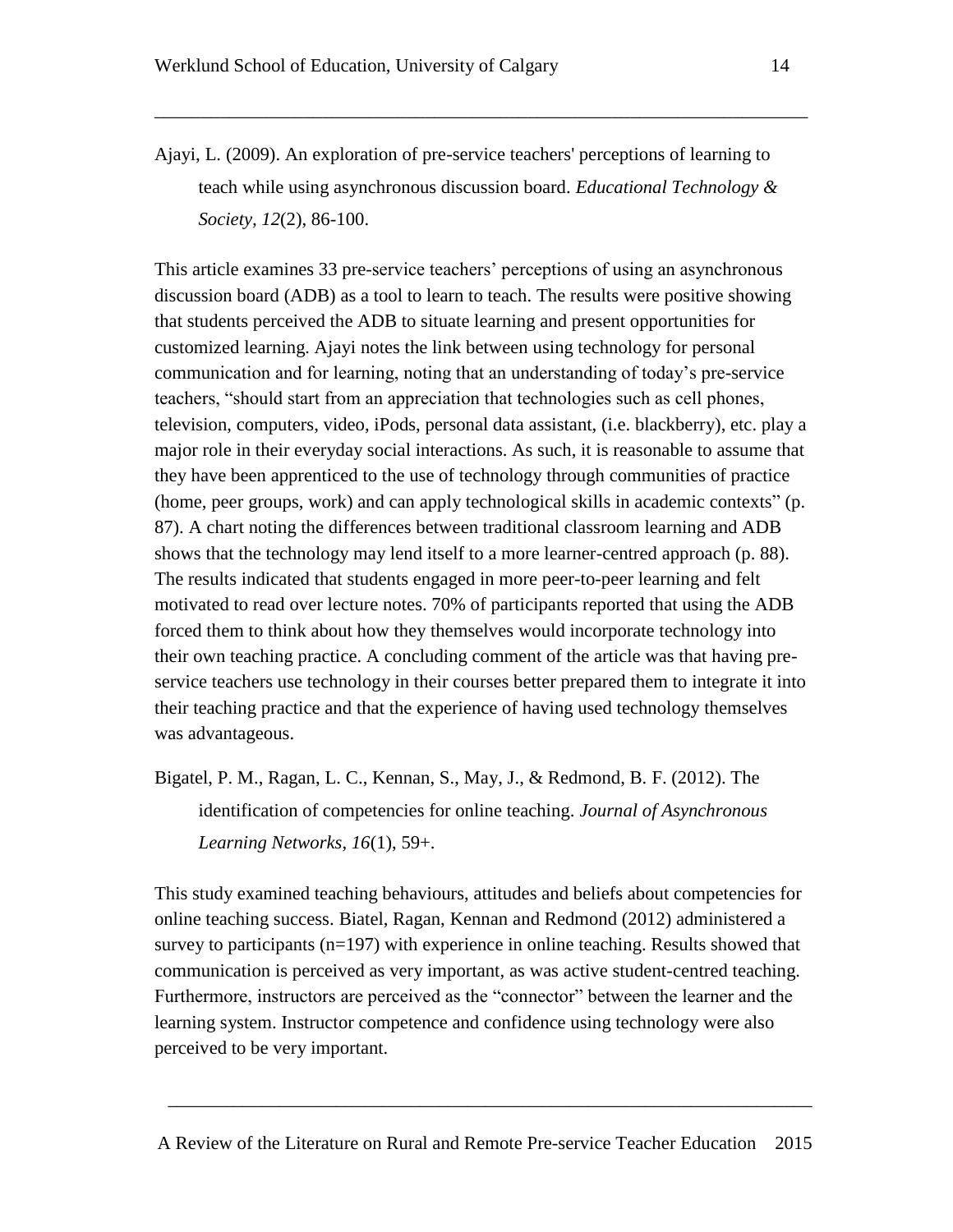- 
- Canter, L. L. S., Voytecki, K. S., & Rodríguez, D. (2007). Increasing online interaction in rural special education teacher preparation programs. *Rural Special Education Quarterly*, 26(1), 23-27.

\_\_\_\_\_\_\_\_\_\_\_\_\_\_\_\_\_\_\_\_\_\_\_\_\_\_\_\_\_\_\_\_\_\_\_\_\_\_\_\_\_\_\_\_\_\_\_\_\_\_\_\_\_\_\_\_\_\_\_\_\_\_\_\_\_\_\_\_\_\_

This article examined strategies to integrate online distance education into special education teacher preparation programs, with a particular focus on preparing teachers in rural contexts. Canter, Voytecki and Rodríguez point out that, "Preservice teachers from rural backgrounds often face non-academic challenges that prevent them from pursuing a degree in education. One very prominent challenge is the preservice teacher's proximity to a university." (p. 23) Online distance education is seen as one way to reach out to prospective teachers in rural areas. One caveat is that in order for elearning to be engaging, it must be active and "enhance the meaningfulness of content knowledge" (p. 23). A variety of strategies to engage learners include video conferencing, discussion board, listservs, e-mail, chat, teleconference, audioconference, blogs and activities requiring students to use the Internet for learning. The authors concluded that in order for this type of education to be successful, it must be interactive and engaging.

Chelliah, J., & Clarke, E. (2011). Collaborative teaching and learning: overcoming the digital divide? *On the Horizon, 19*(4), 276-285.

This article examined the rapid growth of technology in educational contexts, pointing out that there is a parallel between the increasing use of technology for learning and the development of 21<sup>st</sup> century learning skills such as problem-solving, collaboration and self-regulated learning. Chelliah  $&$  Clarke (2011) point out that "technology by itself cannot change the nature of classroom instruction unless educators are able to evaluate and integrate the use of that technology into the curriculum" (p. 276). They note that technology fluent students of the  $21<sup>st</sup>$  century expect web-supported resources and learning experiences to be integrated into their learning, but educators (often from a generation older or two older than their students) may be skeptical or resistant, thus contributing to a digital divide in curriculum development level. Not only do learning materials need to be digitized, but learning organizations themselves may need to abandon the "one size fits all approach" of decades past and learn to use technology to address the needs and wants of digital native students.

A Review of the Literature on Rural and Remote Pre-service Teacher Education 2015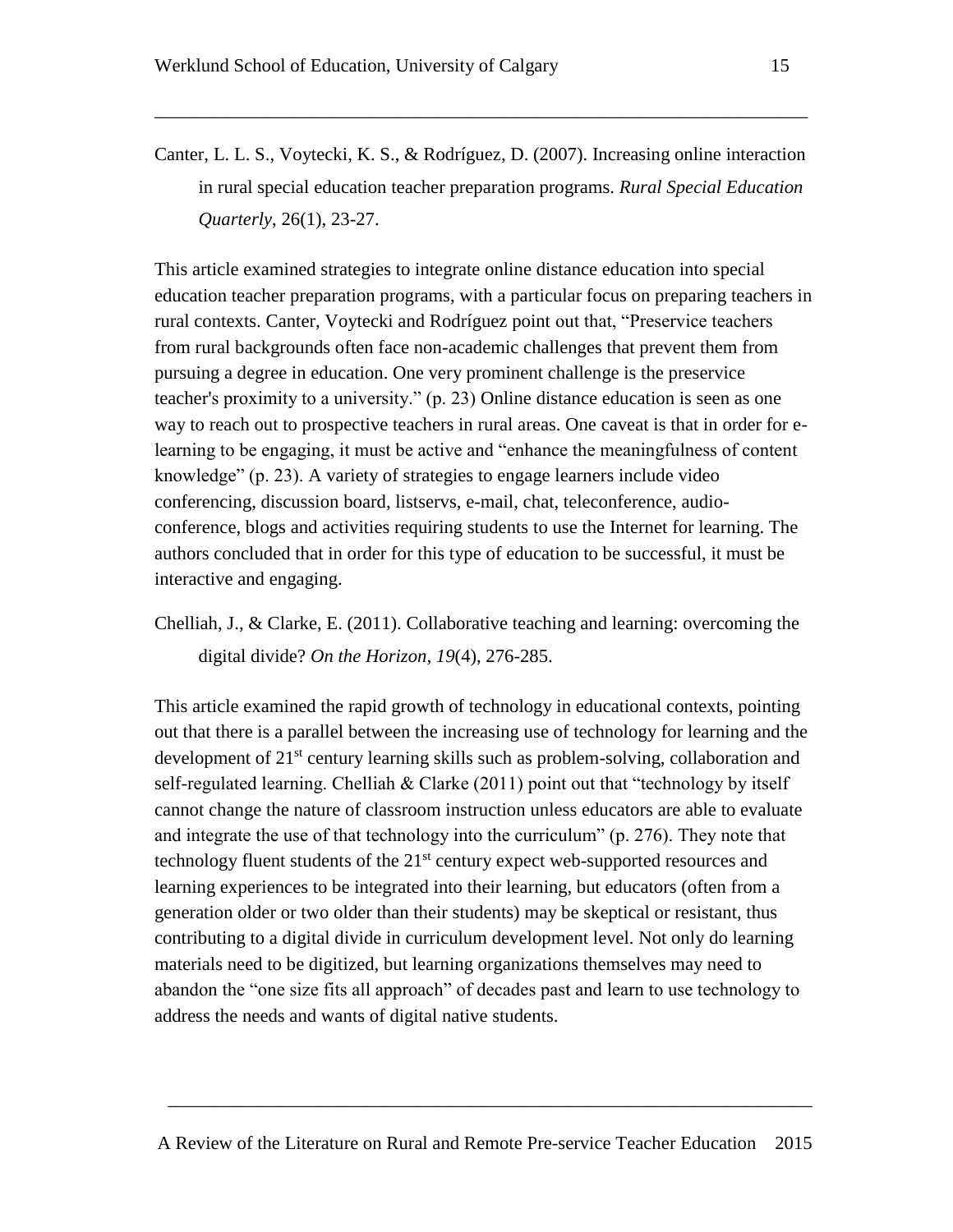Chen, C.-H., Liao, C.-H., Chen, Y.-C., & Lee, C.-F. (2011). The integration of synchronous communication technology into service learning for pre-service teachers' online tutoring of middle school students. *The Internet and Higher Education, 14*(1), 27-33.

\_\_\_\_\_\_\_\_\_\_\_\_\_\_\_\_\_\_\_\_\_\_\_\_\_\_\_\_\_\_\_\_\_\_\_\_\_\_\_\_\_\_\_\_\_\_\_\_\_\_\_\_\_\_\_\_\_\_\_\_\_\_\_\_\_\_\_\_\_\_

This study details research conducted with 18 Taiwanese pre-service teachers in tutoring middle-school students online using synchronous communication tools. One objective of the study was to elevate pre-service teachers' understanding of how to apply instructional theory and pedagogy in an online environment. The study also examined pre-service teachers' and students attitudes towards online learning and the effectiveness of online tutoring. Findings revealed that antiquated technology at the schools, poor Internet connection and equipment stability proved to be major obstacles to the success of the program. Pre-service teachers also reported they were unable to prevent students from multi-tasking while online (e.g. playing games or browsing websites) and that student distraction was difficult to overcome. Of note was that during a major weather incident (typhoon) when the government shut down schools, the online tutoring project was able to proceed. Overall, teachers reported they felt the project was successful in that they learned that they felt their teaching skills had improved, as they endeavored to enhance their own instruction by finding creative ways to keep students engaged (e.g. playing videos instead of just reading text.) A key result was that up-to-date hardware with a stable and reliable connection, along with tech support are key to a successful online learning environment.

Compton, L., Davis, N., & Correia, A.-P. (2010). Pre-service teachers' preconceptions, misconceptions, and concerns about virtual schooling. *Distance education, 31*(1), 37-54.

In this study Compton, Davis & Correia (2010) analyzed participants' personal journals and online discussion postings (n=65) to identify perceptions and misconceptions about virtual schooling. Misconceptions included career threat, academic dishonesty and lack of rigor in virtual schooling. It was noted that it may be necessary "to redesign the curriculum in the pre-service program to prompt and support conceptual change" in terms of virtual schooling (p. 38) and that "pre-service teachers enter their teacher education programs with a wide range of preconceptions and misconceptions about teaching and learning" (p. 38).

A Review of the Literature on Rural and Remote Pre-service Teacher Education 2015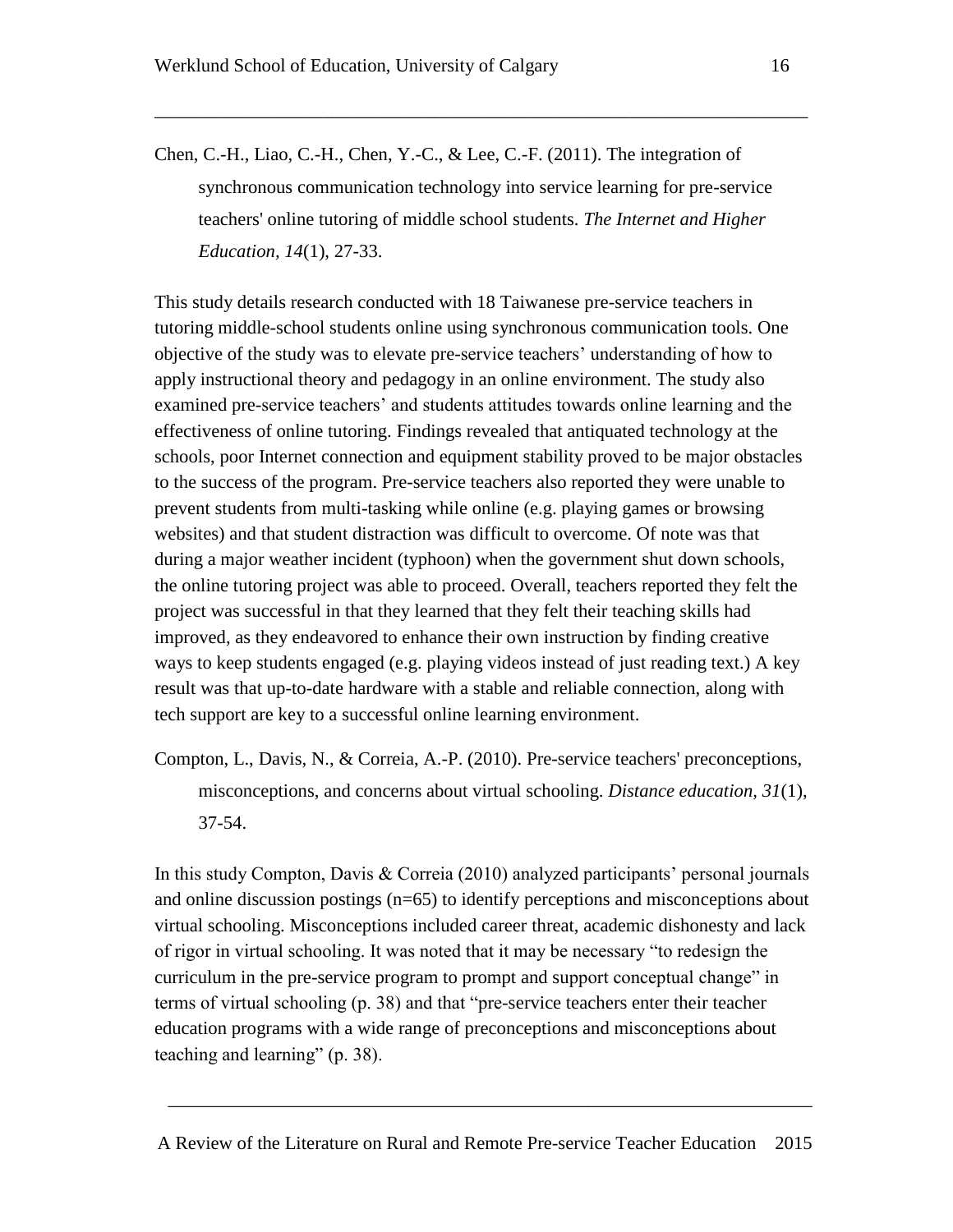Compton, Davis & Correia (2010) found that "prior online distance education experience of participants, particularly the lack of such experience or experience of poor quality courses, strongly influenced misconceptions" (p. 42). There were differences among responses from different disciplines with those specializing in English being the most skeptical (p. 43).

\_\_\_\_\_\_\_\_\_\_\_\_\_\_\_\_\_\_\_\_\_\_\_\_\_\_\_\_\_\_\_\_\_\_\_\_\_\_\_\_\_\_\_\_\_\_\_\_\_\_\_\_\_\_\_\_\_\_\_\_\_\_\_\_\_\_\_\_\_\_

The results of the study showed that misconceptions can be corrected and pre-service teachers' perceptions of virtual schools can be improved though dialogue and directed conversations meant to address these issues.

Díaz Soto, L. (2007). Teacher education using online resources. *Praeger handbook of Latino education in the U.S.* Retrieved from [http://literati.credoreference.com/content/entry/abclatinoed/teacher\\_education\\_usi](http://literati.credoreference.com/content/entry/abclatinoed/teacher_education_using_online_resources/0) [ng\\_online\\_resources/0](http://literati.credoreference.com/content/entry/abclatinoed/teacher_education_using_online_resources/0)

Díaz Soto outlines a project to build teacher capacity to integrate online resources into the teaching of literature. The objectives included having teachers work with technology tools such as digital cameras and scanners to create "knowledge products" (p. 2) such as slide presentations to use with learners.

Dragon, K., Peacock, K., Norton, Y., Steinhauer, E., Snart, F., Carbonaro, M., et al.

(2012). Digital opportunities within the aboriginal teacher education program: A study of preservice teachers' attitudes and proficiency in technology integration. *Alberta Journal of Educational Research, 58*(2), 263-285.

This study examined preservice teachers'  $(n=20)$  perceptions of educational technology in a post-secondary, Aboriginal, elementary teacher education program over a two-year period. Dragon et al. (2012) note that there is "a shortage of Aboriginal elementary teachers, especially in remote communities, who possess the necessary technology integration skills to support teaching and learning" (p. 265). In this study participants were provided with laptops, educational software and wireless Internet access cards to use in class, at home and during their practicum experiences.

Dragon et al. (2012) note that, "teachers who believe in the benefits of technology in their teaching practice persevere through challenges that face classroom educators" (p. 267).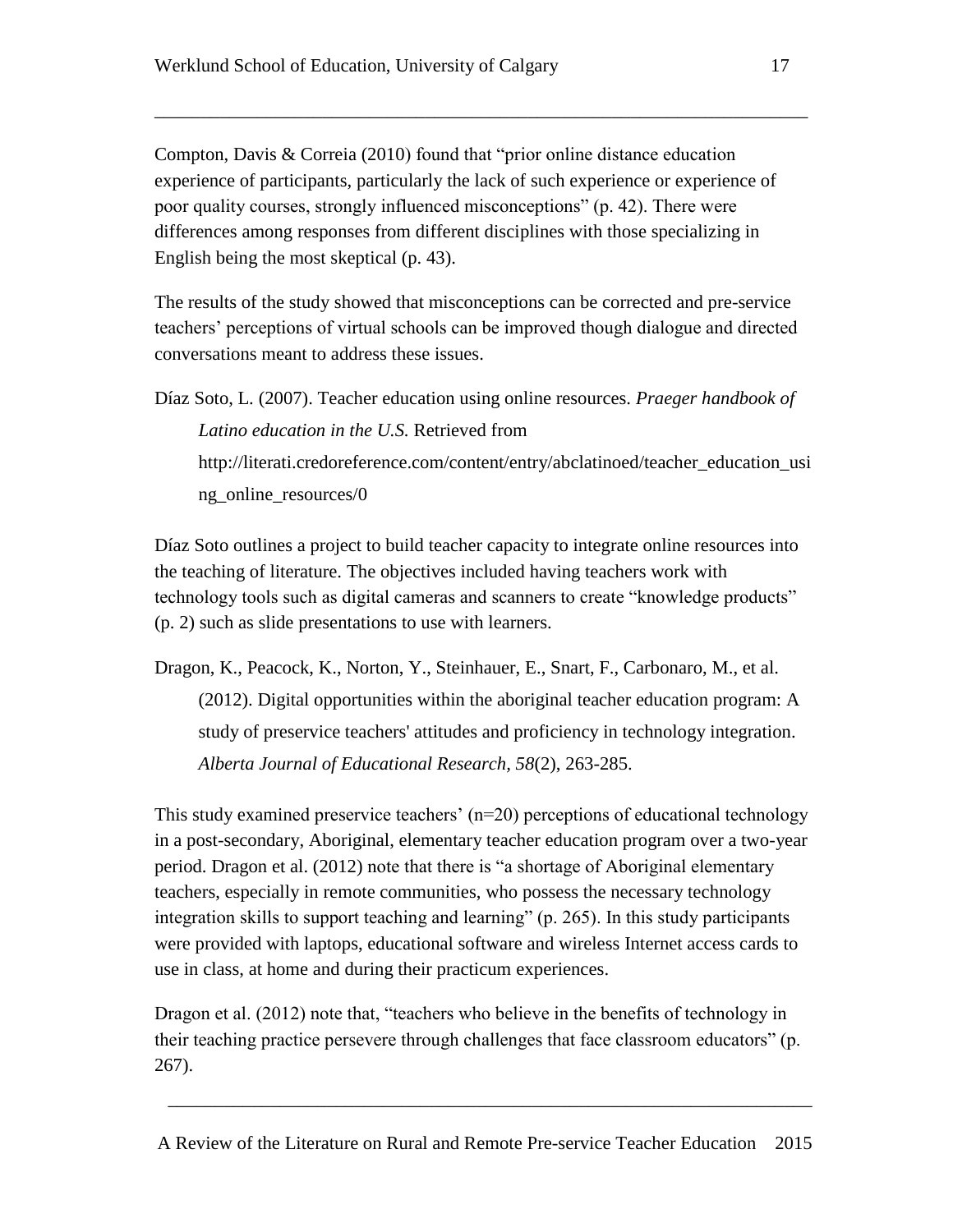Results showed that participants experienced frustration with the additional time required to learn new technologies and uneven levels of technology knowledge within the cohort (p. 277). Participants also acknowledged that having a laptop was useful in accessing their work with more convenience and flexibility. Further, the study showed that students' perception of technology improved over time and their self-ratings of computer efficacy significantly increased over time (p. 278).

\_\_\_\_\_\_\_\_\_\_\_\_\_\_\_\_\_\_\_\_\_\_\_\_\_\_\_\_\_\_\_\_\_\_\_\_\_\_\_\_\_\_\_\_\_\_\_\_\_\_\_\_\_\_\_\_\_\_\_\_\_\_\_\_\_\_\_\_\_\_

Efe, R. (2011). Science student teachers and educational technology: experience, intentions, and value. *Educational Technology & Society, 14*(1), 228-240.

This study surveyed 448 pre-service science teachers to assess their experience with educational technology, intentions to use technology in their own teaching and beliefs about educational technology. The findings revealed that pre-service teachers who were more experienced with technology expressed greater intentions of using technology with their own students (p. 228). Efe notes that, "Educational technology has an effective role in moving from teacher-centered learning activities to student-centered learning activities" (p. 228) and that "if a teacher believes in the usefulness of educational technology, it will be easier for him/her to implement educational technology in the classroom and acquire the necessary related skills" (p. 229).

Efe (2011) points out that providing pre-service teachers with the opportunity to use and engage with technology during their teacher training gives them the opportunity to both learn the necessary skills and build their confidence enough to later implement technology in their teaching practice (p. 232), stating that "Actual classroom technology experience was a critical component that contributed to student teachers' future computer usage" (p. 232).

Two key elements seemed to be enhancing pre-service teachers' exposure to educational technology during their teacher training and developing their sense of confidence using these tools. Efe concluded that "it is important to adequately train student teachers to use educational technology since their experiences increase their chances of using educational technology in the classroom. When a student teacher's confidence in using educational technology elevates, his/her belief in the value of educational technology also increases" (p. 238).

Jang, S.-J. (2008). The effects of integrating technology, observation and writing into a teacher education method course. *Computers & Education, 50*(3), 853-865.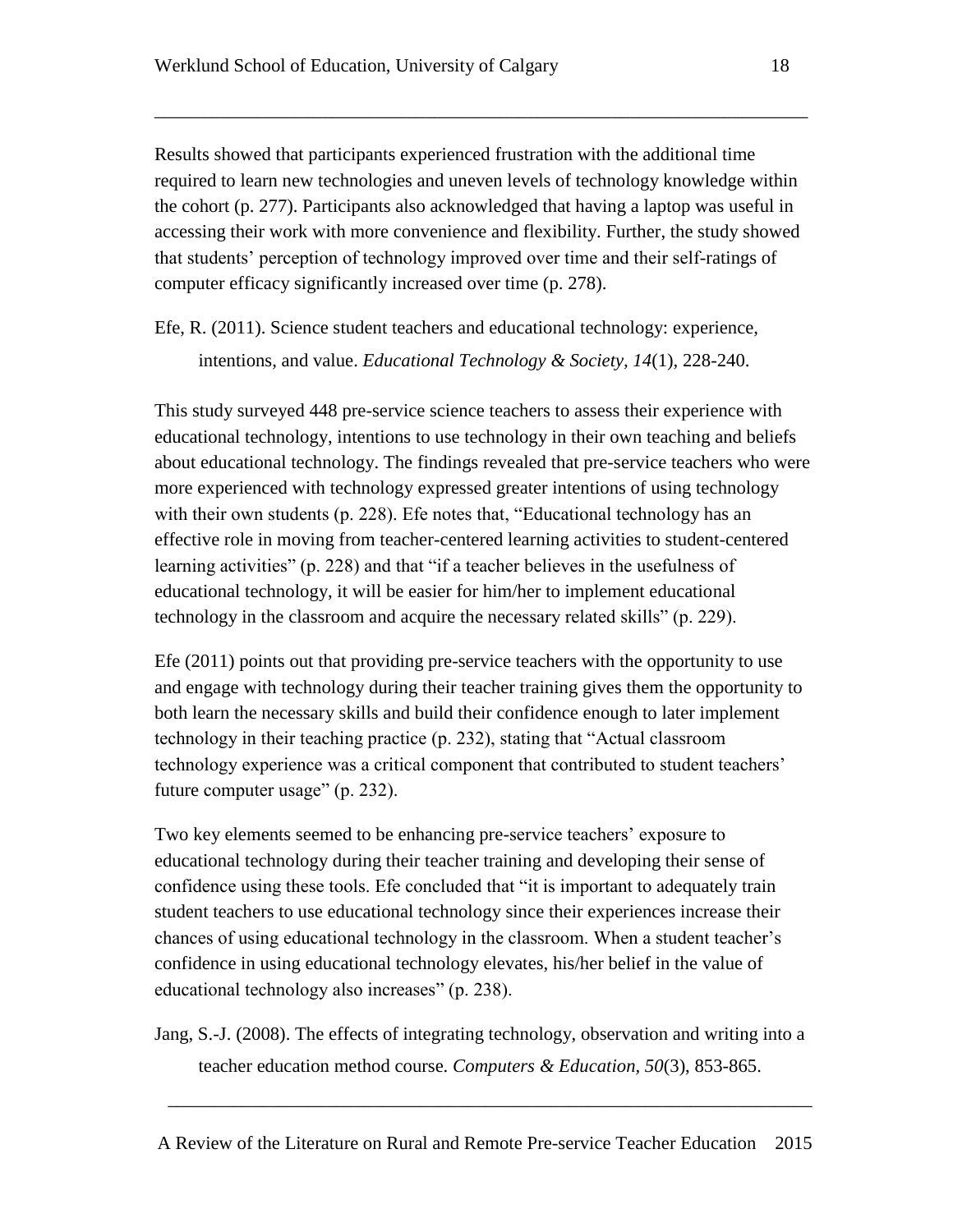In this study, Jang conducted a study with 134 Taiwanese pre-service teachers to compare and contrast those enrolled in a traditional course  $(n=62)$  versus those who were taught the integration of asynchronous technology for writing  $(n=72)$ . The study found a statistically significant difference between the two groups in terms of their perceptions about how much methodology they felt they learned and their interactivity with students. The research participants reported higher levels of awareness of the methodology they were learning and higher levels of interactivity with students. One downside of using technology was that students did not receive immediate feedback. The results concluded that the integration of technology in pre-service teacher education may help teachers to simultaneously develop both their methodology and their technological capacity.

\_\_\_\_\_\_\_\_\_\_\_\_\_\_\_\_\_\_\_\_\_\_\_\_\_\_\_\_\_\_\_\_\_\_\_\_\_\_\_\_\_\_\_\_\_\_\_\_\_\_\_\_\_\_\_\_\_\_\_\_\_\_\_\_\_\_\_\_\_\_

Koch, A., Heo, M., & Kush, J. (2012). Technology integration into pre-service teacher training. *International Journal of Information and Communication Technology Education, 8*(1), 1-14.

This study surveyed 369 education students' perceptions of their own competencies with technology. The results indicated that "although teacher candidates left their coursework feeling confident in their ability to integrate technology, their skills nevertheless increased following real world experiences that allowed them to see direct results of their instruction through the learning of their students" (p. 9). The authors concluded that "when pre-service teachers experience both modeling of pedagogy and applied integration of technology they are considerably more likely to successfully extend these experiences to their classrooms following graduation" (pp. 9-10).

Lambert, J., & Gong, Y. (2010). 21st century paradigms for pre-service teacher technology preparation. *Computers in the Schools, 27*(1), 54-70.

This study involved 100 pre-service teachers were surveyed to determine subjects' attitudes towards technology. The study found that pre-service teachers' prior exposure to technology correlated positively to attitude. As teachers used technology more, they developed higher levels of competency and confidence. The results revealed that preservice teachers "are capable of learning a more advanced curriculum that simultaneously includes technical skill training and conceptual development related to pedagogy, content and  $21^{st}$  century skills" (p. 66). Lambert & Gong point out that teachers "inherently want to see learning happen when they teach" (p. 67) and that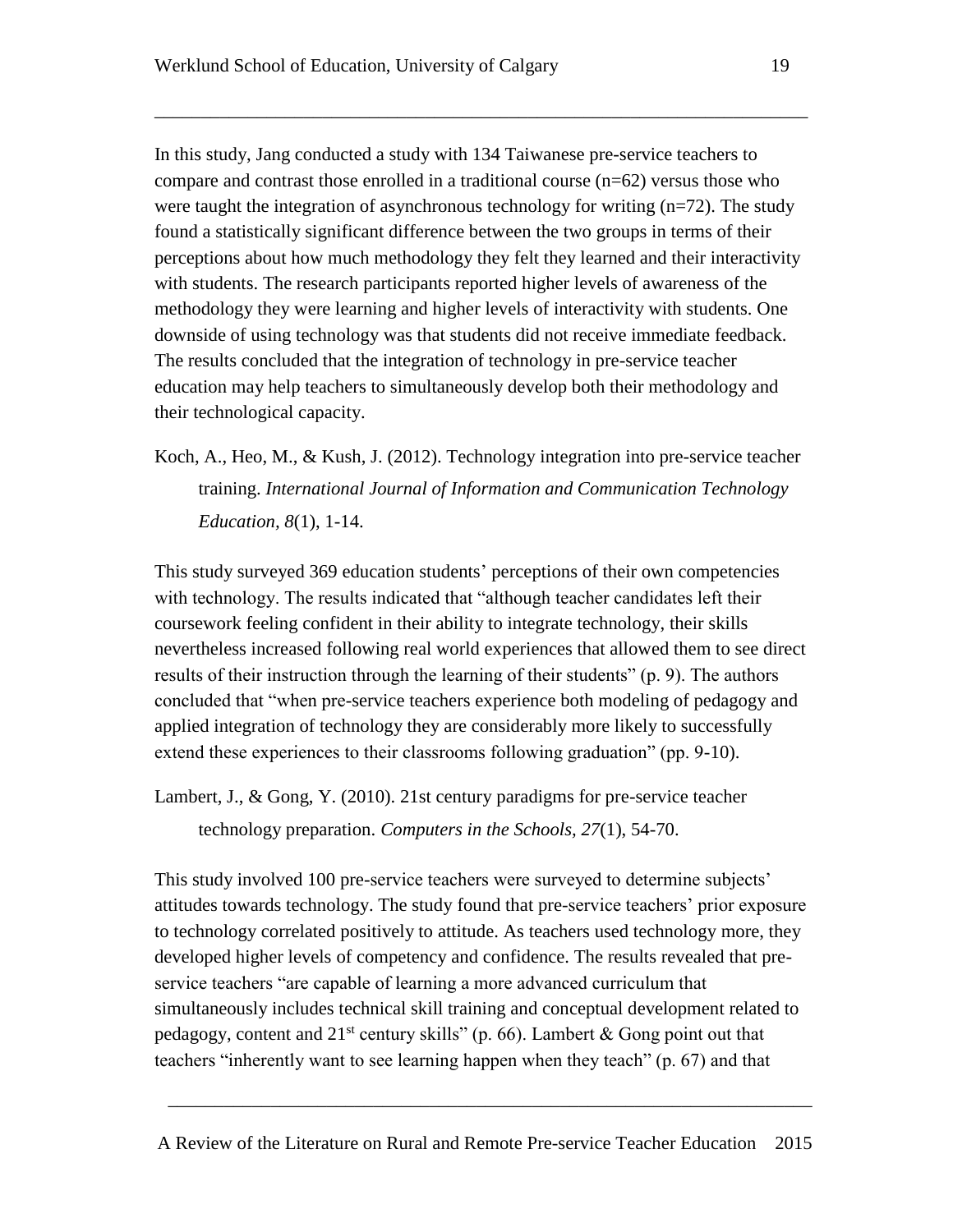teachers will "need valid reasons to use technology" (p. 67) as part of their professional practice.

\_\_\_\_\_\_\_\_\_\_\_\_\_\_\_\_\_\_\_\_\_\_\_\_\_\_\_\_\_\_\_\_\_\_\_\_\_\_\_\_\_\_\_\_\_\_\_\_\_\_\_\_\_\_\_\_\_\_\_\_\_\_\_\_\_\_\_\_\_\_

Landge, P. S., Kamble, V. A., & Dange, A. S. (2010). *A virtual learning community for teacher education.* Paper presented at the 3rd IEEE International Conference on Computer Science and Information Technology (ICCSIT), 2010 Chengdu.

This project began with the creation of an online digital video database. This study examined how participants  $(n=3)$  used the database to build a virtual learning community to share experiences about their first teaching practicum in their teacher education program. The video database included an online discussion platform where users could exchange comments and ideas.

The conclusions revealed that the digital video server designed and developed for this study forced users to submit their work in a standardized format that all participants could access easily. This facilitated the sharing phase of the learning task. Standardizing the format of the content was seen to be a key to building a successful virtual community centered around sharing videos.

Mackey, J., Davis, N., & Dabner, N. (2012). Relevant, current and sustainable digital strategies to prepare future teachers to lead e-learning. *ASCILITE - Australian Society for Computers in Learning in Tertiary Education Annual Conference, 2012*(1). Retrieved from<http://www.editlib.org/p/42651/>

This paper was written as a response to criticisms that New Zealand teacher education providers were failing to prepare beginning teachers in terms of building their competence and confidence with e-learning. Mackey, Davis & Dabner (2012) explained that pre-service teachers' were given a formal introduction to the learning management system (LMS) and offered support in a variety of forms including an elearning support site and the recruitment of a peer-mentor team.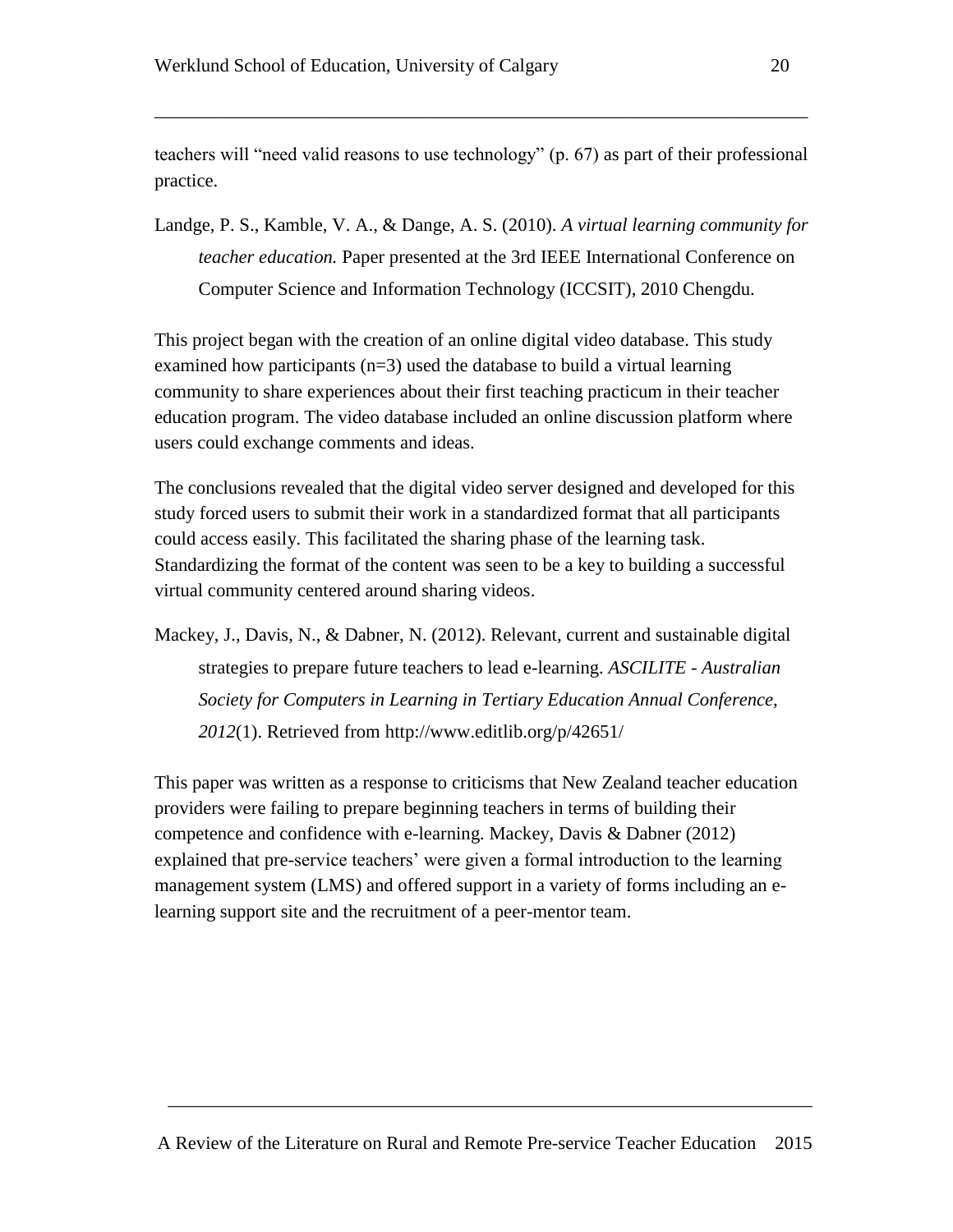Martinovic, D., & Zhang, Z. (2012). Situating ICT in the teacher education program: Overcoming challenges, fulfilling expectations. *Teaching and Teacher Education, 28*(3), 461-469.

\_\_\_\_\_\_\_\_\_\_\_\_\_\_\_\_\_\_\_\_\_\_\_\_\_\_\_\_\_\_\_\_\_\_\_\_\_\_\_\_\_\_\_\_\_\_\_\_\_\_\_\_\_\_\_\_\_\_\_\_\_\_\_\_\_\_\_\_\_\_

This study took place over a two-year period with a total of 87 subjects (23 in year 1 and 64 in year 2) participated in focus groups. These were sourced from a larger group who had taken an online survey  $(N = 135$  in year 1).

Mueller, J., Wood, E., Willoughby, T., Ross, C., & Specht, J. (2008). Identifying discriminating variables between teachers who fully integrate computers and teachers with limited integration. *Computers & Education, 51*(4), 1523-1537.

In this study, Mueller, Wood, Willoughby, Ross & Specht (2008) surveyed 185 elementary and 204 secondary teachers to develop a summary of characteristics of teachers who integrate technology into their practice and those who do not. Results showed that positive experiences teaching with computers; a teacher's comfort level; beliefs about the befits of technology; training and support and a teacher's own perceived efficacy level all impacted whether they were likely to use technology to teach.

The results showed that the number of years of teaching experience had little effect on whether teachers were likely to integrate technology into their practice. Comfort levels and hands-on experience using the technology were more predictive factors. The higher the levels of use and comfort, the more likely the teacher is to integrate technology.

Ottenbreit-Leftwich, A. T., Brush, T. A., Strycker, J., Gronseth, S., Roman, T., Abaci, S., et al. (2012). Preparation versus practice: How do teacher education programs and practicing teachers align in their use of technology to support teaching and learning? *Computers & Education, 59*(2), 399-411.

This project aimed to answer the question: "What are the similarities and differences between the technology topics included in preservice teacher education programs and the technology topics teachers find relevant and meaningful to their teaching/learning practices?" (p. 401). The researchers used a mixed methods approach including surveys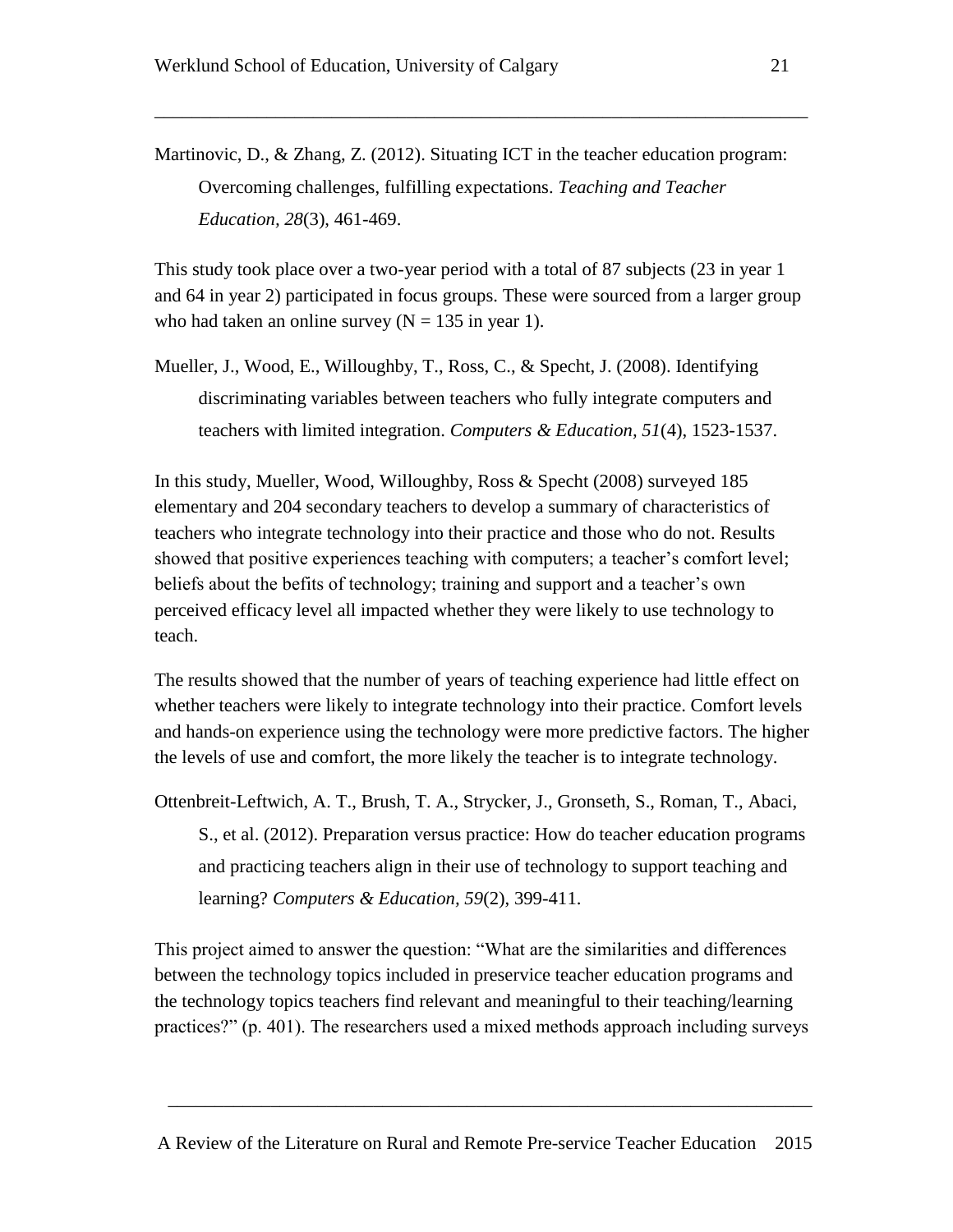and interviews, with participants from over 400 U.S. post-secondary institutions  $(n=426)$ .

\_\_\_\_\_\_\_\_\_\_\_\_\_\_\_\_\_\_\_\_\_\_\_\_\_\_\_\_\_\_\_\_\_\_\_\_\_\_\_\_\_\_\_\_\_\_\_\_\_\_\_\_\_\_\_\_\_\_\_\_\_\_\_\_\_\_\_\_\_\_

The results showed that both pre-service and in-service teachers were most interested in learning about technology that increased their productivity and in particular communications; taught them about the learning management systems (e.g. grade books); electronic resources such as online databases; tools to engage students in immediate learning (e.g. clickers, immediate feedback, etc.); technology to support higher-order thinking skills; and personal learning networks. The researchers concluded that further dialogue is needed between those who plan and implement teacher education programs and those who actually work in the classroom, when it comes to determining what kinds of technology are most relevant and useful to practicing teachers.

Polly, D., Mims, C., Shepherd, C. E., & Inan, F. (2010). Evidence of impact: Transforming teacher education with preparing tomorrow's teachers to teach with technology (PT3) grants. *Teaching and Teacher Education, 26*(4), 863-870.

This study used the TPACK framework to analyze findings from the U.S. Department of Education's "Preparing Teachers to Use Technology (PT3)" initiative. Findings revealed that creating technology-rich instruction in pre-service teacher education programs field experiences, along with supporting teachers with individualized mentorship were key factors in increasing teachers' capacity to use technology. Barriers to capacity building included finding technology-rich field experiences and inexperience among university faculty who were insufficiently supported as they learned to use technology themselves.

Reich, J., Levinson, M., & Johnston, W. (2011). Using online social networks to foster preservice teachers' membership in a networked community of praxis. *CITE Journal, 11*(4).

This study examined 22 pre-service teachers in a social studies methods course as they engaged in asynchronous discussions within the National Council of the Social Studies Ning. Participants engaged not only with each other, but also with other Ning members worldwide. Findings revealed that the pre-service teachers' experiences were enriched through dialogue with a broad global audience. In addition, the Ning provided an

A Review of the Literature on Rural and Remote Pre-service Teacher Education 2015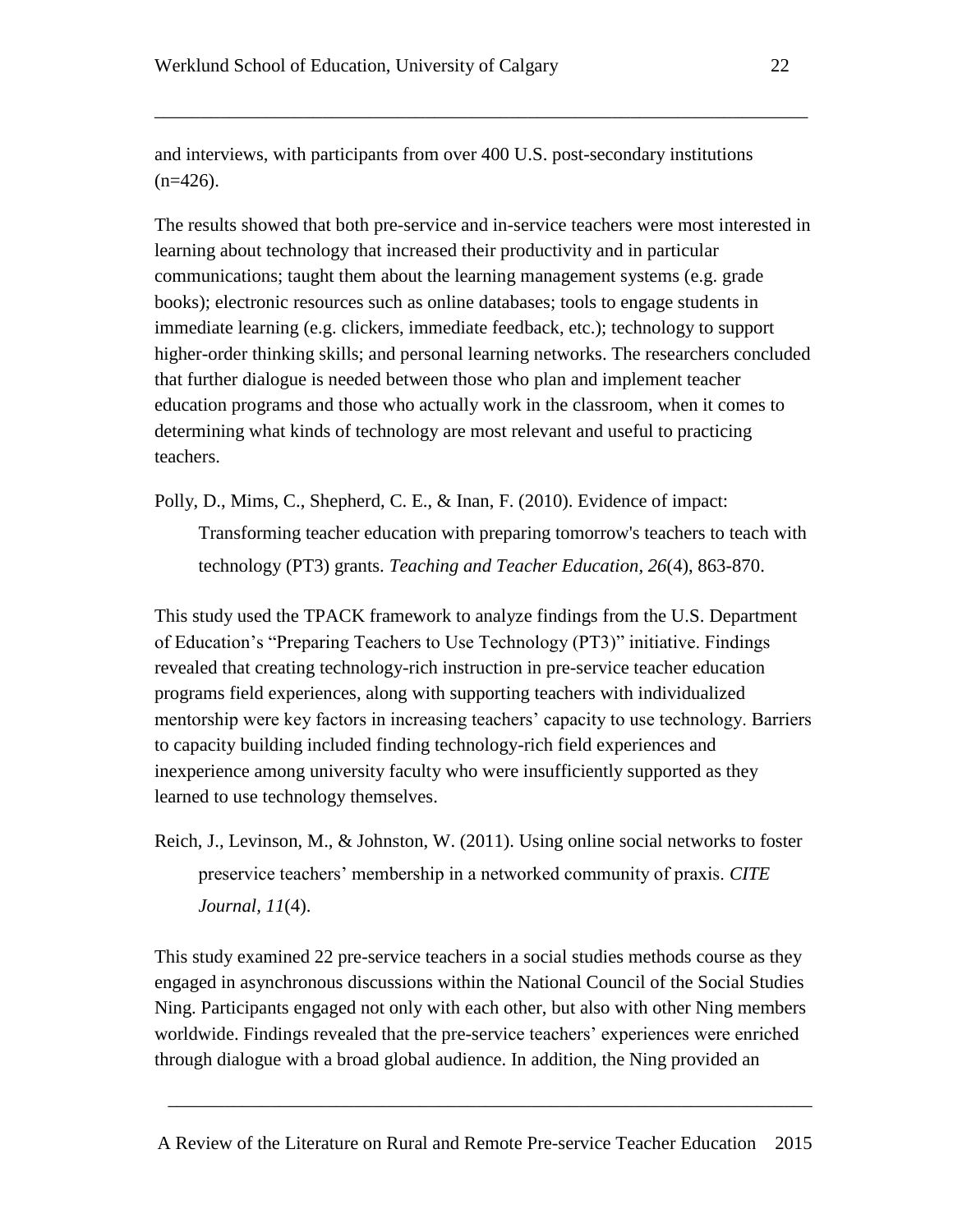appropriate venue to develop an online community of praxis where members leveraged social networking technologies to learn. Drawbacks included insufficient methods to hold students accountable for their participation. A key learning of the project was that "Technology alone is not as engaging as technology in the service of clearly defined learning goals with clear support and expectations" (395).

\_\_\_\_\_\_\_\_\_\_\_\_\_\_\_\_\_\_\_\_\_\_\_\_\_\_\_\_\_\_\_\_\_\_\_\_\_\_\_\_\_\_\_\_\_\_\_\_\_\_\_\_\_\_\_\_\_\_\_\_\_\_\_\_\_\_\_\_\_\_

Rock, M. L., Gregg, M., Gable, R. A., & Zigmond, N. P. (2009). Virtual coaching for novice teachers. *The Phi Delta Kappan, 91*(2), 36-41.

This article discussed strategies and methods to attract, and then support, pre-service teachers into certain hard-to-fill subject areas, such as special education. Strategies included providing regularly scheduled virtual coaching sessions, supplementary "booster sessions" when needed and opportunities for peer-to-peer support and coaching.

Sang, G., Valcke, M., van Braak, J., & Tondeur, J. (2010). Student teachers' thinking processes and ICT integration: Predictors of prospective teaching behaviors with educational technology. *Computers & Education, 54*(1), 103-112.

This study, conducted in China, surveyed 727 pre-service teachers about their perceptions of technology including constructivist teaching beliefs, teacher selfefficacy, self-efficacy using computers, attitudes towards computers and prospective computer use. Finding revealed that respondents holding stronger constructivist teacher beliefs, and strong self-efficacy both as teachers and users of technology and more favorable attitudes towards technology showed more interest in integrating technology into their teaching practice. Sang, Valcke, van Braak and Tondeur conclude that "Teacher education should be carried out in constructivist learning environment and provide student teachers with a conducive and non-threatening environment to experience success in using the computers. This will allow them to gain competence and confidence in using computers for teaching and learning" (p. 109).

Schrum, L., Burbank, M. D., & Capps, R. (2007). Preparing future teachers for diverse schools in an online learning community: Perceptions and practice. The Internet and Higher Education, 10(3), 204-2011.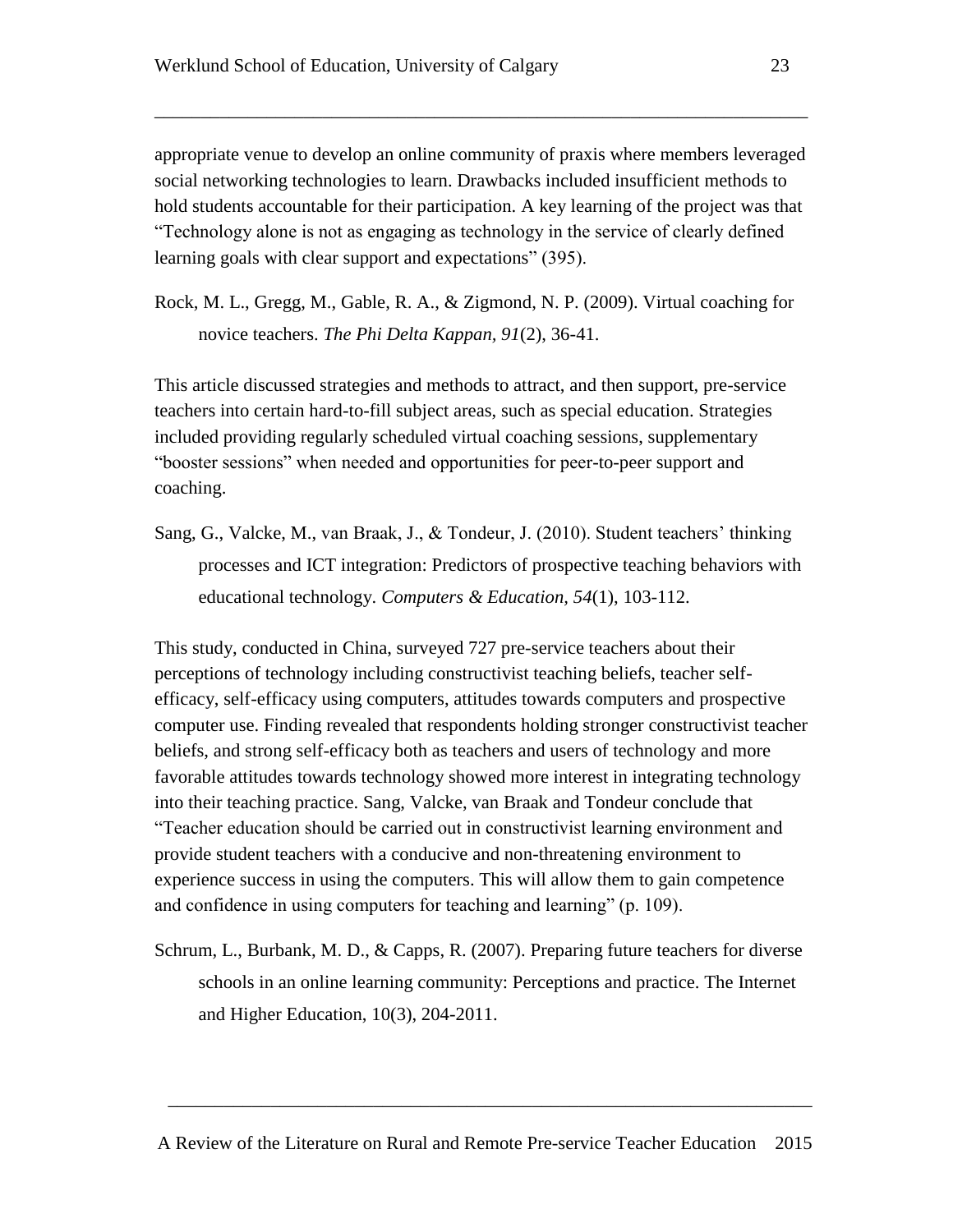This study provided an example of one institution's endeavor to meet the need to prepare pre-service teachers to work in diverse classrooms. Thirty-eight (n=38) students participated in the study. Schrum, Burbank and Capps found that, "that electronic discussions provide platforms for unearthing perspectives that often remain hidden in more "public" face-to-face classroom settings.

\_\_\_\_\_\_\_\_\_\_\_\_\_\_\_\_\_\_\_\_\_\_\_\_\_\_\_\_\_\_\_\_\_\_\_\_\_\_\_\_\_\_\_\_\_\_\_\_\_\_\_\_\_\_\_\_\_\_\_\_\_\_\_\_\_\_\_\_\_\_

In addition, the blended nature of this course made it different from fully online courses (traditionally individualized, isolated learning environments) in that it incorporated community site visits and student- to-student discussion of experiences at the sites" (p. 210). The findings suggest that online pre-service teacher education should include a classroom component, in order to best prepare teachers to teach in a classroom environment. The researchers conclude that "the best online teacher preparation courses maybe those that blend virtual and face-to-face interaction rather than being strictly online" (p. 204).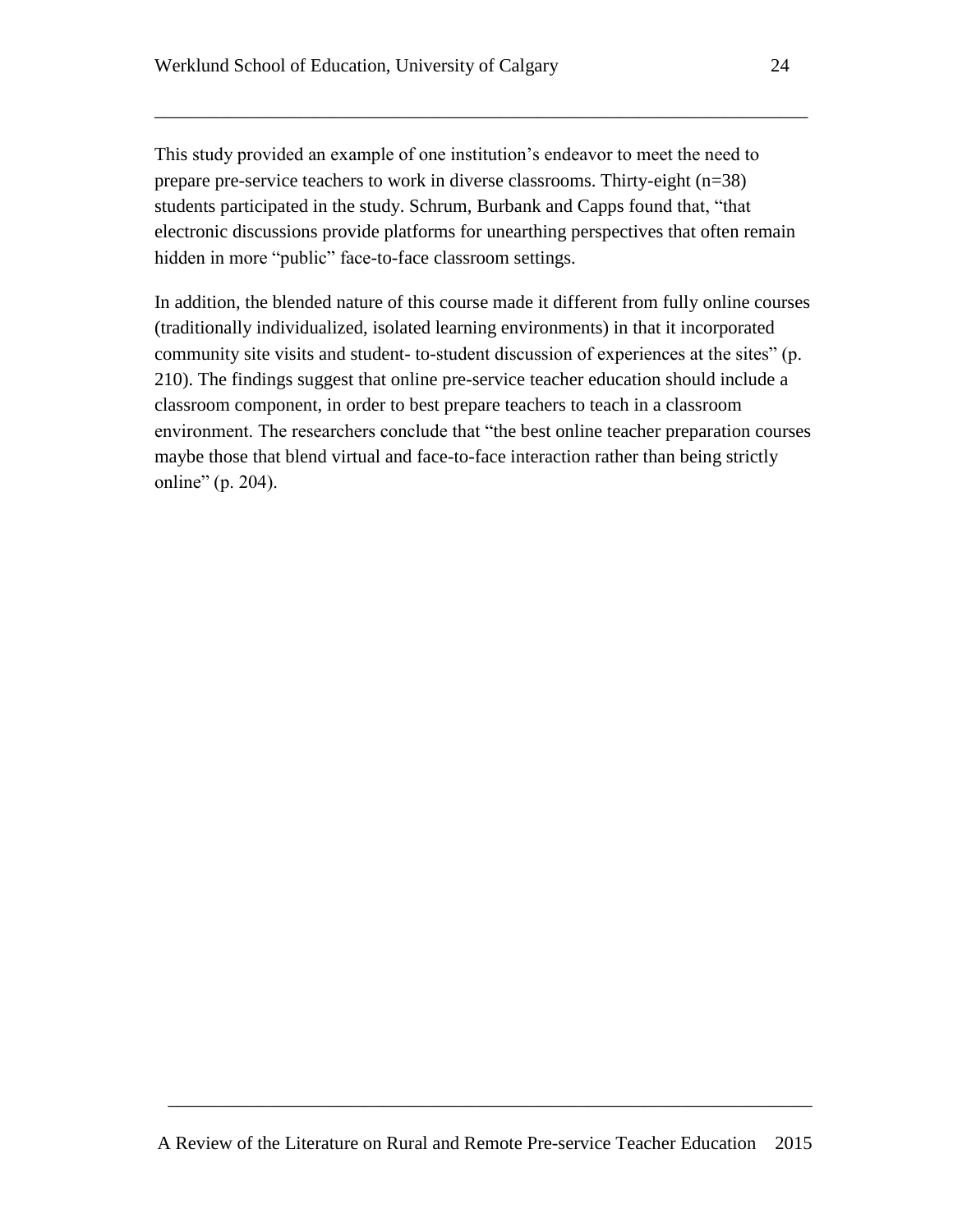## **II. Pre-service Teacher Preparation Programs Delivered Online**

This section surveys literature focused on pre-service teacher education programs delivered entirely in an online format.

\_\_\_\_\_\_\_\_\_\_\_\_\_\_\_\_\_\_\_\_\_\_\_\_\_\_\_\_\_\_\_\_\_\_\_\_\_\_\_\_\_\_\_\_\_\_\_\_\_\_\_\_\_\_\_\_\_\_\_\_\_\_\_\_\_\_\_\_\_\_

- Preservice teachers who take online training must have adequate technology in order to successfully complete their courses. This includes, but is not limited to having hardware, such as their own computers to access whenever they want, as well as having excellent connectivity to the Internet and sufficient bandwidth. Educators sometimes struggle to come to terms with the fact that there may be a significant gap between what they envision online learning could be and what the reality of it is. It is important for program administrators, instructors and learners to maintain a realistic view of what is achievable in an online learning experience.
- Preservice teachers who feel less confident with technology can overcome their anxiety and fears if they are given adequate support. One-to-one mentoring, high levels of interaction with instructors, personalized feedback on assignments and developing a supportive online environment are key elements to helping online education students build their confidence throughout their program. Group workshops may be seen as a cost-effective model to deliver technology training, but that does not mean they are necessarily the most effective.
- For some preservice teachers, an online program is the only viable alternative. They must be fully supported in order to help them achieve success.
- Preservice teachers who are trained online may be better positioned for success as teachers of virtual schools than their professional counterparts who received their training in traditional face-to-face teacher education programs.
- Even in an online teacher training program, it is critical to have face-to-face field experiences so preservice teachers can experience the classroom environment as part of their training.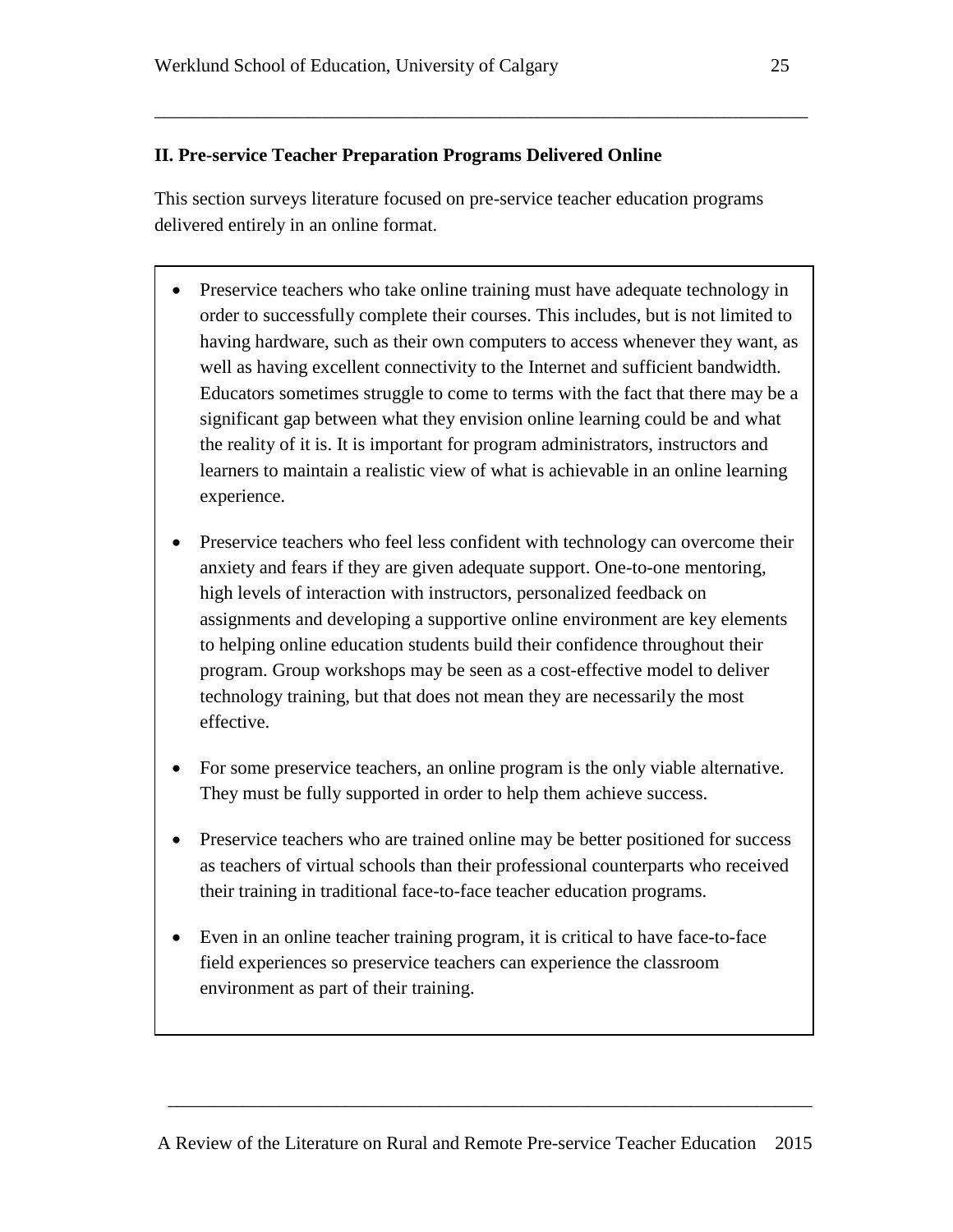Banegas, D. L. (2014). Motivating factors in online language teacher education in southern Argentina. *Computers & Education, 76*, 131-142.

\_\_\_\_\_\_\_\_\_\_\_\_\_\_\_\_\_\_\_\_\_\_\_\_\_\_\_\_\_\_\_\_\_\_\_\_\_\_\_\_\_\_\_\_\_\_\_\_\_\_\_\_\_\_\_\_\_\_\_\_\_\_\_\_\_\_\_\_\_\_

This study examined a pre-service language teacher education program in Patagonia, Argentina, a region that offers no face-to-face teacher education programs. Participants  $(n=71)$  completed an online survey and subsequently a percentage  $(n=24)$  participated in a follow-up interview. Findings revealed that three key elements to the participants' success were the possibility of receiving a teaching degree, learner autonomy and individual activities. Challenges in an online teacher education program included assessment (i.e. exam) security and student engagement. Demotivating factors for students included a lack of face-to-face contact with instructors and only minimal feedback on assignments. Respondents expressed a desire for in-depth and personalized feedback on their work. Bandegas pointed out that participants must have adequate access to both a computer and the Internet in order to complete their course work.

Brown, A. L. (2014). Implementing active learning in an online teacher education course. *American Journal of Distance Education, 28*(3), 170-183.

This study compared first-year pre-service teachers enrolled in a face-to-face course  $(n=61)$  versus those enrolled in an online version of the same course  $(n=54)$ . Success was measured in terms of final course grades and no significant difference between the two groups was found. However, findings revealed that the online group showed significantly more growth in terms of their development of higher-level thinking (including critical, logical, reflective, metacognitive and creative thinking) particularly when posting to the online discussion board. Brown concluded that, "the increase in the preservice teachers' use of higher-level thinking skills from the beginning of the course to the end of the course seems to indicate that the intentional use of active learning strategies in the online course had an effect on the preservice teachers' development of higher- level thinking" (p. 177).

Clary, R., & Wandersee, J. H. (2009). Can teachers learn in an online environment? Through anonymous surveys, teachers enrolled in online science courses reflected on the activities and methods they encountered. *Kappa Delta Pi Record*, 34-38.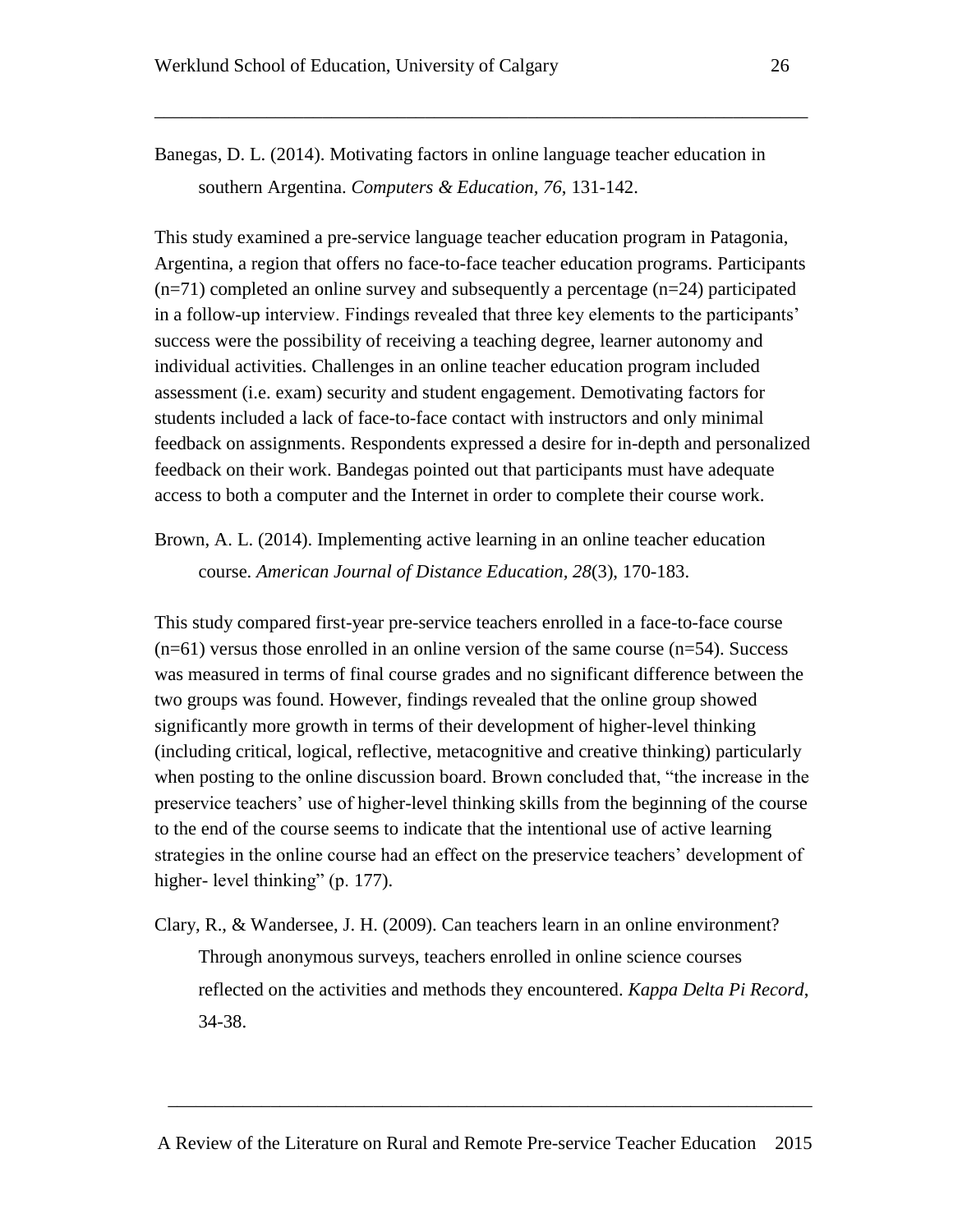Clary & Wandersee note that convenience may be the primary motivating factor as to why teachers enroll in an online teacher education program, but that skepticism remains as to their effectiveness (p. 35). In particular, subjects that have traditionally been taught using a hands-on approach, such as science, online classes and teacher training may not be effective (p. 35). They note that, "As expected with any new learning environment and diverse group, some teachers felt the online environment extremely conducive to learning, while others were more overwhelmed initially. Retention in the courses was excellent, though. Some practicing teachers who expressed initial angst at assignments later reported that they over-came their fears and thoroughly enjoyed independent investigations" (pp. 36-37).

\_\_\_\_\_\_\_\_\_\_\_\_\_\_\_\_\_\_\_\_\_\_\_\_\_\_\_\_\_\_\_\_\_\_\_\_\_\_\_\_\_\_\_\_\_\_\_\_\_\_\_\_\_\_\_\_\_\_\_\_\_\_\_\_\_\_\_\_\_\_

In a survey administered to over 600 teachers enrolled in an online program, the results showed that, "For some of these teachers, online was their *only* possibility for furthering subject knowledge. Fortunately, our research demonstrated that online learning environments can offer viable choices to teachers" (p. 38). The researchers concluded that while some teachers may initially feel overwhelmed, this can be overcome by offering appropriate support.

Downing, J. J., & Dyment, J. E. (2013). Teacher educators' readiness, preparation, and perceptions of preparing preservice teachers in a fully online environment: An exploratory study. *The Teacher Educator*, 48(2), 96-109.

In this study, teacher educators working a fully online teacher education program (n=27) completed a questionnaire designed to assess their perceptions of their own readiness to teach online. Results showed that the faculty were divided on whether an online classroom was an appropriate method to prepare pre-service teachers. Faculty further reported that they themselves lacked confidence and competence in technological and pedagogical skills needed to teach in an online teacher education program.

Despite these results, 59% reported that they were willing to teach online, providing they were given sufficient support to do so (p. 101). Sixty-seven percent (67%) reported that they felt they lacked the skills develop online course materials, while 81% of the academics surveyed believed they lacked the pedagogical knowledge to teach well in an online environment (p. 102). When asked what kind of support they found most useful, 49% ranked individual support as being the most useful and 49% ranked group workshops as being the least helpful form of support (p. 103). Downing and

A Review of the Literature on Rural and Remote Pre-service Teacher Education 2015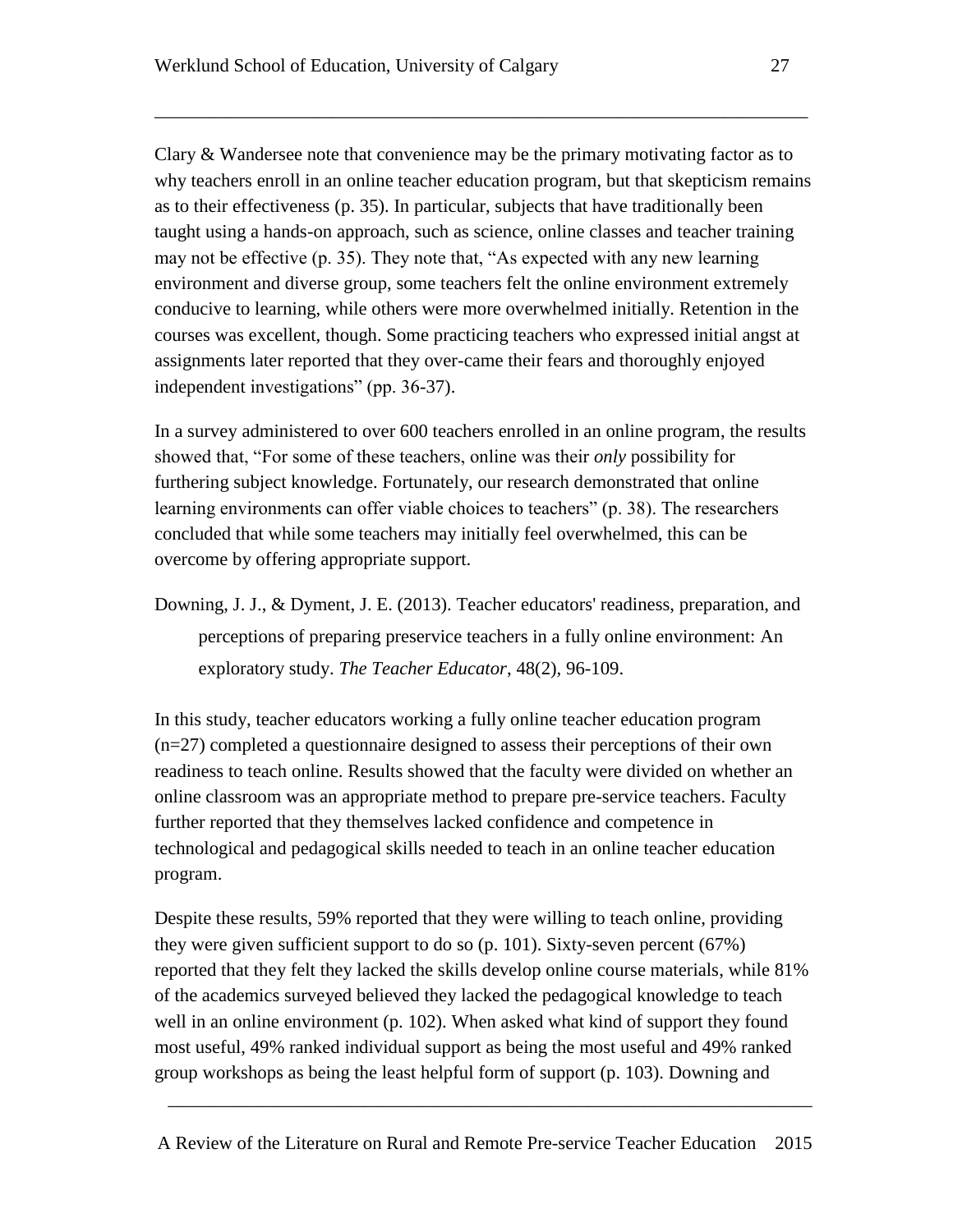Dyment comment that, "Based on these responses, it becomes clear that individualized attention offers significantly more than is possible in the larger formal workshops" (p. 103) and that "it is recommended that appropriate amounts of time are allocated to academics to firstly acquire the pedagogical and technical skills and then to operate within an online classroom" (p. 106). Another recommendation included have ample "at elbow" personalized support for faculty who teach online in order to develop both competence and confidence.

\_\_\_\_\_\_\_\_\_\_\_\_\_\_\_\_\_\_\_\_\_\_\_\_\_\_\_\_\_\_\_\_\_\_\_\_\_\_\_\_\_\_\_\_\_\_\_\_\_\_\_\_\_\_\_\_\_\_\_\_\_\_\_\_\_\_\_\_\_\_

Grant, A. C. (2010). Tearing down the walls: creating global classrooms through online teacher preparation programs. *Distance Learning*, 7(2), 37-41.

In this position paper, Grant asserts that "Preservice teacher education delivered online better positions classroom instructors to prepare our [American] nation's digital youth for the emerging global community as compared to traditional brick-and-mortar teacher education programs" (p. 37). Grant offers examples of how technologies are being used by teachers in classrooms across America, noting that participants of online preservice teacher preparation programs build their technology proficiency and "learn to troubleshoot technology and build a catalog of technology best practices to be used in their own classrooms" (p. 39).

Miller, N. C. (2012). Online teacher candidates' experiences in a virtual world for the preparation to teach middle school (Order No. 3546554, Mississippi State University). ProQuest Dissertations and Theses. Mississippi State University.

This thesis explored the use of a multi-user virtual environment (MUVE) for teacher preparation. Participants included online middle-school teacher candidates. The results showed that participants felt supported and engaged, but that personal and technical issues proved to be distractions to the experience.

Muirhead, W. D. (2000). *Teachers' perspectives of online education in Alberta.* University of Alberta, Edmonton.

This study examined emerging issues with teaching and learning online in Alberta, with teachers from online schools in four jurisdictions (n=13) as participants. The results showed that teachers' responsibilities evolved and increased as they added in the responsibility of authoring online course materials and providing technical support to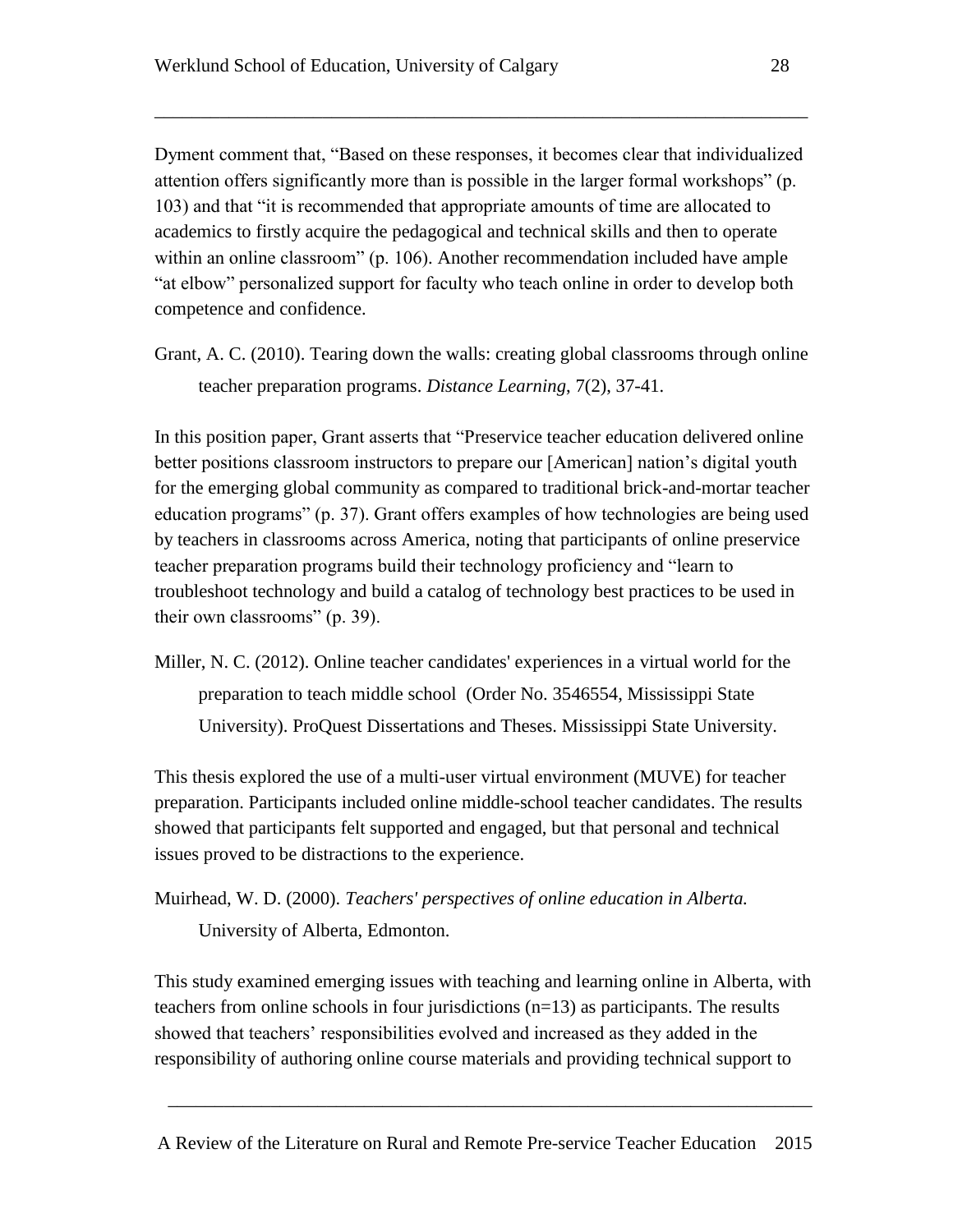students. The complexity of developing content and delivery tools created increased time pressure on the teachers. While teachers' attitudes were mostly positive, they experienced frustration between the vision of what online education could be and what it actually is, the reliability of technology and bandwidth issues. Muirhead notes that all participants "viewed technology as a tool to enhance student learning rather than a panacea for the challenges of education" (p. 9).

\_\_\_\_\_\_\_\_\_\_\_\_\_\_\_\_\_\_\_\_\_\_\_\_\_\_\_\_\_\_\_\_\_\_\_\_\_\_\_\_\_\_\_\_\_\_\_\_\_\_\_\_\_\_\_\_\_\_\_\_\_\_\_\_\_\_\_\_\_\_

Olson, S., & Werhan, C. (2005). Teacher preparation via online learning: A growing alternative for many. *Action in Teacher Education*, 27(3), 76-84.

This article focuses on the alternative credentialing and in-service teacher professional development via online learning. Olson & Werhan (2005) note that while online courses "require similar amounts of reading, research and work as traditional [face-toface] courses.... online courses demand more time management and self-motivation" (p. 77). They note that "today's K-12 student may actually be more Internet literate than his or her teacher" (p. 80) and that preservice teacher education delivered online would help to develop teachers' capacity with technology. They conclude by saying that "The idea of multiple pathways to teaching will continue to grow, particularly in the hard-to-staff areas of the country" (p. 81).

Ravenna, G., Foster, C., & Bishop, C. (2012). Increasing student interaction online: A review of the literature in teacher education programs. *Journal of Technology and Teacher Education, 20(2)*, 177-203.

This literature review surveyed articles on the topic of online interaction in teacher education programs between 1989 and 2010. The three types of interaction considered were student-to-content interaction, student-to-student and student-to-instructor interactions. They found that in terms of discussion board postings, "the quality of the response was a strong predictor of the quality of overall work in the course" (p. 188). They remarked that "preservice teachers would benefit from the use of online discussions as places to develop knowledge and clarify understanding through social discourse" (p. 189).

In terms of student-to-instructor interaction, Ravenna, Foster and Bishop found that instructor modeling of responses and high levels of interaction with student proved to be the most successful.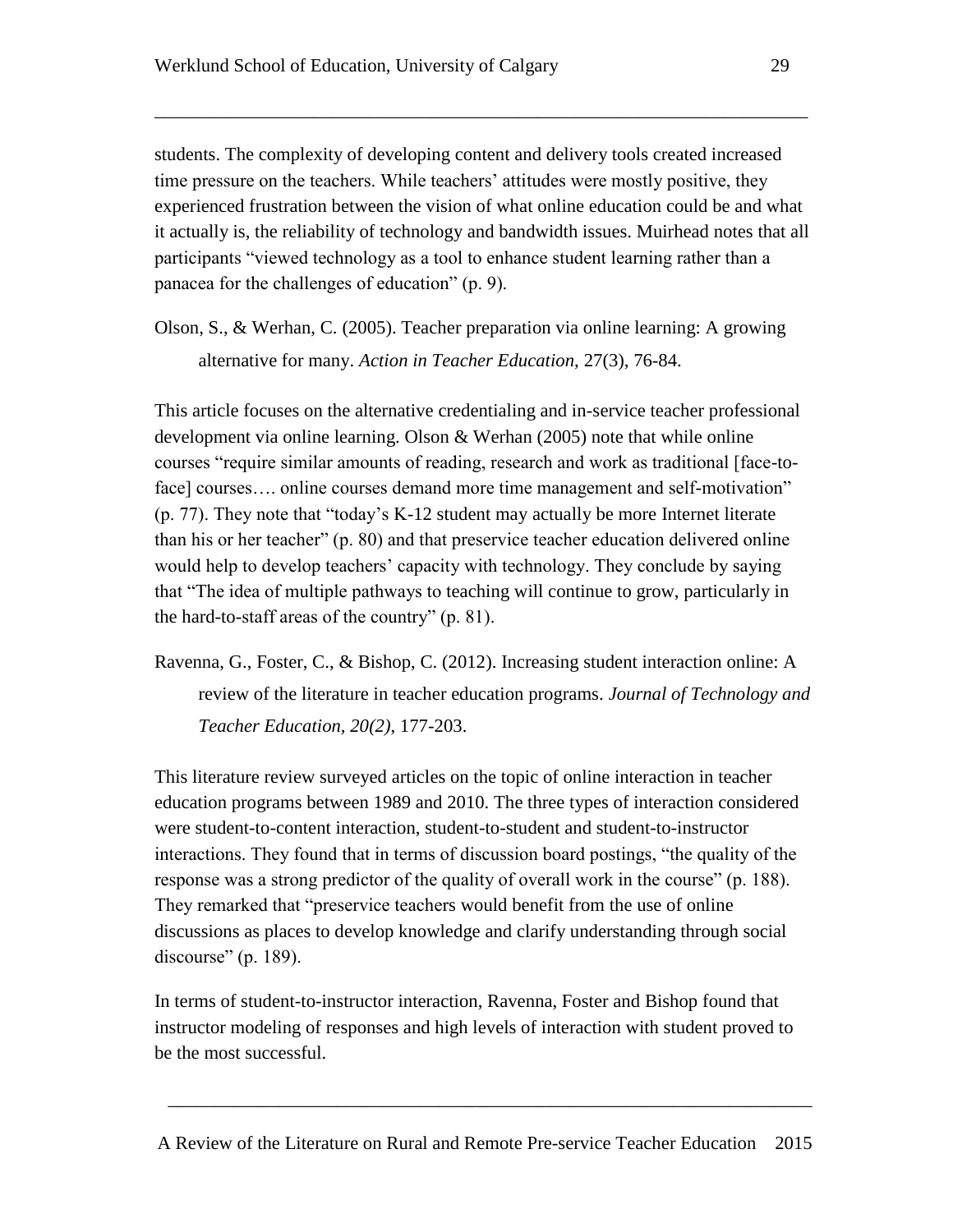Finally, with regards to student-to-student interaction, it was found small group discussions and student-led discussion groups proved very successful (p. 195).

\_\_\_\_\_\_\_\_\_\_\_\_\_\_\_\_\_\_\_\_\_\_\_\_\_\_\_\_\_\_\_\_\_\_\_\_\_\_\_\_\_\_\_\_\_\_\_\_\_\_\_\_\_\_\_\_\_\_\_\_\_\_\_\_\_\_\_\_\_\_

Rowley, J., & O'Dea, J. (2014). Enjoyment of elearning among teacher education students in Australia. *International Research in Education, 2*(1).

This study investigated student teachers' enjoyment and perceptions of elearning and how various e-learning activities (especially the discussion board) enhanced their perceptions. Results found that both broad and deep learning were enhanced; interaction with peers was facilitated; that students could learn at their own pace and had 24/7 access to learning and that students appreciated having an online space to find tips, advice and assistance.

Thornton, H. (2013). Middle level professors' perspectives regarding online teacher education. *Middle School Journal, 44*(4), 30-39.

This study investigated the views of middle grades teacher in an online teacher education program. Fifty-three (n=53) students participated in a survey to assess their views and perceptions. Results found that "although a multitude of effective, engaging teaching practices are available to online instructors, it remains to be seen whether an online course can enact the constructivist philosophy that undergirds the conceptual frameworks of most colleges of education" (p. 31) and that "the majority of respondents reported that online courses do not provide middle grades teacher candidates with practice in the social interactions necessary for being an effective teacher of young adolescents" (p. 32).

Respondents were not convinced that they could build effective teacher-student relationships online. Findings indicated that embedding face-to-face interactions in the teacher education program may prove useful, as would modeling of successful relationships in an online environment. The authors concluded that "The need for faceto-face clinical field experiences in schools with real middle grades students remains a critical companion to online teacher preparation, especially at the undergraduate level" (p. 36).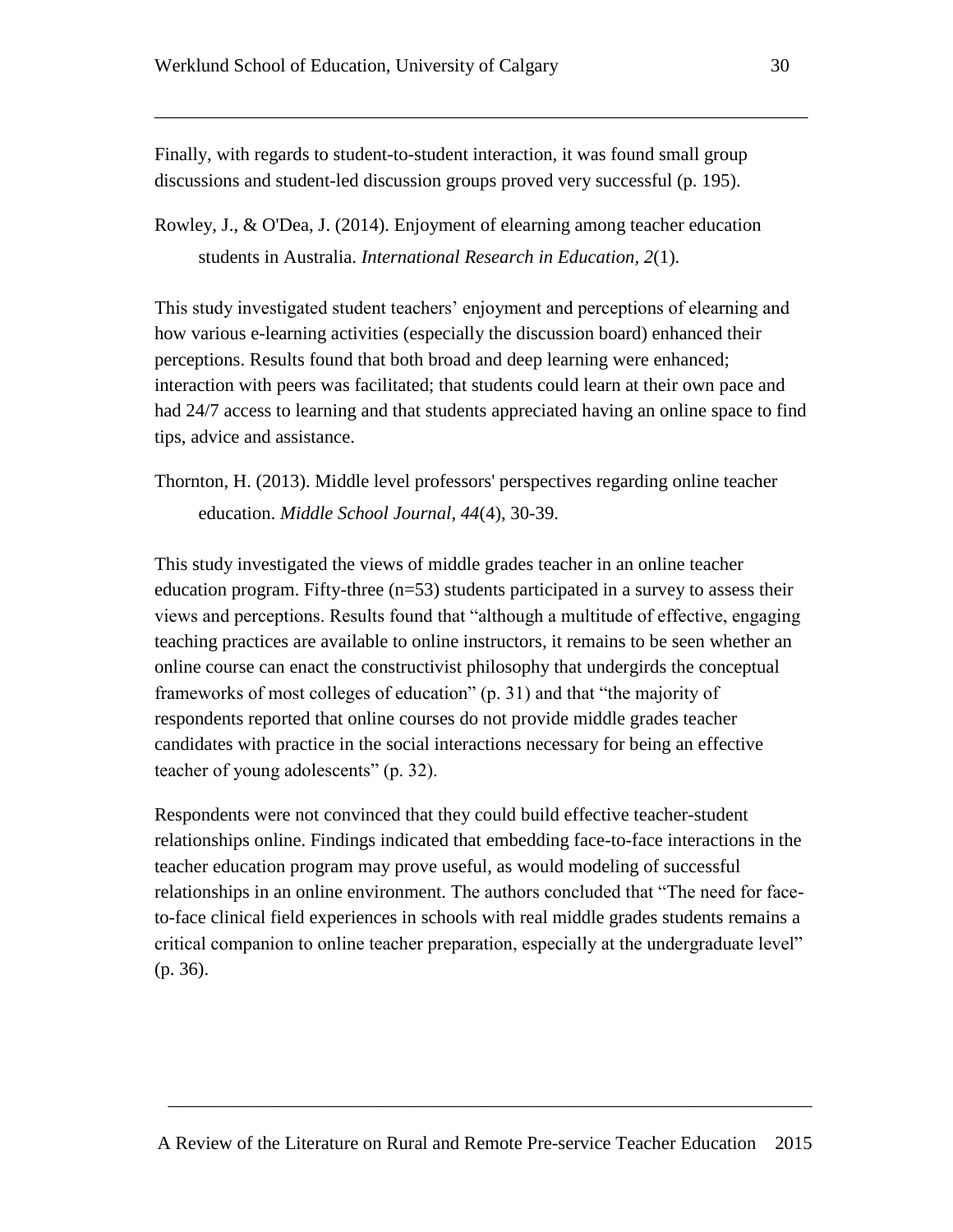## **III. Pre-service Teacher Preparation Programs Delivered in a Blended Format**

\_\_\_\_\_\_\_\_\_\_\_\_\_\_\_\_\_\_\_\_\_\_\_\_\_\_\_\_\_\_\_\_\_\_\_\_\_\_\_\_\_\_\_\_\_\_\_\_\_\_\_\_\_\_\_\_\_\_\_\_\_\_\_\_\_\_\_\_\_\_

This section reviews literature that focused on teacher education programs and individual courses delivered in a blended format. Duhaney notes that "blended learning is considered to be any combination of methods, strategies, or modes used for teaching and learning" (p. 197). Articles addressing a variety of approaches to blended learning

- Blended teacher education programs are not simply a stepping-stone to fully online programs, but are a valid alternative method of delivering pre-service teacher education in their own right. It is important to note that teacher education programs differ from other kinds of professional education programs because of the necessary elements such as field experiences and student teaching. These elements must be carefully considered when developing a blended teacher education program.
- A blended approach to field experience might include having face-to-face classroom experience, combined with online reflections and discussions with peers and instructors.
- Preservice teachers trained in a blended program may develop a greater sense of community and have fewer feeling of isolation than those who take their teacher education in a fully online environment. Leaving discussion boards open to students after their courses end is one way for new alumni to continue cultivating a sense of professional community with their peers.
- Technology must be incorporated with a sense of intentionality and purpose in a blended pre-service teacher education program. It is important for pre-service teachers to explicitly understand how and why technology is being integrated into their training and that using technology for its own sake is neither useful, nor helpful. Technology must be relevant to a teacher's professional context.
- Instructors must make preservice teachers aware that the online component of their program may require a significant investment of time. Simply because a program is partly online does not mean that it will require less time or effort. On the contrary, time management is a key element to success in online and blended learning.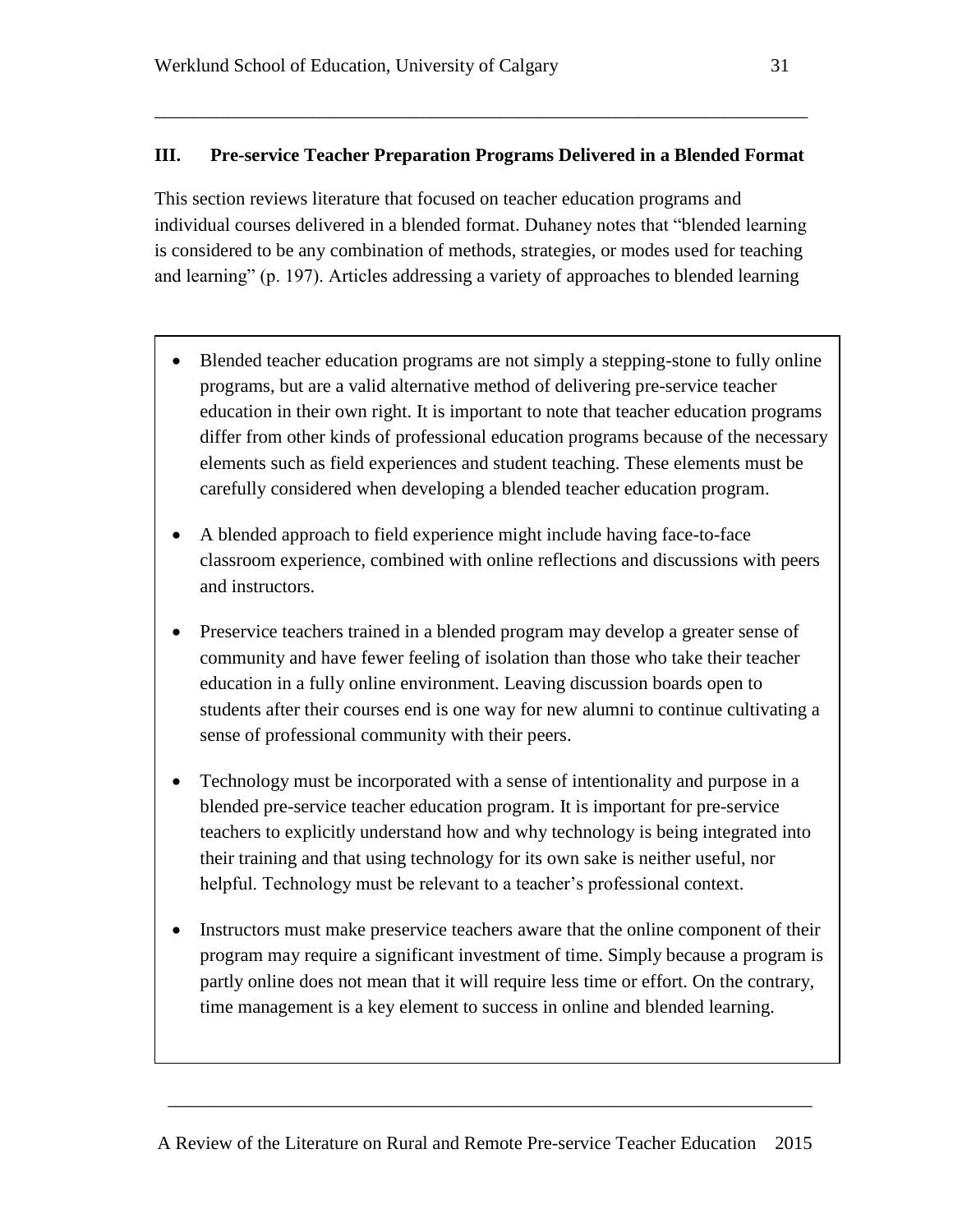were reviewed.

Allen, I. E., Seaman, J., & Garrett, R. (2007). Blending in: The extent and promise of blended education in the United States. Available from <http://onlinelearningconsortium.org/publications/survey/blended06>

\_\_\_\_\_\_\_\_\_\_\_\_\_\_\_\_\_\_\_\_\_\_\_\_\_\_\_\_\_\_\_\_\_\_\_\_\_\_\_\_\_\_\_\_\_\_\_\_\_\_\_\_\_\_\_\_\_\_\_\_\_\_\_\_\_\_\_\_\_\_

This study surveyed over 1000 post-secondary institutions in the U.S. and an additional 2,022 U.S. adults. The survey found that as of 2007, online students were mostly undergraduates, but online studies are expected to grow significantly. Offering online and blended programs is critical to many institution's long-term strategies. Blended courses are not viewed simply as a stepping stone to fully online programs, but an alternative delivery method in their own right (p. 3). These percentages represent a variety of different types of programs and there is no single model for blended learning. It is worth noting that "a blended program can be created by blending each course in the program, by mixing face-to-face courses with fully online courses, or by some combination of the two approaches" (p. 11).

In blended courses, 30% to 79% of content might be delivered online, with the remainder being offered face-to-face (p. 5). It was found, however, that in undergraduate-level courses, there was often more online content than in graduate programs (p. 7).

The study found that in Fall 2003, 16.2% of education faculties in the United States offered online programs and 23.7% offered a blended program (p. 24).

Bliuc, A.-M., Casey, G., Bachfischer, A., Goodyear, P., & Ellis, R. A. (2012). Blended learning in vocational education: teachers' conceptions of blended learning and their approaches to teaching and design. *The Australian Educational Researcher, 39*(2), 237-257.

The researchers surveyed 81 teachers regarding their experience with and perception of blended learning for vocational education. Teachers' responses were content analyzed using a phenomenographic approach. Responses revealed wide variety of perceptions including empowering students to be lifelong learners and to delivery using technological tools. There was no consensus among participants about what their perceptions of what blended learning is or should be. Participants had qualitatively

A Review of the Literature on Rural and Remote Pre-service Teacher Education 2015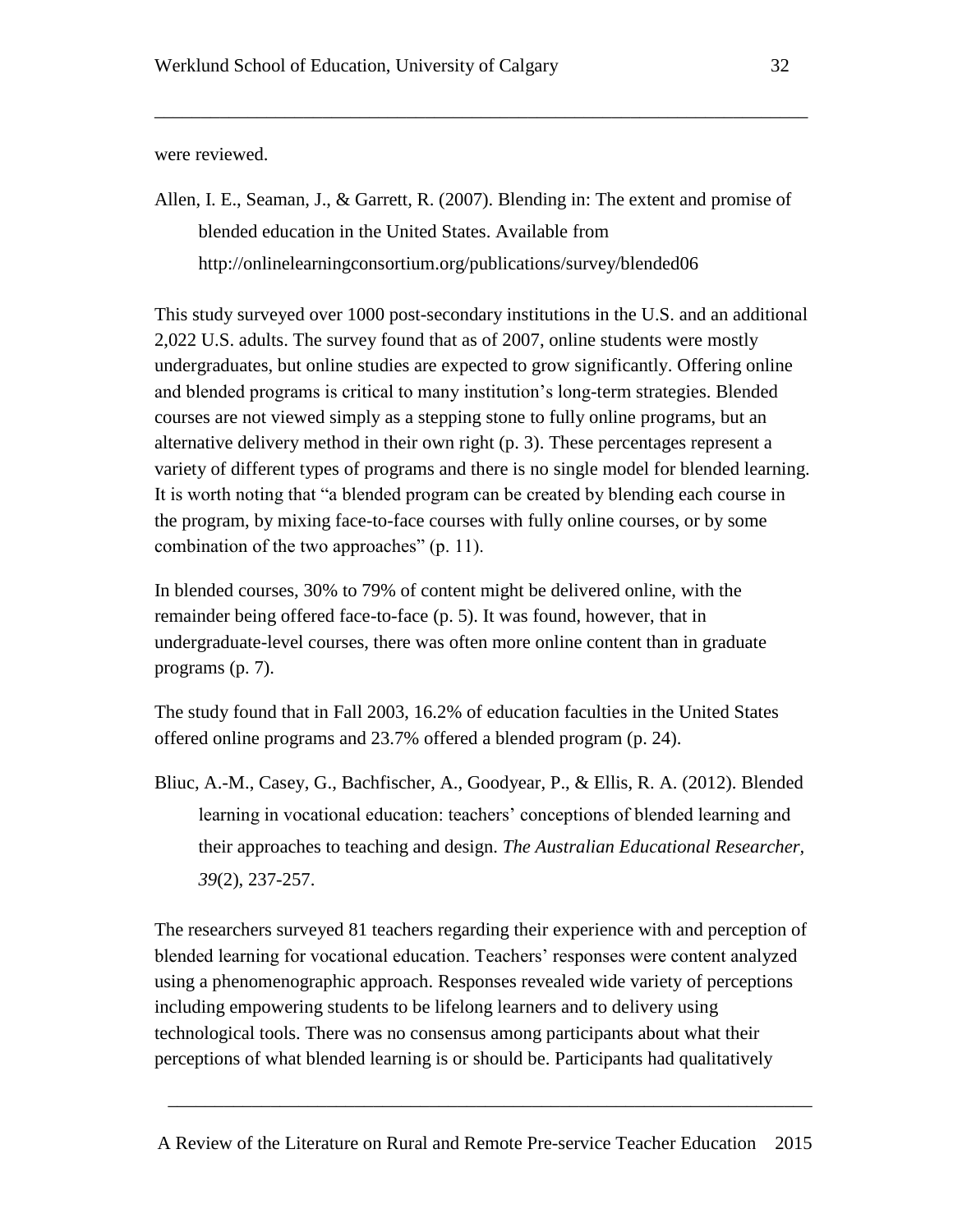different perceptions to blended learning, as well as to methods used to teach and design blended learning. The findings suggest that teachers who focus on learnercentred approach in classroom teaching might also take a similar approach to blended learning. A key result of the study was that there is a need to guide teachers to take a learner-centred approach, rather than focusing on the technicalities and practicalities of blended learning.

\_\_\_\_\_\_\_\_\_\_\_\_\_\_\_\_\_\_\_\_\_\_\_\_\_\_\_\_\_\_\_\_\_\_\_\_\_\_\_\_\_\_\_\_\_\_\_\_\_\_\_\_\_\_\_\_\_\_\_\_\_\_\_\_\_\_\_\_\_\_

Černá, M. (2009). Blended learning experience in teacher education: the trainees´

perspective. *Acta Didactica Napocensia, 2*(1), 37-48.

This study investigated pre-service teachers' perspective of blended learning English language teacher education at the University of Perdubice, Czech Republic. Participants (n=47) were surveyed using a questionnaire. Positive aspects of blended learning identified by participants included opportunity for reflection and the "collaborative construction of knowledge anywhere anytime" (45). Negative aspects included the length of time required and having a compulsory number of postings each week.

Duhaney, D. C. (2012). Blended learning and teacher preparation programs.

International *Journal of Instructional Media*, 39(3), 197-203.

This paper reviews blended learning and some of the ways it can be used in teacher preparation programs. Duhaney notes that "blended learning is considered to be any combination of methods, strategies, or modes used for teaching and learning" (p. 197). Duhaney argues that we must change "how we prepare teachers to use technology to facilitate teaching and learning among students, many of whom are already adept at using a variety of technologies" (p. 199) and that one path to this is to engage preservice teachers more actively in blended and online learning themselves.

Duhaney suggests that some of the hours in traditional field experience might be shifted to a technology mode where teachers can use video conferencing to observe classes (p. 200) and thus reduce the number of hours they need to spend at a school site for their field experience, suggesting that partnerships between schools (or school districts) and universities might be one way to facilitate this shift towards more technologically enhanced field experiences.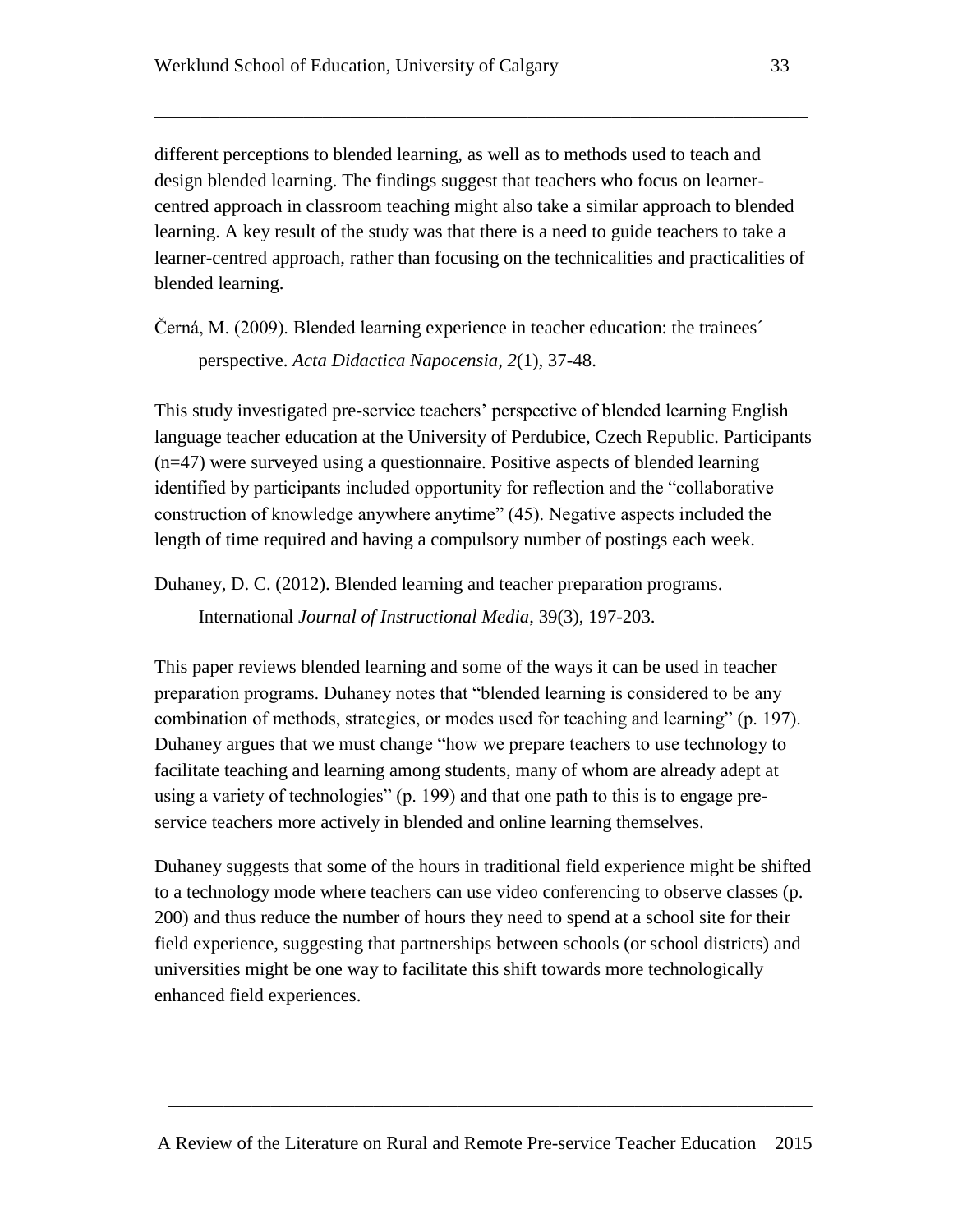Gao, P. (2010). *Enhance preservice teacher learning in the cohort structured blended learning environments.* Paper presented at the 2010 2nd International Conference on Education Technology and Computer (ICETC), Shanghai.

\_\_\_\_\_\_\_\_\_\_\_\_\_\_\_\_\_\_\_\_\_\_\_\_\_\_\_\_\_\_\_\_\_\_\_\_\_\_\_\_\_\_\_\_\_\_\_\_\_\_\_\_\_\_\_\_\_\_\_\_\_\_\_\_\_\_\_\_\_\_

This study examined a cohort-based blended learning in a four-year pre-service teacher education program in the United States. Gao reports that the program offered on-site practicums, but that students engaged in reflection in an online practicum seminar called "The Dialogue Project" (p. 242). The cohort students (n=34) participated in both surveys and interviews in this mixed-methods study.

It is noteworthy that cohort students were excited to learn that their online dialogue space would remain open after their program ended, so they could continue to use dialogue virtually in their first year of professional practice (p. 243). This created a sense of sustainability for the cohort as an online learning community. Gao notes that "the participants developed a shared experience by seeking support and spreading best practices through working productively and professionally as members of their cohort structured learning environment" (p. 244).

Recommendations included leaving discussion boards accessible to students after the end-date of their program to continue strengthening collaboration; requiring students to use a variety of technologies during their pre-service programs to build their own capacity; and finally that institutions should continue to support and encourage students to share their expertise and experiences in a supportive network after graduation (p. 244).

Kang, J.-J., & Keengwe, J. (2012). Blended learning in teacher preparation programs: a literature review. *International Journal of Information and Communication Technology Education, 8*(2), 81-93.

Kang & Keengwe (2012) conducted a review of the literature on blended teacher education programs. They found that teacher education programs have features that differ from other higher education programs such as field experiences, student teaching, etc. (p. 84) and that this makes their approach to blended learning unique as well. They noted that "blended learning needs to construct and sustain an online community" (p. 85) and that "an online community should not only emphasize collaborative work, but

A Review of the Literature on Rural and Remote Pre-service Teacher Education 2015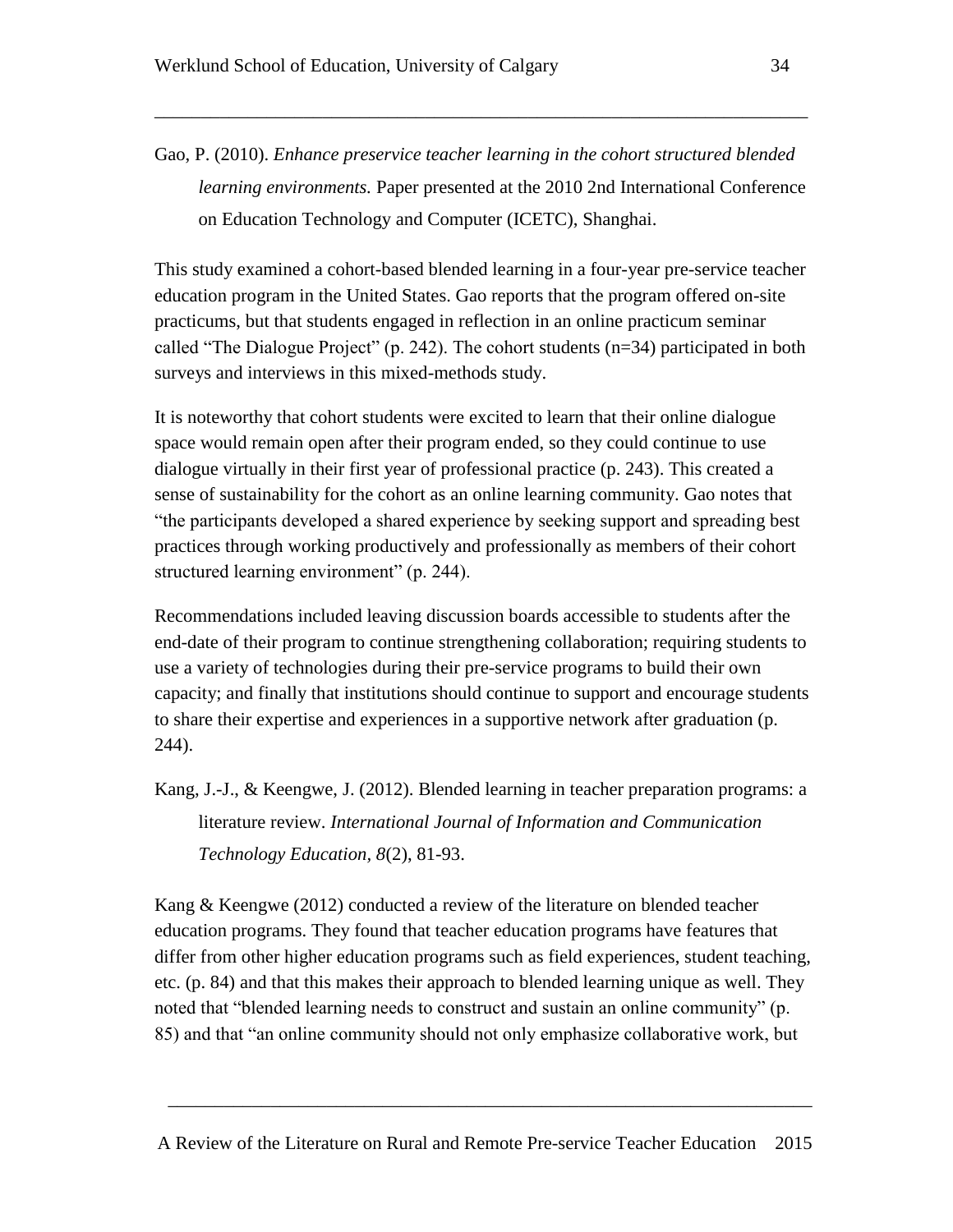also preserve individual learning features, such as their private learning and personal learning styles" (p. 85).

\_\_\_\_\_\_\_\_\_\_\_\_\_\_\_\_\_\_\_\_\_\_\_\_\_\_\_\_\_\_\_\_\_\_\_\_\_\_\_\_\_\_\_\_\_\_\_\_\_\_\_\_\_\_\_\_\_\_\_\_\_\_\_\_\_\_\_\_\_\_

A key finding was that technology must not be used for its own sake, as the result may be that students are resentful and view the use of the technology as "busy work" (p. 87). Instructors must use technology purposefully and help pre-service teachers understand why they are using it and how it is relevant to their professional context.

Face-to-face sessions can motivate and build connections between the students (p.89). Kang & Keengwe (2012) point out that "blended learning is not just adding face-toface learning activities to online learning. Blended learning in [teacher preparation programs] should challenge and engage online learning activities to complement faceto-face activities in ways that are different from other higher education programs" (p. 89).

Kalelioğlu, F., & Altun, S. (2012). Experiences of pre-service teachers in case based discussion groups in blended learning environment. *Turkish Online Journal of Qualitative Inquiry, 3*(3), 15-32.

In this study, qualitative data were collected from pre-service female teachers  $(n=14)$  to gather their perspectives on blended teacher education. The program consisted of faceto-face sessions that covered the theory and online case discussions helped students to apply the theory they learned in class. The study divided students into small discussion groups, each of whom took a different approach. One group used an open approach; one used a prompted approach and the third group was led through a structured discussion.

Issues included students misunderstanding or misinterpreting each other's postings; inability to tolerate criticism and going off the assigned topic (p. 12). Technical problems resulted in frustration and time management was also a factor (p. 29). Benefits included being able to read about different solutions to a case (p. 26). Recommendations included having students co-create their own discussion rules; selfselecting for small group discussions; having no discussions during exam weeks; having an explanation at the beginning of the course as to what the discussion board is; and showing respect for one another's opinions (p. 27).

A Review of the Literature on Rural and Remote Pre-service Teacher Education 2015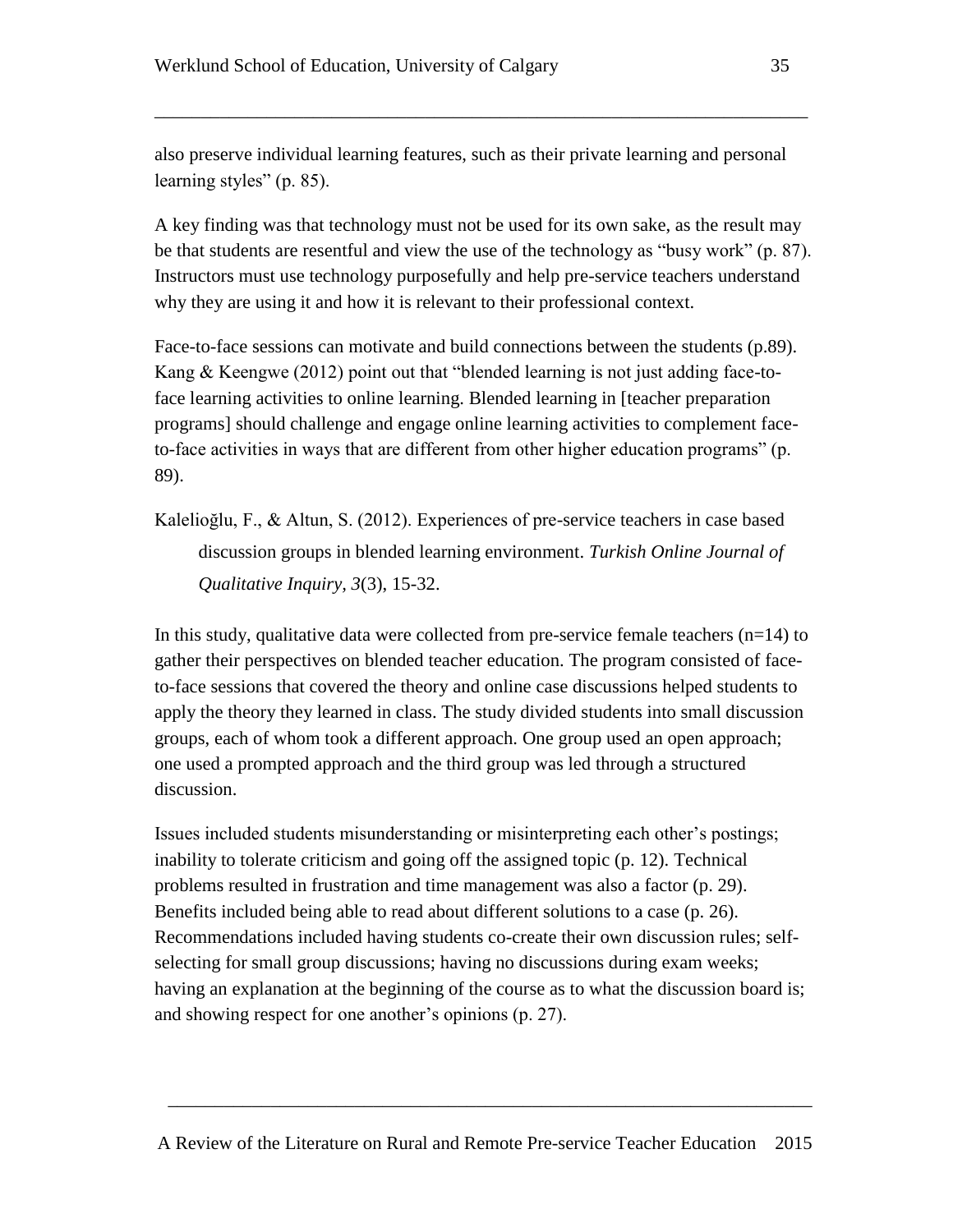Kalelioğlu & Altun (2012) point out that "developing students' higher order thinking skills in [an] online environment took time" (p. 30) and that students resisted engaging in the discussion board because of the time it took.

\_\_\_\_\_\_\_\_\_\_\_\_\_\_\_\_\_\_\_\_\_\_\_\_\_\_\_\_\_\_\_\_\_\_\_\_\_\_\_\_\_\_\_\_\_\_\_\_\_\_\_\_\_\_\_\_\_\_\_\_\_\_\_\_\_\_\_\_\_\_

A key recommendation is that instructors should make students aware of the time commitment and also what the expected outcomes are for participating (p. 30).

Marshall Arnold, J., & Collopy, R. M. B. (2009). To blend or not to blend: online and blended learning environments in undergraduate teacher education. *Issues in Teacher Education, 18*(2).

In this study the researchers investigated the perceptions of undergraduate education students (n=80) who received the same curriculum through different models: blended and online formats. Students in the blended group reported higher levels of perceived learning than those in the group who learned entirely online (p. 96). Similarly, those who worked entirely online felt more isolated and alone (p. 96). Participants in the blended group also reported a more positive experience with group learning projects (p. 98). Marshall Arnold and Collopy recommend including a face-to-face component in teacher education courses instead of having an entirely online learning experience (p. 96). They also point out that it is important for faculty to be trained and supported in how to offer blended and online content in an effective manner (p. 99).

Vaughan, N. (2007). Perspectives on blended learning in higher education.

*International Journal on E-learning, 6*(1), 81-94.

This article explores the perceptions of faculty, administration and students towards blended learning. Students identified positive aspects as including flexibility, but that time management is an issue in the early stages. Faculty identified flexibility and opportunities for continuous improvement as positive aspects with lack of time and support as being negative elements. Administrators perceived that blended learning enhanced the institution's reputation, but that challenges existed in terms of resistance to organizational change and lack of organizational structure to support blended programs.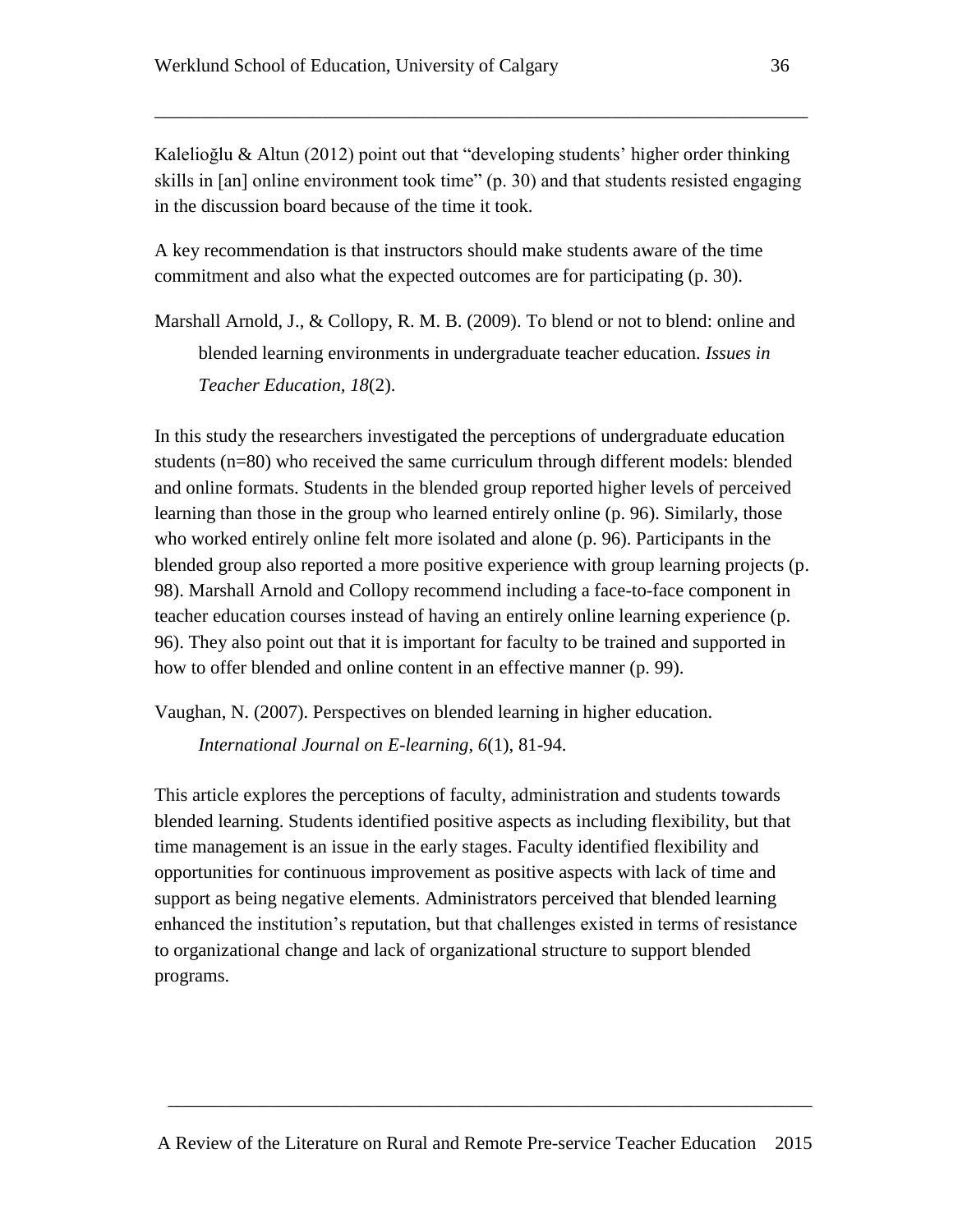Vaughan, N., & Lawrence, K. (2013). Investigating the role of mobile devices in a blended pre-service teacher education program. *Canadian Journal of Higher Education / Revue canadienne d'enseignement supérieur, 43*(3), 56-77.

\_\_\_\_\_\_\_\_\_\_\_\_\_\_\_\_\_\_\_\_\_\_\_\_\_\_\_\_\_\_\_\_\_\_\_\_\_\_\_\_\_\_\_\_\_\_\_\_\_\_\_\_\_\_\_\_\_\_\_\_\_\_\_\_\_\_\_\_\_\_

This study looked at the use of tablets in a blended pre-service teacher education programs. The results showed that mobile devices may be useful for supporting collaboration and facilitating learning, but less effective for planning, assessment and classroom management. Both student participants  $(n=14)$  (all under the age of 25) and faculty (n=6) were included in the study. A notable result of the study was that students indicated that "human contact was more important than computer-mediated communication when learning and practicing professional responsibilities such as ethical behaviour" (p. 64).

Another notable result was that perceptions towards using a tablet for learning were generally positive at the beginning of the semester, but diminished throughout the semester, with technical restrictions (e.g. unpredictable WiFi, small keyboard and small screen) being cited as reasons (p. 66)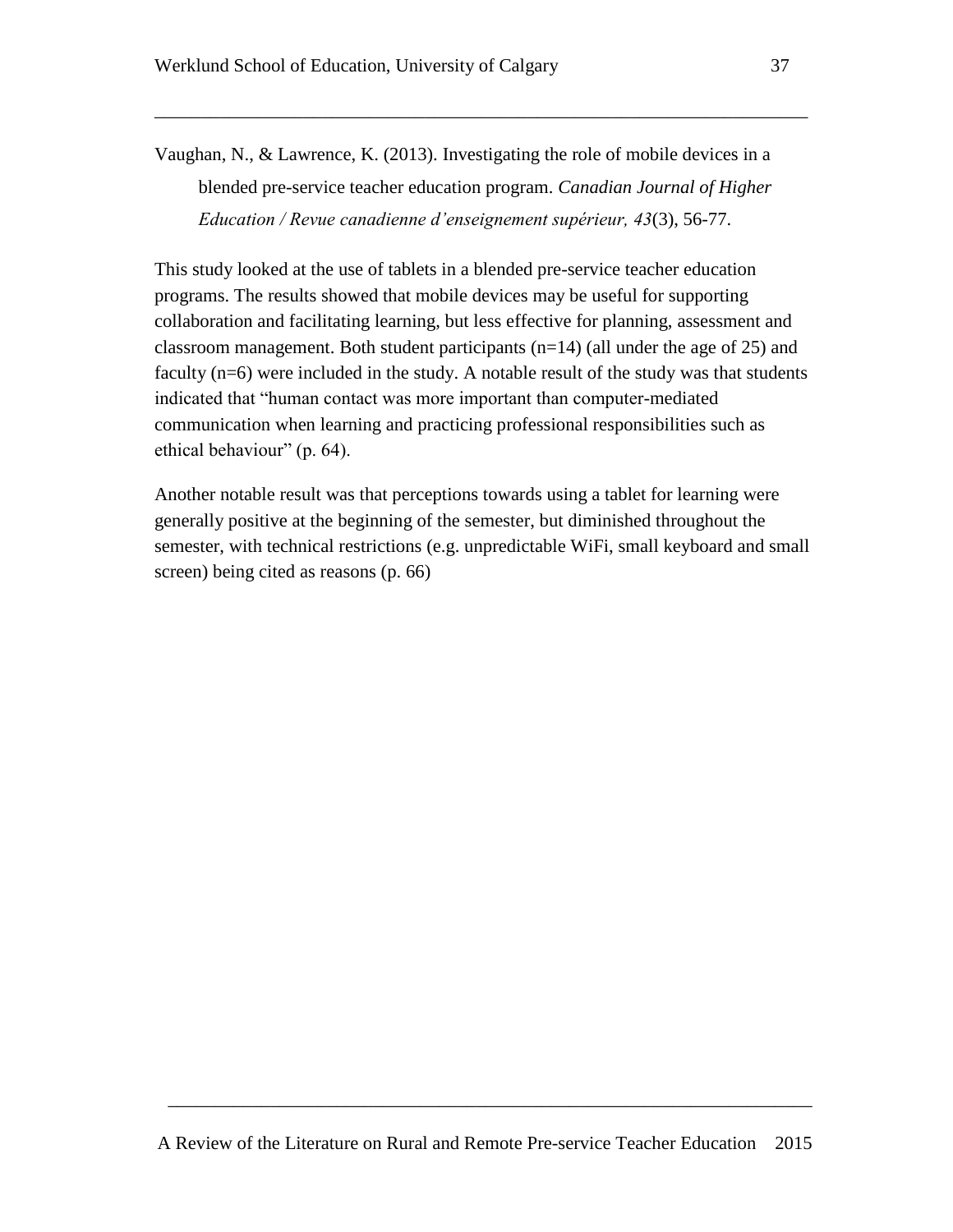# **IV. Technology-focused Pre-service Teacher Preparation in Rural and Remote Communities**

\_\_\_\_\_\_\_\_\_\_\_\_\_\_\_\_\_\_\_\_\_\_\_\_\_\_\_\_\_\_\_\_\_\_\_\_\_\_\_\_\_\_\_\_\_\_\_\_\_\_\_\_\_\_\_\_\_\_\_\_\_\_\_\_\_\_\_\_\_\_

This section focuses on literature that specifically addresses teacher education programs in rural and remote communities that use technology as a key element of their programs.

- Student computer access remains a significant challenge in rural and remote areas. Barriers to effectively integrating technology into rural and remotes schools include having adequate connectivity (bandwidth); lack of technical support in schools and lack of training and professional development for teachers.
- Enhancing the technology literacy of rural and remote teachers is essential for them in order to develop the competence and confidence to successfully integrate technology into their teaching practice.
- Even when rural and remote teachers demonstrate positive attitudes towards using technology for learning, providing them with support is essential to help them integrate it into their professional practice.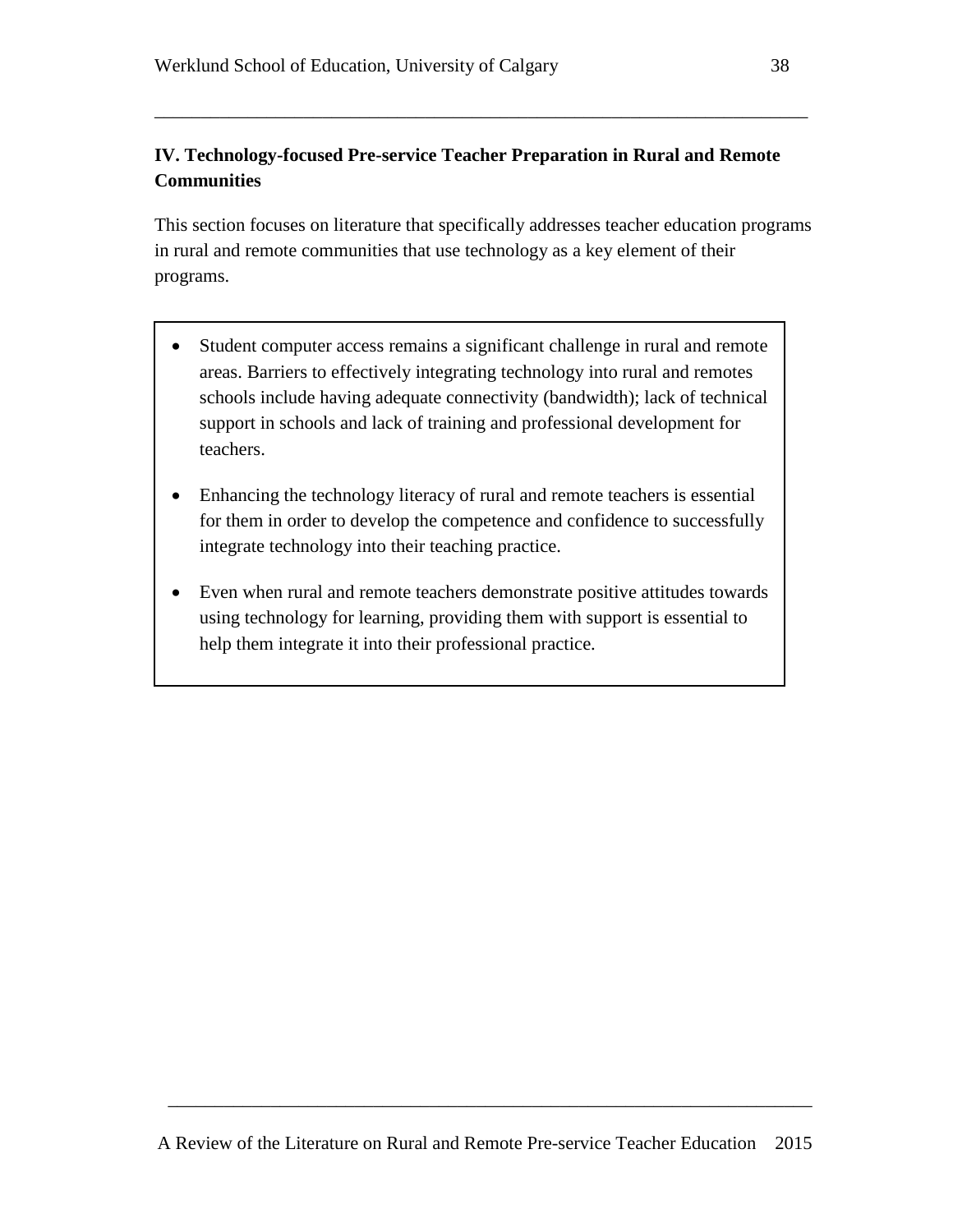Alberta Education. (2012). *Promising practices in rural elementary education: Final report*. Retrieved from <http://education.alberta.ca/admin/technology/research.aspx.>

\_\_\_\_\_\_\_\_\_\_\_\_\_\_\_\_\_\_\_\_\_\_\_\_\_\_\_\_\_\_\_\_\_\_\_\_\_\_\_\_\_\_\_\_\_\_\_\_\_\_\_\_\_\_\_\_\_\_\_\_\_\_\_\_\_\_\_\_\_\_

This study found that there are differences not only between rural and urban education in Alberta, but also differences among rural regions themselves (p. 4). Just as cities are different in their demographics, needs and strengths, so too are rural communities. This study explored promising practices from case studies from four different rural Alberta contexts.

Citing from previous works, the study offered this definition of "rural" for the Alberta context:

"Rural can refer to towns and municipalities outside the commuting zone of larger urban centres with populations of 10,000 or more (du Plessis, Beshiri, Bollman and Clemenson, 2001). Rural communities can be also defined as countryside, rural, remote and northern communities depending on their distance from the urban centres (Malenfant, Milan, Charron & Bélanger, 2007) (p. 6)".

The report points out that even as of 2011, student computer access remains a challenge in many rural school authorities in Alberta (p. 10). There are a number of barriers to integrating technology into rural schools that include, but are not limited to connectivity (bandwidth) issues; lack of access to PD for teachers and lack of technical support.

The report also discussed how staffing issues can create a barrier to long-term success for rural schools. One strategy that has successfully reduced turnover is to hire teachers from the local community (p. 11)

```
Howley, A., Wood, L., & Hough, B. (2011). Rural elementary school teachers' 
technology integration. Journal of Research in Rural Education, 26(9). Retrieved 
from http://jrre.psu.edu/articles/26-9.pdf
```
This study surveyed over 514 third-grade teachers on questions relating to technology integration and its impact in rural elementary schools. Results showed that rural teachers continue to have limited access to instructional technology and their preparation to integrate technology has been inadequate to support student learning.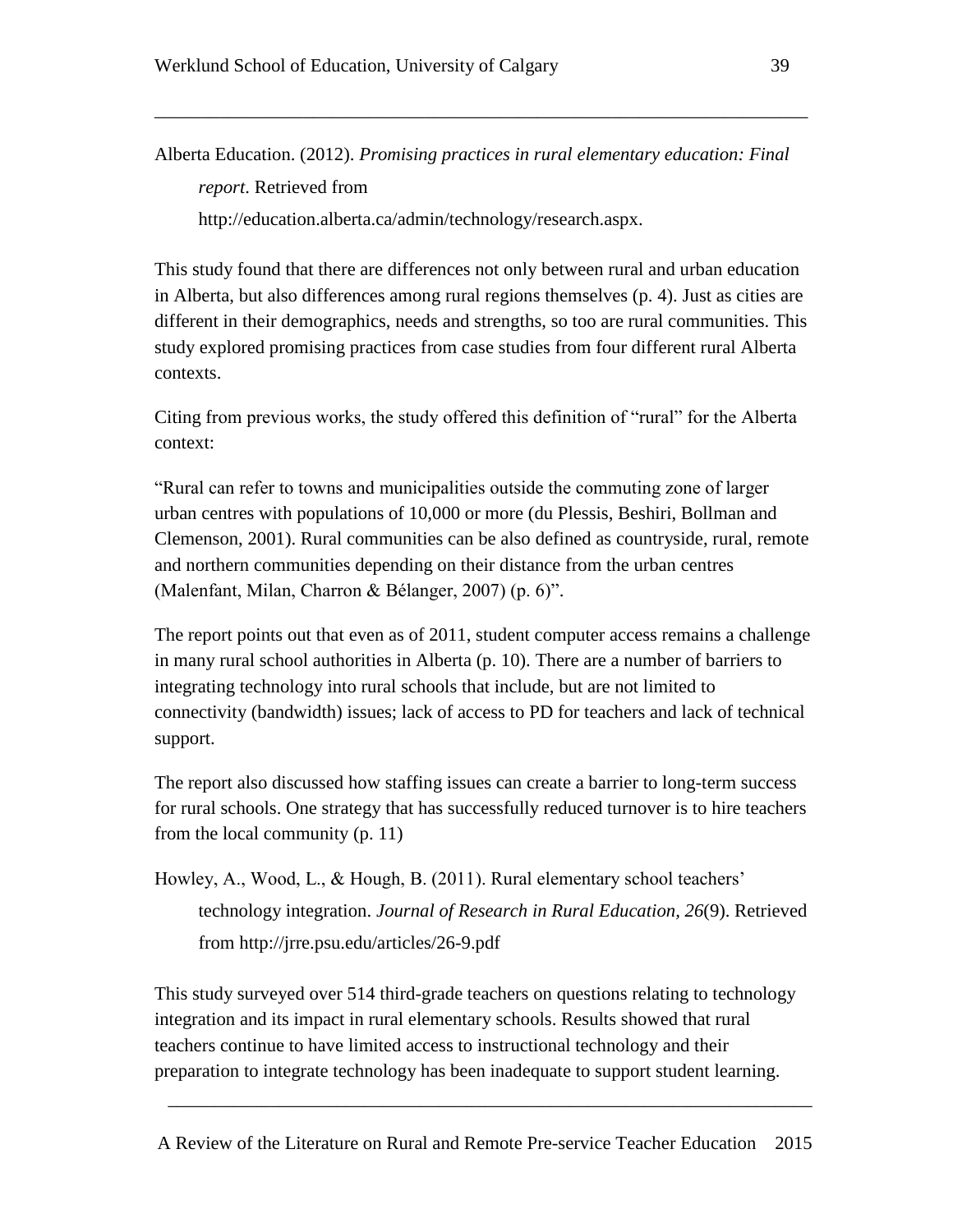Despite this, rural teachers reported more favorable attitudes towards technology in comparison to their urban counterparts. Howley, Wood & Hough note that, "teacher attitudes toward technology influence not only the extent to which they integrate technology into instruction, but also the attitudes of their students toward using technology as a tool for learning" (p. 7). Cultivating teachers' positive attitude and competence is a key factor in the probability they will use technology in their classes, but "the study did, however, suggest that a predictable set of supports might still be needed in order to help rural teachers integrate technology in ways that promote the sophisticated engagement of their students" (p. 7).

\_\_\_\_\_\_\_\_\_\_\_\_\_\_\_\_\_\_\_\_\_\_\_\_\_\_\_\_\_\_\_\_\_\_\_\_\_\_\_\_\_\_\_\_\_\_\_\_\_\_\_\_\_\_\_\_\_\_\_\_\_\_\_\_\_\_\_\_\_\_

Northern Alberta Development Council. (2010). Rural and Remote Education Report.

Available from [www.nadc.gov.ab.ca/Docs/rural-remote-education.pdf](http://www.nadc.gov.ab.ca/Docs/rural-remote-education.pdf)

This report focuses specifically on issues affecting education in rural and remote areas of Northern Alberta. The report notes that "in order for northern small schools to remain viable and continue to deliver high quality education opportunities, they will need to adapt" (p. 1). This includes incorporating more technology and to achieve that goal, bolstering the technology literacy of educators who work in these areas is a key objective. Effective use of technology by those who currently work in rural and remote schools was identified as a major barrier to technology use by students (p. 7). It was noted that "For technology to work in the classroom, teachers must become efficient, but not reliant on, new methods to improve instruction" (p. 7).

Another major issue is the current availability of bandwidth (p. 6). All divisions expressed an urgent and immediate need for increased bandwidth, which would represent an increase in cost to schools (p. 7).

The report states that northern rural and remote schools in Alberta "struggle to recruit and retain qualified staff" (p. 3). An increased focus on recruiting local teachers was considered a priority, with the idea of "growing our own teachers" (p. 11) posed as a possible solution. This approach, promoted by Farrell & Hartwell (2008) involves recruiting teachers locally to meet teaching demands (p. 19).

The report specifically calls on Alberta's universities to incorporate rural learning and experiences into their Education curricula ("similar to medical student rural clerkships") (p. 20) and also calls for increased post-secondary training and recruitment of special needs teachers (p. 21).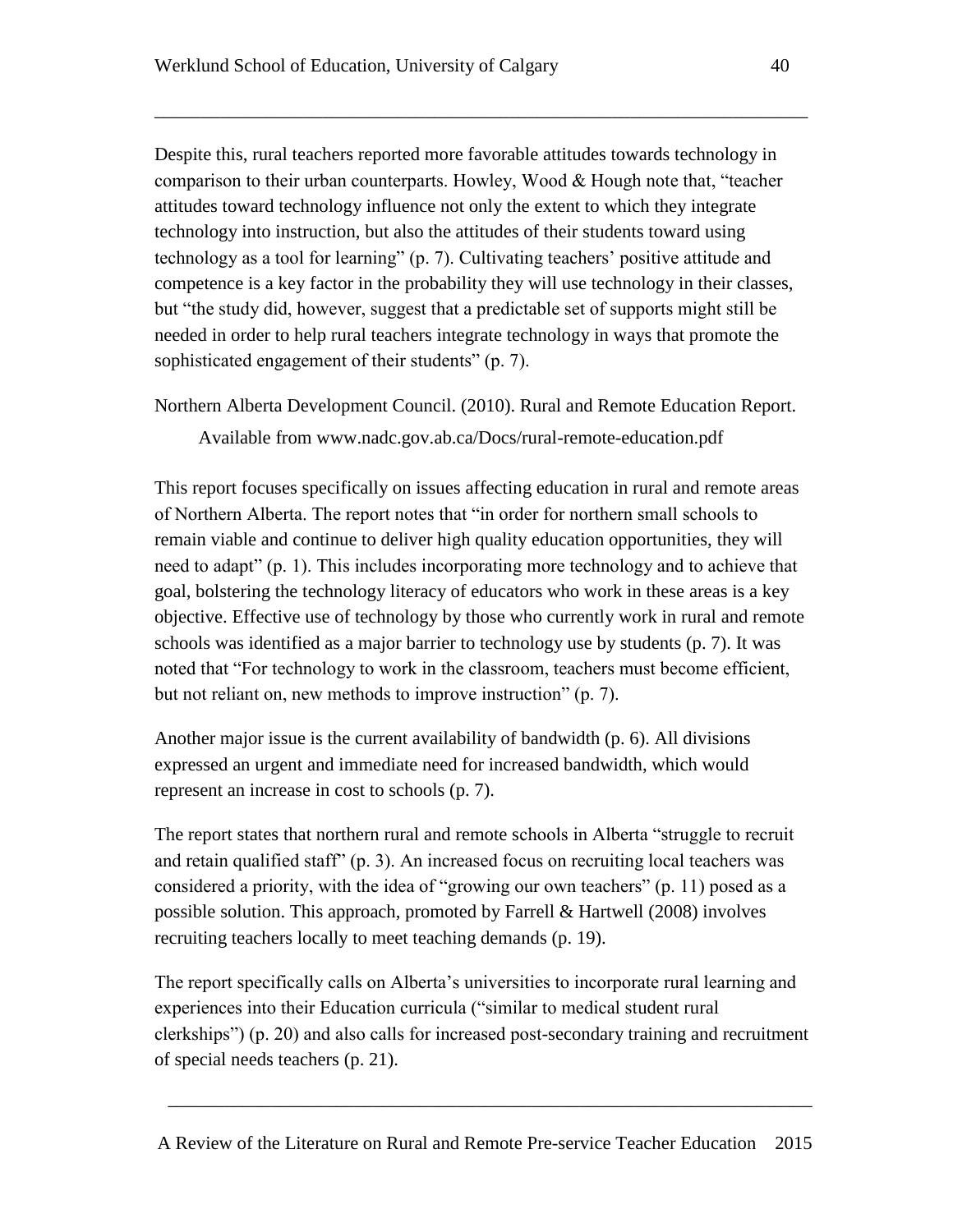\_\_\_\_\_\_\_\_\_\_\_\_\_\_\_\_\_\_\_\_\_\_\_\_\_\_\_\_\_\_\_\_\_\_\_\_\_\_\_\_\_\_\_\_\_\_\_\_\_\_\_\_\_\_\_\_\_\_\_\_\_\_\_\_\_\_\_\_\_\_

In this project Stevens outlines his experience with the Vista project, which aimed to develop K-12 distance education in Newfoundland and Labrador through the government's creation of the Centre for Distance Learning and Innovation (CDLI). Eight schools were administratively and academically linked through the program. Stevens notes that teachers who participated in the project had been appointed to traditional schools (p. 4), but also participating in the project, which allowed schools to collaborate via asynchronous and synchronous learning. Courses included Advanced Placement (AP) courses in science and mathematics, which made these courses available to rural students for the first time.

Winstead Fry, S. (2006). A technology supported induction network for rural student teachers. Retrieved from [http://www.ruralteachers.com/wp](http://www.ruralteachers.com/wp-content/uploads/2011/03/a-technology-supported-induction-netwrok-for-rural-student-teachers.pdf)[content/uploads/2011/03/a-technology-supported-induction-netwrok-for-rural](http://www.ruralteachers.com/wp-content/uploads/2011/03/a-technology-supported-induction-netwrok-for-rural-student-teachers.pdf)[student-teachers.pdf](http://www.ruralteachers.com/wp-content/uploads/2011/03/a-technology-supported-induction-netwrok-for-rural-student-teachers.pdf)

In this article, Winstead Fry (2006) discusses a qualitative case study of the Technology Supported Induction Network (TSIN) in Wyoming, U.S.A., which was developed to address the lack of support available to pre-service (n=15) teachers with rural placements. The results of the case study showed that the two primary forms of support offered by the TSIN included a discussion board and synchronous compressed video sessions offered support to pre-service teachers (p. 1). Telephone and e-mail were used as secondary supports (p. 3).

Findings revealed that the discussion board was an ineffective means of support, with only 4 out of 15 student teachers using the discussion board more than four times (p. 4). Twelve teachers attended one or more of the compressed video sessions, which "allowed participants to bridge geography and have virtual face-to-face conversations in real time" (p. 5). Winstead Fry determined that "the personal communication time at the end of the compressed video sessions helped the student teachers to maintain social connections with their peers" (p. 6). The results showed that those who were most active with the TSIN received the most benefit from it (p. 7), though lack of participation was a concern. It was noted that the TSIN was not intended to replace

A Review of the Literature on Rural and Remote Pre-service Teacher Education 2015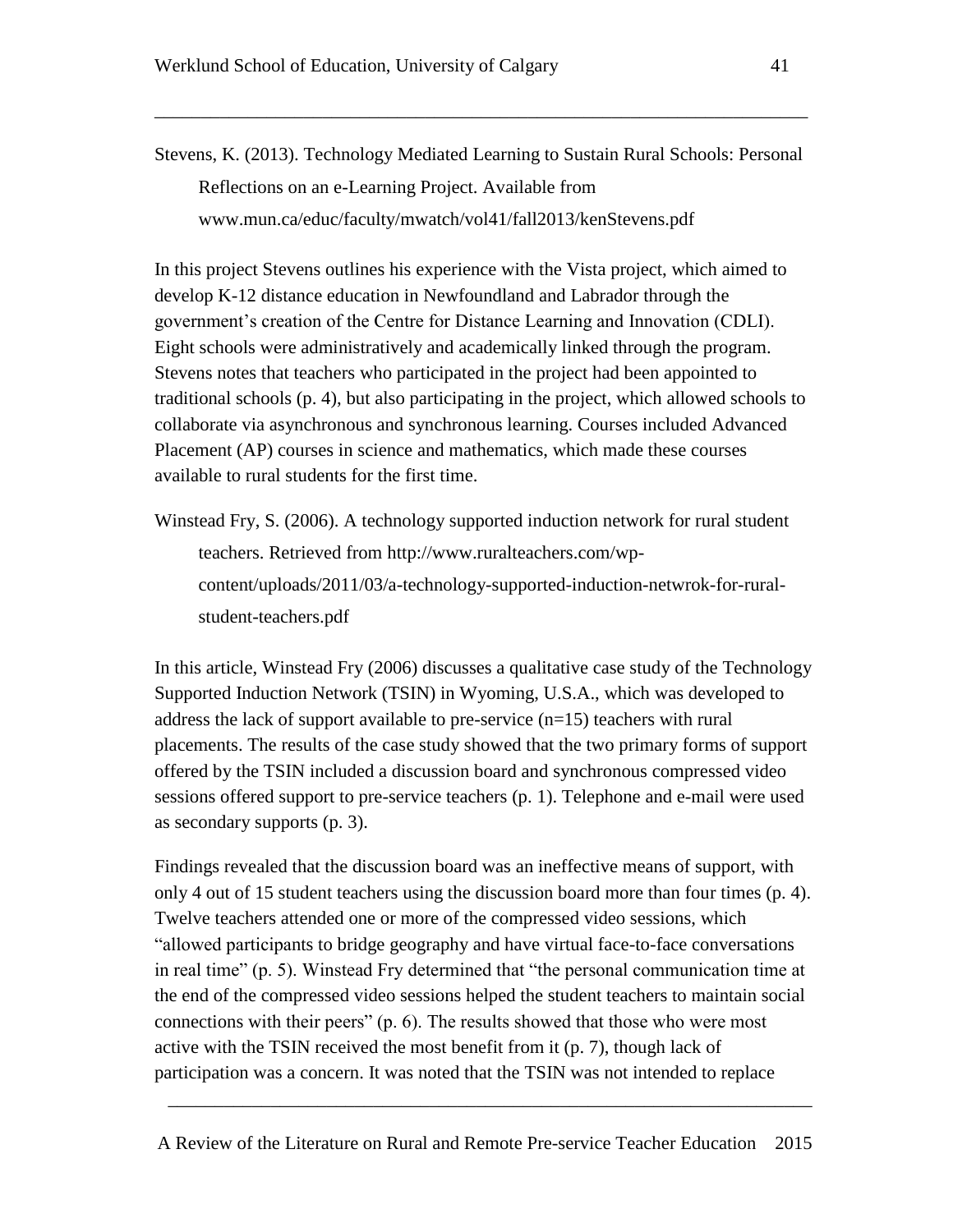visits from the university placement officer, but rather as a supplement to it (p. 7) and one-on-one feedback is still a critical piece of a student teacher's development.

\_\_\_\_\_\_\_\_\_\_\_\_\_\_\_\_\_\_\_\_\_\_\_\_\_\_\_\_\_\_\_\_\_\_\_\_\_\_\_\_\_\_\_\_\_\_\_\_\_\_\_\_\_\_\_\_\_\_\_\_\_\_\_\_\_\_\_\_\_\_

Weitzenkamp, D. J., Howe, M. E., Steckelberg, A. L., & Radcliffe, R. (2003). The GOALS model: Rural teacher preparation institutions meeting the ideals of a PDS through educational technology. *Contemporary Issues in Technology and Teacher Education, 2*(4). Retrieved from <http://www.citejournal.org/vol2/iss4/currentpractice/article1.cfm>

In this study Weitzenkamp, Howe and Steckelberg examine the implementation of professional development schools (PDS) in rural areas of the United States. The GOALS model "is designed to capitalize on field experiences and to initiate and reinforce the professional development of the individual teacher candidates through observation and collaboration with diverse master teachers" (p. 579). In this project, observation of practicum students was conducted via distance through interactive television (ITV). In addition, the participants (n-22) kept journals to track their practicum experience.

A significant barrier in this study was moving the class to the lab where the ITV technology was available for the session (p. 587).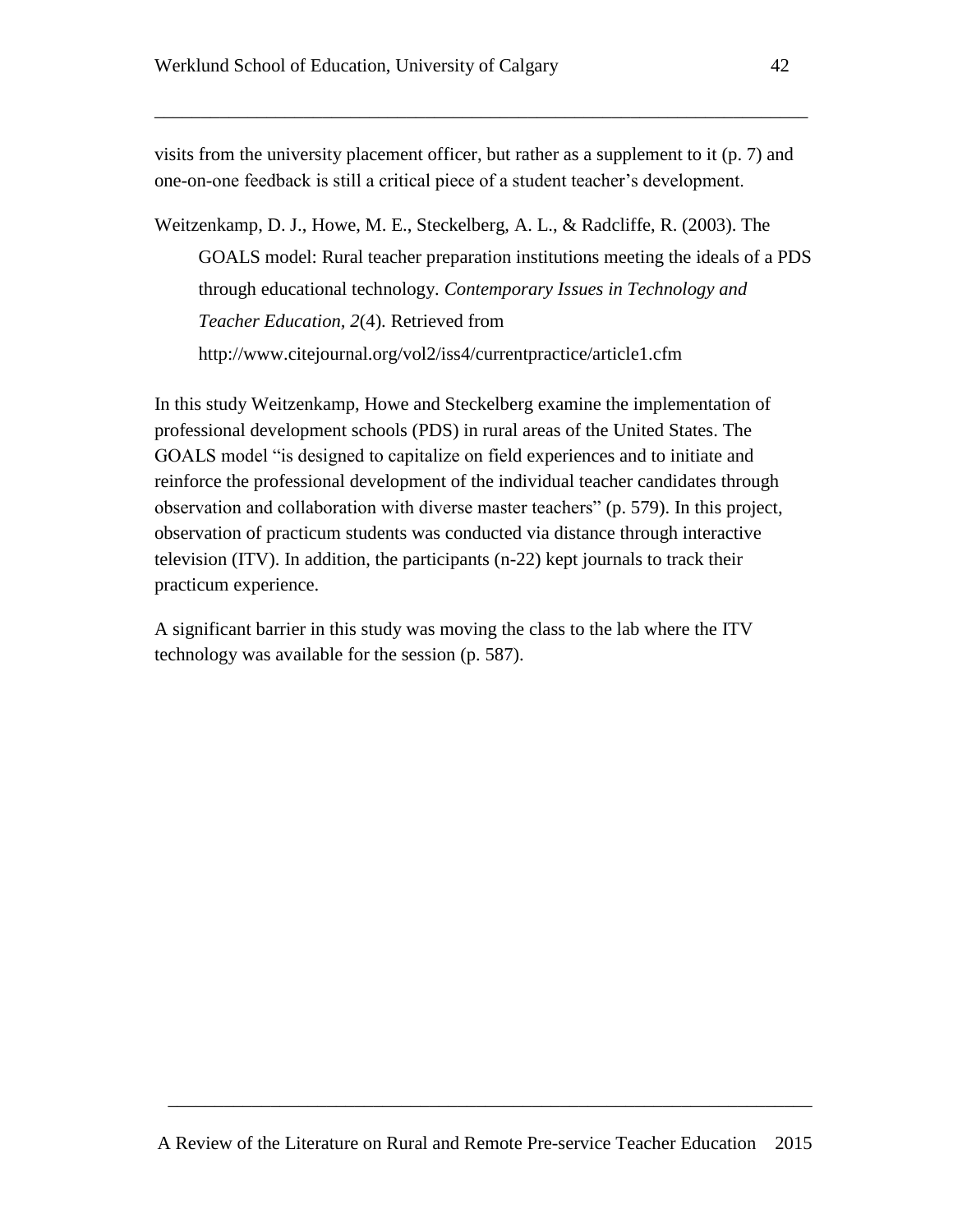## **V. Critical Perspectives of Technology for Learning**

This section addresses what critics say about online and blended teacher education programs. Understanding this side of the debate is critical to overcoming both real and perceived barriers to success for students enrolled in technology-driven programs.

\_\_\_\_\_\_\_\_\_\_\_\_\_\_\_\_\_\_\_\_\_\_\_\_\_\_\_\_\_\_\_\_\_\_\_\_\_\_\_\_\_\_\_\_\_\_\_\_\_\_\_\_\_\_\_\_\_\_\_\_\_\_\_\_\_\_\_\_\_\_

- Critics are skeptical that teacher education can be effectively delivered in any format other than face-to-face instruction.
- Administrator perceptions of online preservice teacher education are more negative than positive. In particular, there is concern that the social aspects of teaching may be compromised when delivered in an online or blended format. As a result, administrators in charge of hiring may be reluctant to hire students graduating from online or blended programs.
- Lack of support from institutional administration can be a significant barrier to developing or investing in resources or programs requiring technology. This may be because such decisions are perceived to be made according to the beliefs of those who support technology, rather than substantive evidence of the effectiveness of technology for learning.
- Drawbacks of online and blended preservice teacher education include excessive demands on the time of both those enrolled and those teaching in the program. Beliefs about how difficult technology may be to use also played a key barrier to integrating technology into learning.
- The amount or availability of technology does not seem to matter as much as its reliability. When resources do not work or require troubleshooting, or the steps to set up the technology are cumbersome, technology becomes a burden rather than an asset. When that happens, teachers may abandon technology in favour of tried and true traditional resources that can be used at a moment's notice.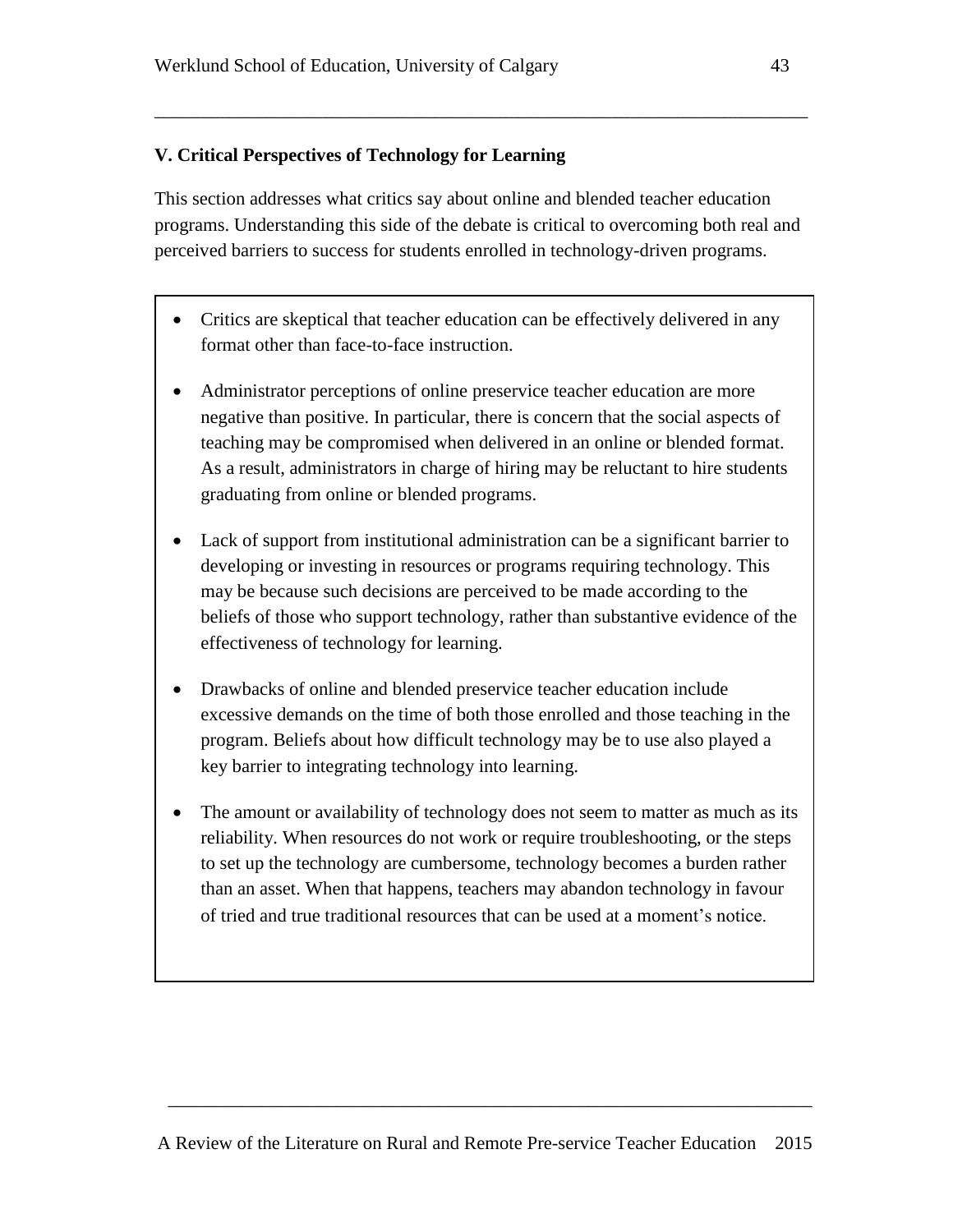de Carvalho Borba, M., & Llinares, S. (2012). Online mathematics teacher education: overview of an emergent field of research. *ZDM Mathematics Education, 44*, 697-704. Retrieved from

\_\_\_\_\_\_\_\_\_\_\_\_\_\_\_\_\_\_\_\_\_\_\_\_\_\_\_\_\_\_\_\_\_\_\_\_\_\_\_\_\_\_\_\_\_\_\_\_\_\_\_\_\_\_\_\_\_\_\_\_\_\_\_\_\_\_\_\_\_\_

[http://download.springer.com/static/pdf/217/art%253A10.1007%252Fs11858-012-](http://download.springer.com/static/pdf/217/art%3A10.1007%2Fs11858-012-0457-3.pdf?auth66=1411676223_1d80f7e69741dfd8f35db8bb22076a02&ext=.pdf) [0457-3.pdf?auth66=1411676223\\_1d80f7e69741dfd8f35db8bb22076a02&ext=.pdf](http://download.springer.com/static/pdf/217/art%3A10.1007%2Fs11858-012-0457-3.pdf?auth66=1411676223_1d80f7e69741dfd8f35db8bb22076a02&ext=.pdf)

De Carvalho Borba & Llinares note that, "a course that uses asynchronous discussions or e-mail as the primary interactional environment produces a fundamentally different learning environment and experience for students than a course taught mainly with video-conferences" (p. 698). They note that there has been a rise in collaboration among teachers, "Online collaboration among teachers in professional development programs has emerged as a context that favors the process of sharing and discussion among teachers with different degrees of expertise" (p. 698), but question the impact of collaborative learning in asynchronous environments (p. 700).

Ultimately De Carvalho Borba & Llinares note that there remains strong debate about whether the online learning environment is "just another setting" (p. 701) and that the online environments "profoundly affect" how learning is achieved. They point out that, "It is not clear what factors and how online communities keep being a ''place'' where learning and teaching takes place" (p. 703).

Faulk, N. (2010). Online teacher education: What are the results? *Contemporary Issues in Education Research, 3*(11), 21-28.

Faulk surveyed school superintendents (n=48) and principals (n=88) in Louisiana, U.S.A. about their perceptions of online teacher preparation programs. The results showed that administrator perceptions of online preservice teacher education were much more negative than positive. While administrators felt that online education might be appropriate for theoretical aspects of teaching and learning, their perceptions were negative in terms of teaching classroom management, student diversity and special needs.

A large majority of administrators (87% of superintendents and 89% of principals) had moderate to strong reservations about hiring teachers who had been primarily trained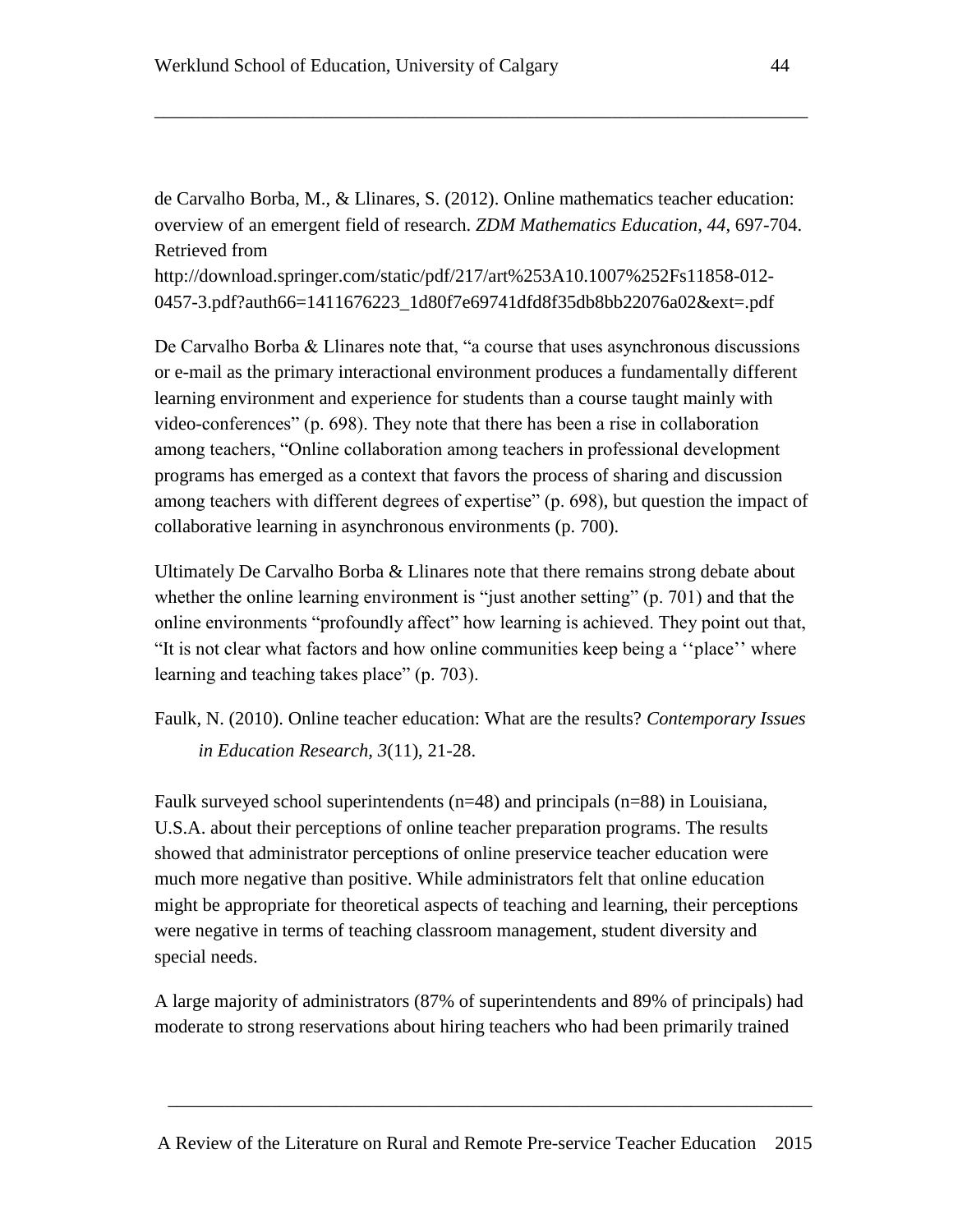online. Faulk comments that, "This rapid growth in online teacher education does not bode well for the future teacher candidates" (p. 23).

\_\_\_\_\_\_\_\_\_\_\_\_\_\_\_\_\_\_\_\_\_\_\_\_\_\_\_\_\_\_\_\_\_\_\_\_\_\_\_\_\_\_\_\_\_\_\_\_\_\_\_\_\_\_\_\_\_\_\_\_\_\_\_\_\_\_\_\_\_\_

Huss, J. A. (2007). A tri-state study: Administrator attitudes toward online teacher preparation programs: Are principals logging on—or logging off? *IEJLL: International Electronic Journal for Leadership in Learning*, 11. Retrieved from [http://iejll.synergiesprairies.ca/iejll/index.php/ijll/article/view/659.](http://iejll.synergiesprairies.ca/iejll/index.php/ijll/article/view/659)

This study surveyed school principals in the U.S. mid-west (n=326) about their perceptions of the legitimacy of online teacher preparation programs. Principals expressed apprehension about the social aspects of teacher education being compromised, with 95% stating that they did not believe that an online teaching degree carried as much credibility as a traditional classroom program (p. 4). Huss concluded that "if principals are to ultimately acknowledge the legitimacy of online teacher preparation, the degree-granting institutions must address these concerns and actively seek input of administrators in program design" (p. 1).

Kang, J. J. (2014). Learning to teach a blended course in a teacher preparation program. *Contemporary Issues in Technology and Teacher Education, 14*(1).

This case study details the experience of one instructor in a blended teacher education program. Kang notes that the instructor "saw herself taking on additional roles in the blended environment" (p. 54). Building on Berge's (1995) of the four roles of the instructor into pedagogical, social, managerial and technical, Kang notes that instructor roles in a blended course may expand to include elements such as course design and ongoing modification to meet learners' needs, as well as the implementation of technology tools.

One result of the study was the recommendation that online and face-to-face activities be integrated without disconnection (p. 62) and instructors should be familiar with the program as a whole, not just their assigned course.

Drawbacks of a blended course from the instructor perspective include "too much time and effort" (p. 66), "struggling with connecting both online and face-to-face activities" (p. 66), how to evaluate students' learning activities and the limitations of technology (p. 66).

A Review of the Literature on Rural and Remote Pre-service Teacher Education 2015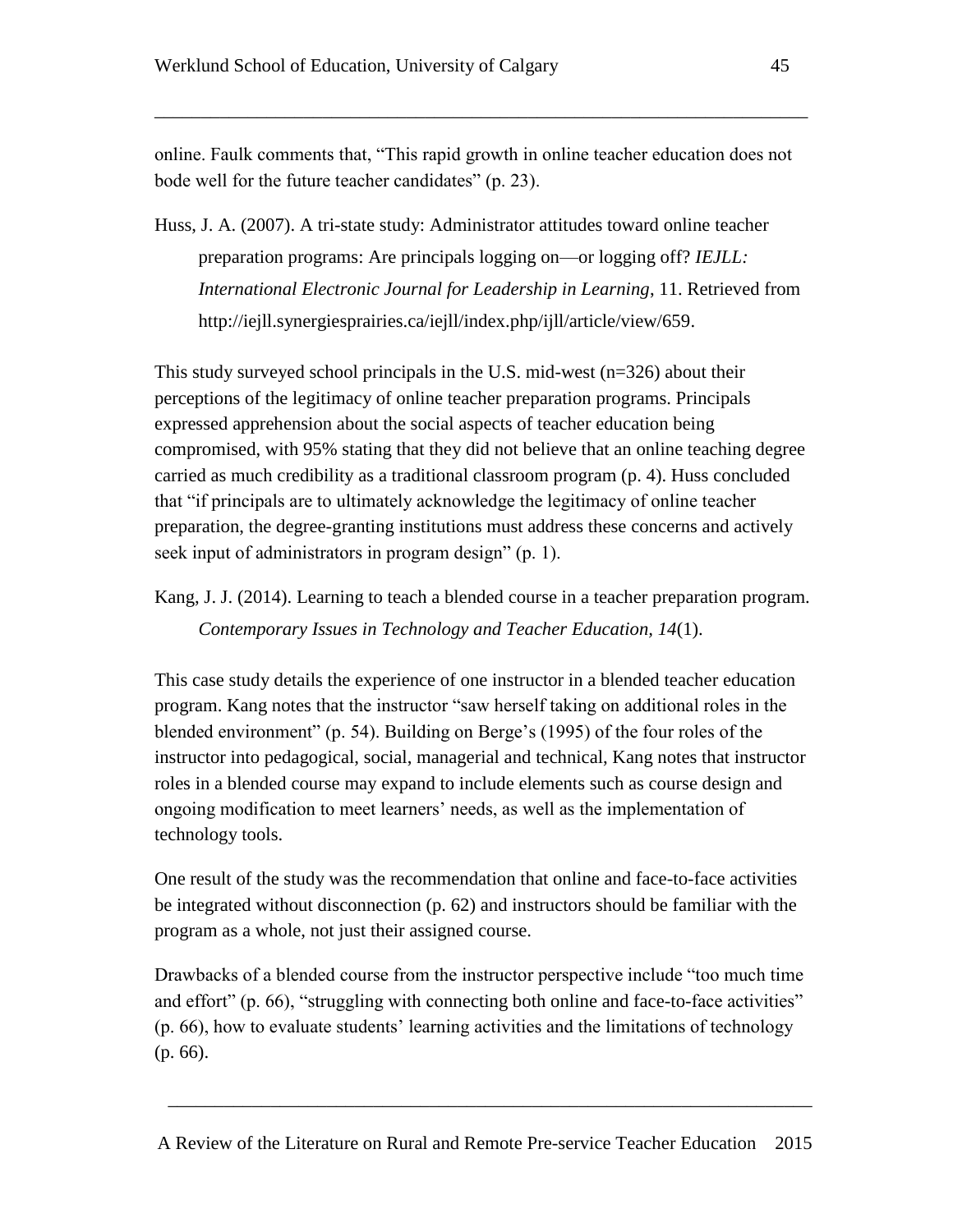Kopcha, T. J. (2012). Teachers' perceptions of the barriers to technology integration and practices with technology under situated professional development. *Computers & Education, 59*(4), 1109-1121.

\_\_\_\_\_\_\_\_\_\_\_\_\_\_\_\_\_\_\_\_\_\_\_\_\_\_\_\_\_\_\_\_\_\_\_\_\_\_\_\_\_\_\_\_\_\_\_\_\_\_\_\_\_\_\_\_\_\_\_\_\_\_\_\_\_\_\_\_\_\_

Kopcha investigates teachers' perceptions of the barriers to integrating technology into their teaching practice. He notes five key barriers for teachers (p. 1109):

- Access Lack of access to technology or when it is available it does not work properly.
- Vision Only teachers with a strong administrative vision for how to use technology are less likely to abandon technology when they encounter setbacks.
- Beliefs A teacher's belief about the usefulness of technology and the difficulty in using it influence the likelihood they will use it.
- Time Teachers report that integrating technology takes more time than learning without technology.
- Professional Development Teachers identify lack of adequate training as a barrier to integrating technology.

In their study which situated professional development for teachers  $(n=18)$  within their own school they found that, "while there was a tremendous amount of technology available to teachers, most of the resources did not work, needed troubleshooting, or needed to be set up for teacher and student use. In addition, teachers were concerned that using technology throughout the day would be an interruption in their instructional time" (p. 1112). In addition to observation, a questionnaire and interviews were also used to gather data.

Teachers reported that time was their biggest challenge when using technology for instruction and also integrating technology into lesson planning (p. 1116). Even with increased training and mentoring, teachers' negative perceptions persisted, with regards to the amount of time required to integrate technology into their practice (p. 1118), noting that, "Teachers often perceive technology as a burden on their time because it interrupts instruction, requires additional training, and takes time to plan" (p. 1118). In conclusion Kopcha asserts that individual mentoring can provide teachers with muchneeded support to integrate technology into their practice (p. 11120).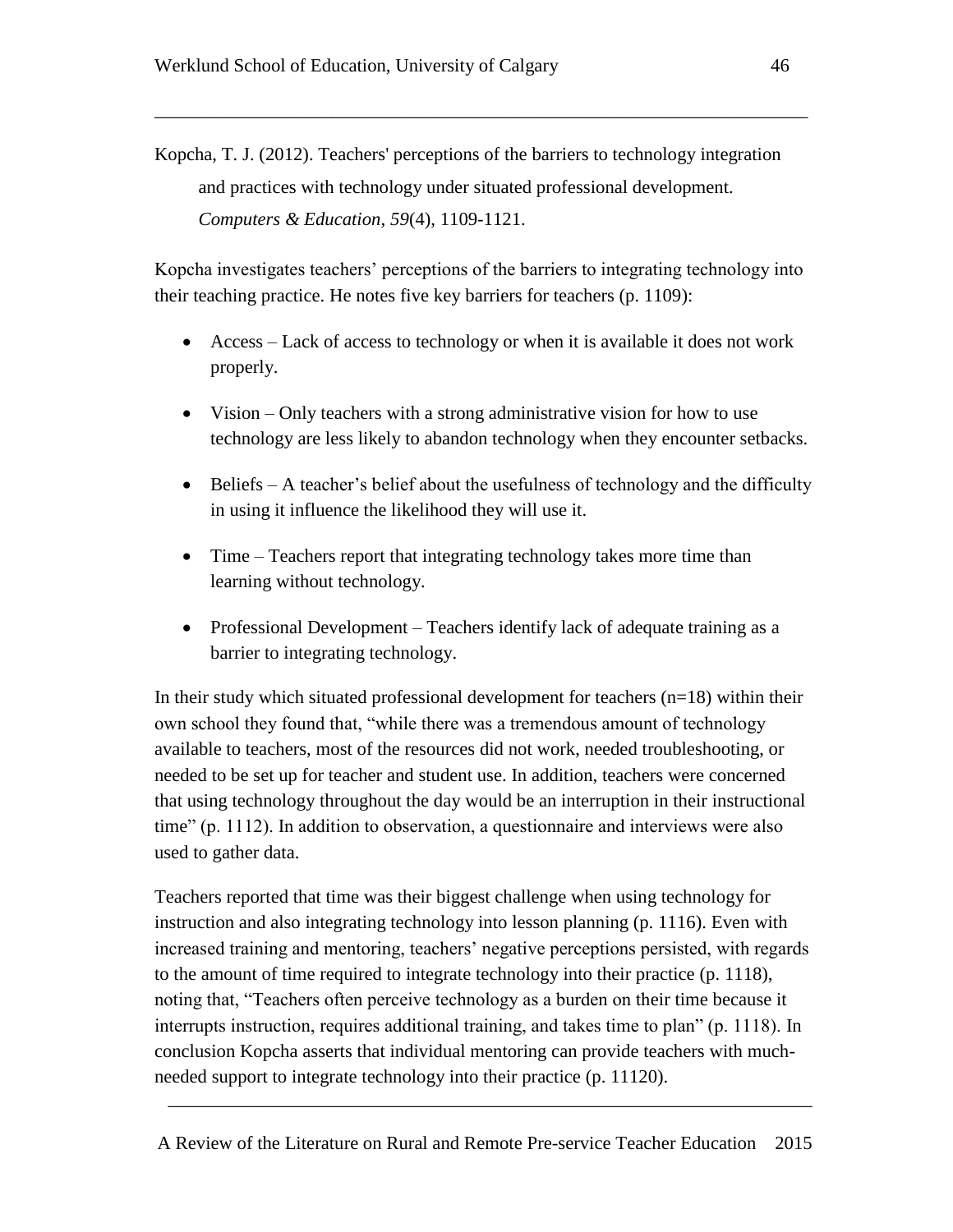Miller, P. S., & Stayton, V. D. (1993). Blended interdisciplinary teacher preparation in early education and intervention: A national study. *Topics in Early Childhood Special Education, 18*(1), 49-58.

\_\_\_\_\_\_\_\_\_\_\_\_\_\_\_\_\_\_\_\_\_\_\_\_\_\_\_\_\_\_\_\_\_\_\_\_\_\_\_\_\_\_\_\_\_\_\_\_\_\_\_\_\_\_\_\_\_\_\_\_\_\_\_\_\_\_\_\_\_\_

This article focused specifically on blended teacher education for special education. Participants (n=49) were surveyed for their opinions on blended learning. Participants reported experiencing "considerable frustration and concern" (p. 55). The results showed that "administrative and interpersonal issues emerged as primary barriers to effectiveness" (p. 56). There were also concerns that content was "watered down" in when transferred to an online environment and that program quality suffered (p. 56).

Lack of support from administration was identified as a key barrier to success. Recommendations included having "concrete plans of support" for faculty (p. 56).

Finally, the study revealed that the decision to adopt blended learning was grounded in beliefs rather than research (p. 57) and that more research is necessary to determine the effectiveness of such programs.

Rienties, B., Brouwer, N., & Lygo-Baker, S. (2013). The effects of online professional development on higher education teachers' beliefs and intentions towards learning facilitation and technology. *Teaching and Teacher Education, 29*, 122-131.

In this study 73 academics from 9 higher education institutions followed an online teacher development program. A questionnaire was administered to determine pre- and post- perceptions. TPACK was used as the framework used for the study. Findings indicated that, "after twelve weeks of training participants were more confident in their ability to integrate technology within their pedagogical design and discipline and were putting this into practice" (p. 129).

Rientes, Brouwer and Lygo-Baker (2013) found that "In contrast to [their] initial expectations, the professional training program did not lead to a change in teachers' beliefs and intentions towards more student-centred learning. Significant differences were found with respect to lower intentions towards knowledge transmission, indicating that participants were less convinced about the appropriateness of such a teaching style and wanted to redesign their module away from teacher-centred learning" (p. 129). While teachers' confidence and experience increased, there was no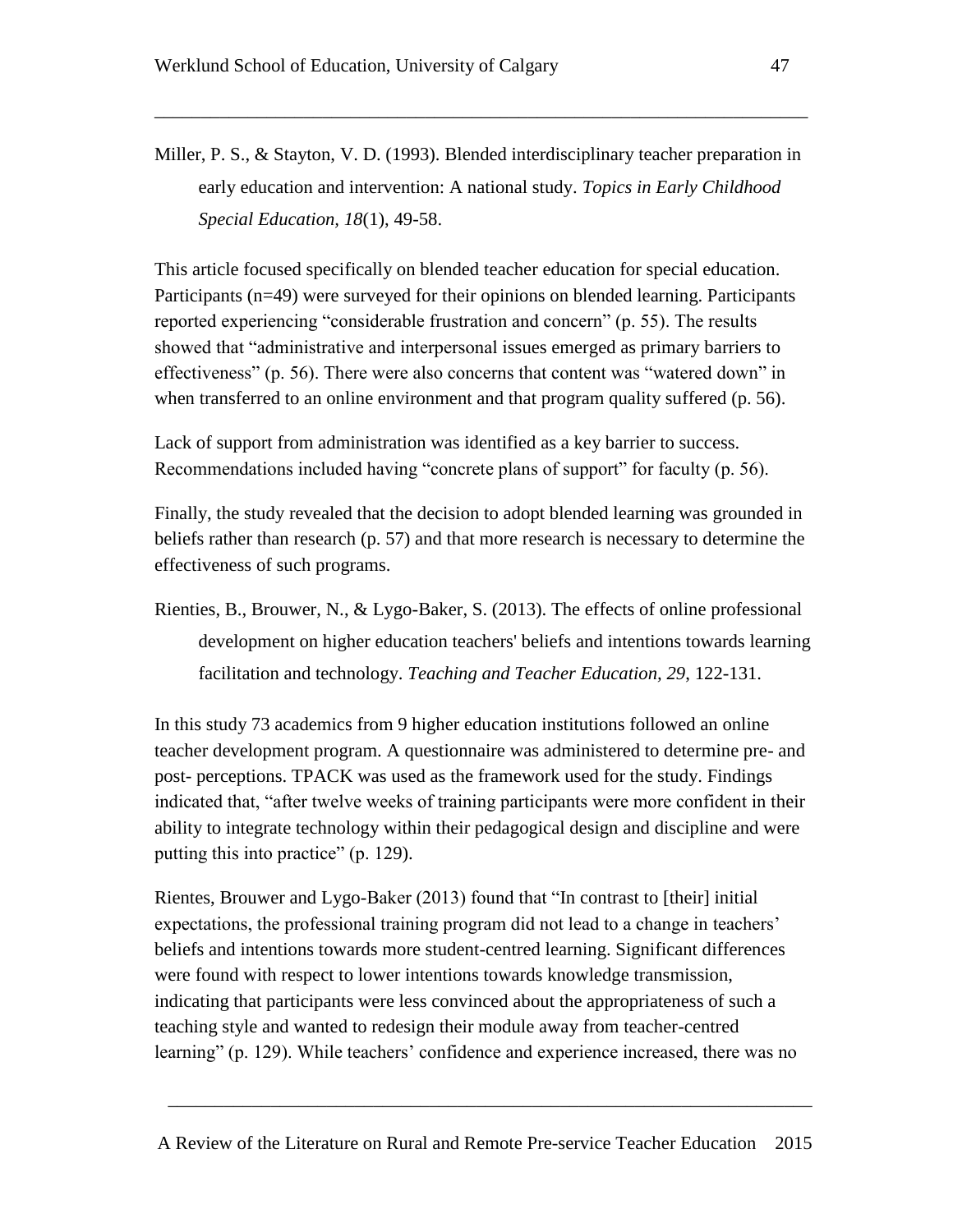evidence to support that PD delivered in an online format was likely to make them more student-centred in their practice.

Kim, C., Kim, M. K., Lee, C., Spector, J. M., & DeMeester, K. (2013). Teacher beliefs and technology integration. *Teaching and Teacher Education, 29*, 76-85.

\_\_\_\_\_\_\_\_\_\_\_\_\_\_\_\_\_\_\_\_\_\_\_\_\_\_\_\_\_\_\_\_\_\_\_\_\_\_\_\_\_\_\_\_\_\_\_\_\_\_\_\_\_\_\_\_\_\_\_\_\_\_\_\_\_\_\_\_\_\_

Kim, Kim, Lee, Spector & DeMeester (2013) conducted a study with 22 U.S. teachers engaged in a 4-year professional development project. The objective of the project was "to improve the use of technology in poorly performing rural K-8 schools in the Southeast" (United States) (p. 78). Data collection included a questionnaire, observations and interviews.

Findings revealed that, "teachers' beliefs about the nature of knowledge and learning and beliefs about effective ways of teaching were related to their technology integration practices" (p. 82), suggesting that "teacher beliefs should be considered in order to facilitate technology integration. Especially, teacher beliefs about the nature of knowledge and learning that influence their beliefs about effective ways of teaching should be further studied since those fundamental beliefs can be a starting point to overcome the second-order barriers to technology integration" (p. 82).

Kim, Kim, Lee, Spector & DeMeester (2013) note that delivering professional development with the intention of changing teacher beliefs may pose some ethical questions, but these may be not be a significant concern when the objective to be achieved is student learning.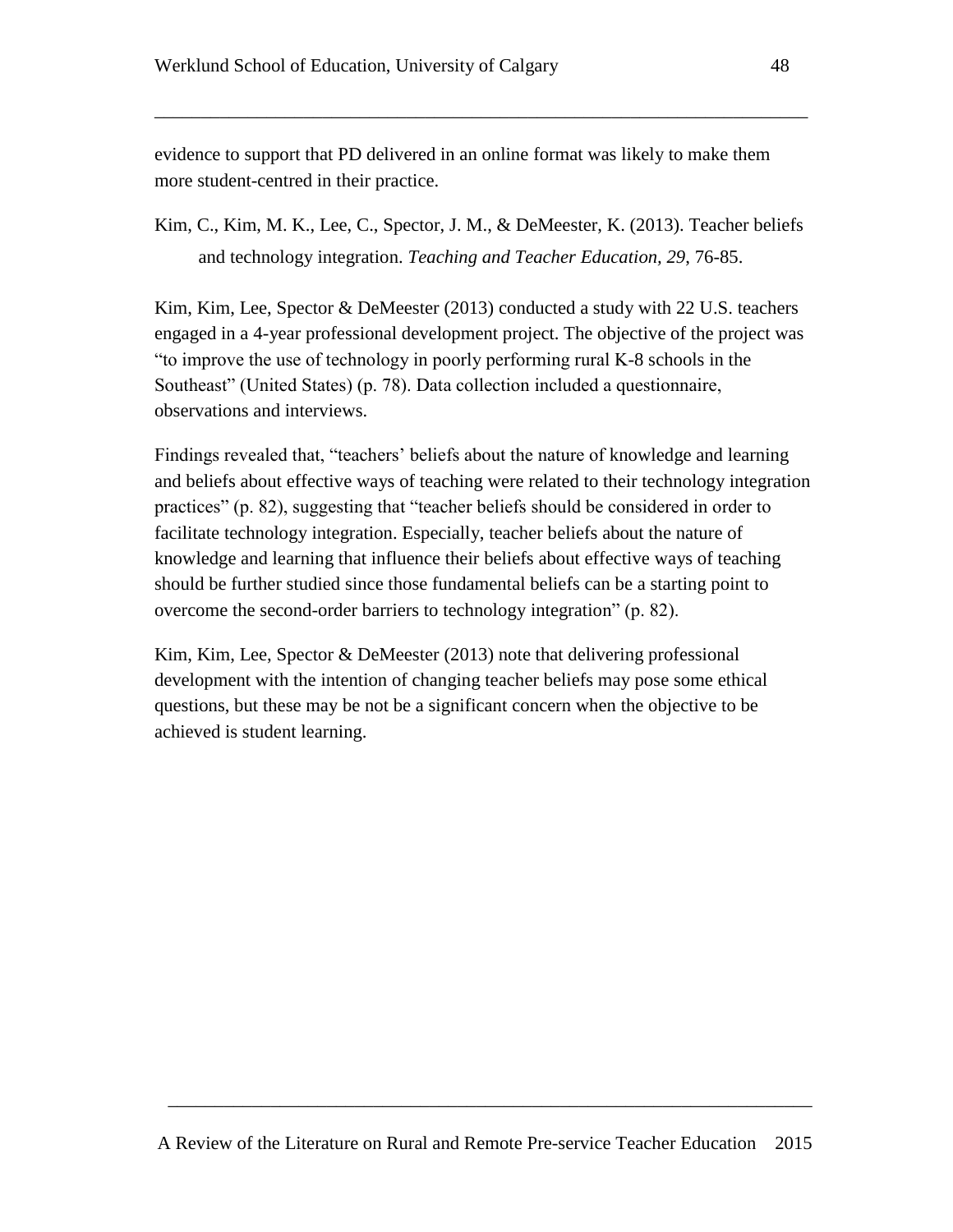# **VI. Monitoring, Evaluating and Assuring the Quality of e-Learning and Blended Learning Programs for Teacher Education**

\_\_\_\_\_\_\_\_\_\_\_\_\_\_\_\_\_\_\_\_\_\_\_\_\_\_\_\_\_\_\_\_\_\_\_\_\_\_\_\_\_\_\_\_\_\_\_\_\_\_\_\_\_\_\_\_\_\_\_\_\_\_\_\_\_\_\_\_\_\_

This final section of the report addresses quality assurance issues around online and blended learning programs for teacher education. Understanding how questions of quality are addressed will help us in both our program design and evaluation.

- Program evaluation has traditionally focused on how processes and systems lead to desired outcomes. In education, such outcomes are often not valid indicators of success.
- The evaluation of online and blended education programs often focus on the effectiveness of the technology, rather than the learning.
- The evaluation of pre-service blended and online teacher education seems to be in its infancy and effective methods have yet to be developed to adequately assess the effectiveness of how well such programs prepare teacher for their future professional practice.

Abbitt, J. (2011). Measuring technological pedagogical content knowledge in preservice teacher education: A Review of Current Methods and Instruments. *Journal of Research on Technology in Education, 43*(4), 281-300. Retrieved from [www.dlc](http://www.dlc-ubc.ca/wordpress_dlc_mu/educ500/files/2011/06/abbitt.pdf)[ubc.ca/wordpress\\_dlc\\_mu/educ500/files/2011/06/abbitt.pdf](http://www.dlc-ubc.ca/wordpress_dlc_mu/educ500/files/2011/06/abbitt.pdf)

This article provides a literature review of instruments and methods used to evaluate pre-service teacher preparation programs, focusing on Mishra & Koehler's TPACK framework. Abbitt reviewed 91 articles focused on using the TPACK model. Abbitt concluded that "much remains to be learned concerning the knowledge base that teachers require to create learning environments where they can use technology in productive and meaningful ways to support student learning" (p. 295) and that "gaps undoubtedly exist in the available instruments and methods" (p. 295).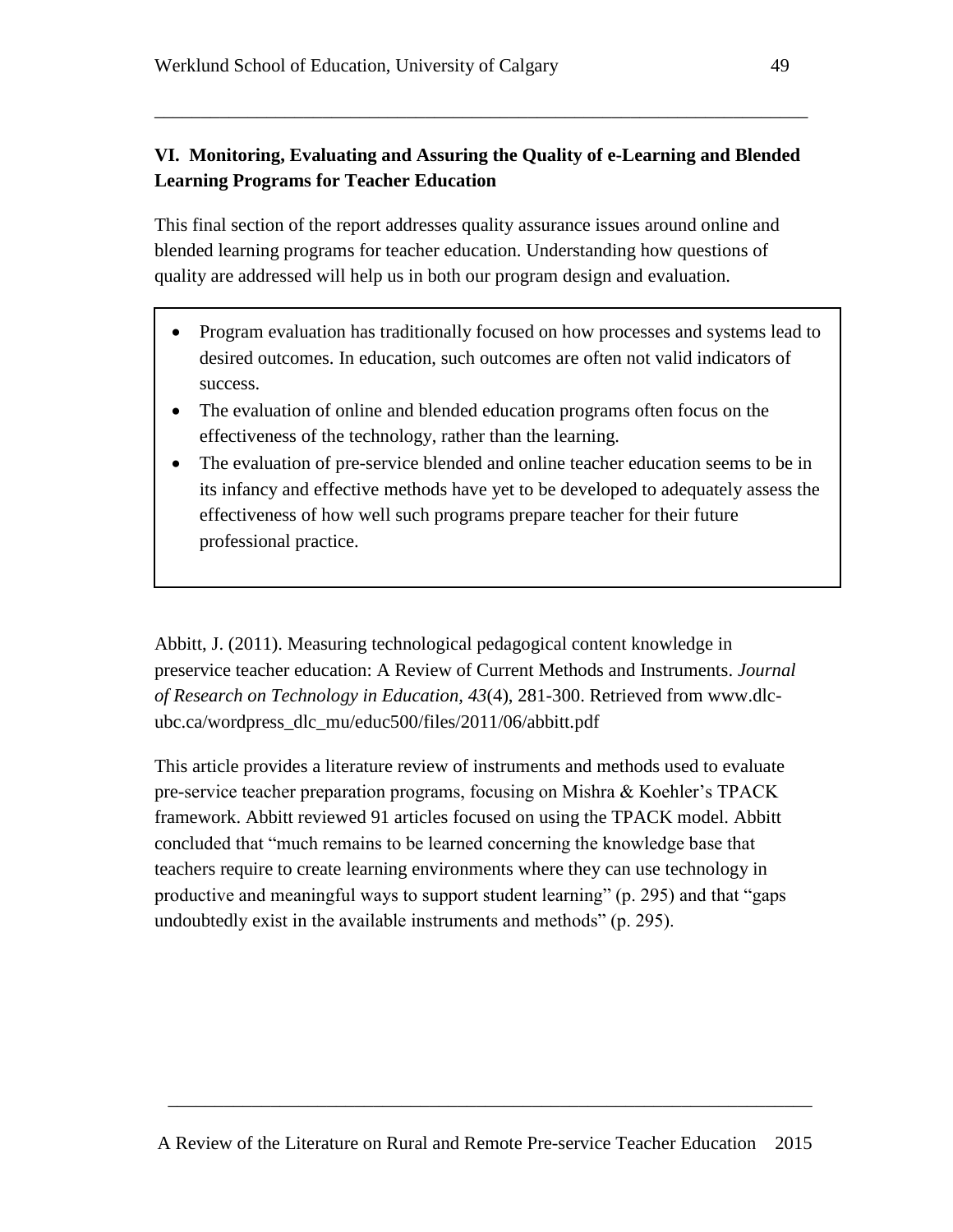Ellis, R. A., & Calvo, R. A. (2007). Minimum indicators to assure quality of LMSsupported blended learning. *Minimum Indicators to Assure Quality of LMSsupported Blended Learning, 10*(2), 60-70.

\_\_\_\_\_\_\_\_\_\_\_\_\_\_\_\_\_\_\_\_\_\_\_\_\_\_\_\_\_\_\_\_\_\_\_\_\_\_\_\_\_\_\_\_\_\_\_\_\_\_\_\_\_\_\_\_\_\_\_\_\_\_\_\_\_\_\_\_\_\_

This study describes a number of institutional indicators of minimum quality standards for learning that is supported by a learning management system (LMS) in a blended environment. Seven (7) universities who use the same LMS are compared using a qualitative questionnaire. Results reveal that while the technical merits of the LMS may be easily identified, educational issues are less easily identified. Ellis & Calvo (2007) note that outcomes-based measures such as the quantity of employed graduates at a given point in time are "insufficiently descriptive to indicate how they developed their attributes sufficiently to make them employable. One of the shortcomings of using only outcomes-based indicators for quality assurance is that they are often not very useful for improving the (often complex) processes that lead to desirable outcomes" (p. 61)

Foulger, T. S., Wetzel, K., Buss, R. R., & Lindsey, L. (2012). *Preservice teacher education: Benchmarking a stand-alone ed tech course in preparation for change.* Paper presented at the ISTE 2012, San Diego, CA.

In this study Foulger, Wetzel, Buss & Lindsey conducted a benchmarking study of a stand-alone technology course in a pre-service teacher education program for the purposes of determining best practices that could be incorporated into a new program design. In the new program design, technology would be infused into a group of content methods courses in order to eliminate the standalone course, thus reducing costs to the faculty. Participants included 110 students from the stand-alone course who completed both a pre- and post-test questionnaire. Results revealed that pre-service teachers' confidence and comfort levels increased significantly during the stand-alone course. Despite that, student felt only "moderately prepared to teach with technology" (p. 17).

Best practices revealed during the study included giving students hands-on access to use the technology themselves; accommodation of different learning styles; exposure to many readily available tools (p. 18). As the study dealt with a pre-design phase of the program renovation, no evidence was available to establish how students progressed with technology being embedded in content methodology courses.

A Review of the Literature on Rural and Remote Pre-service Teacher Education 2015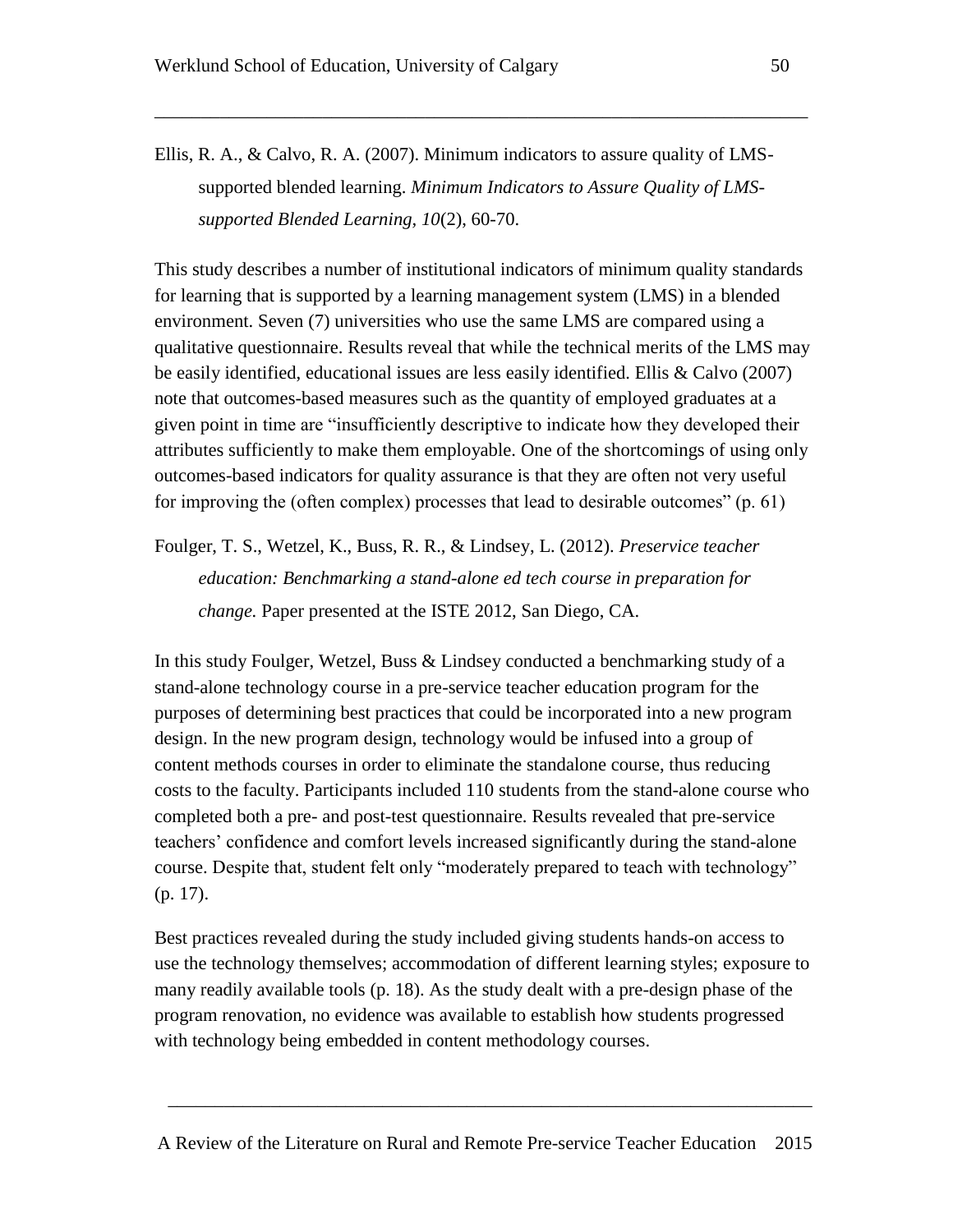Varlamis, I., & Apostolakis, I. (2010). A framework for the quality assurance of blended e-Learning communities. In R. Goebel, J. Siekmann & W. Wahlster (Eds.), *Knowledge-Based and Intelligent Information and Engineering Systems*  (Vol. 6278, pp. 23-32).

\_\_\_\_\_\_\_\_\_\_\_\_\_\_\_\_\_\_\_\_\_\_\_\_\_\_\_\_\_\_\_\_\_\_\_\_\_\_\_\_\_\_\_\_\_\_\_\_\_\_\_\_\_\_\_\_\_\_\_\_\_\_\_\_\_\_\_\_\_\_

Varlamis & Apostolakis (2010) note that a traditional approach to quality assurance is to evaluate the system and processes to ensure they achieve the expected outcomes (p. 23). In this study, they evaluate the processes within an e-learning environment. Varlamis & Apostolakis (2010) identify they critical elements of e-learning and blended learning programs: pedagogical, technical and social, but noted that they had not encountered any approaches to evaluating e-learning or blended learning that managed to assess all three key components of a program (p. 24). Their study proposes an evaluation framework that might be used to address all three areas of e-learning and blended learning. The authors offer a number of criteria to use when evaluating such programs. Each criterion can be assigned a numerical value in order to end up with a quantitative result. The authors suggest in their conclusion that their "general evaluation framework" may be superior to more "inflexible evaluation schema", but without examples of how they themselves have implemented the framework in their own work.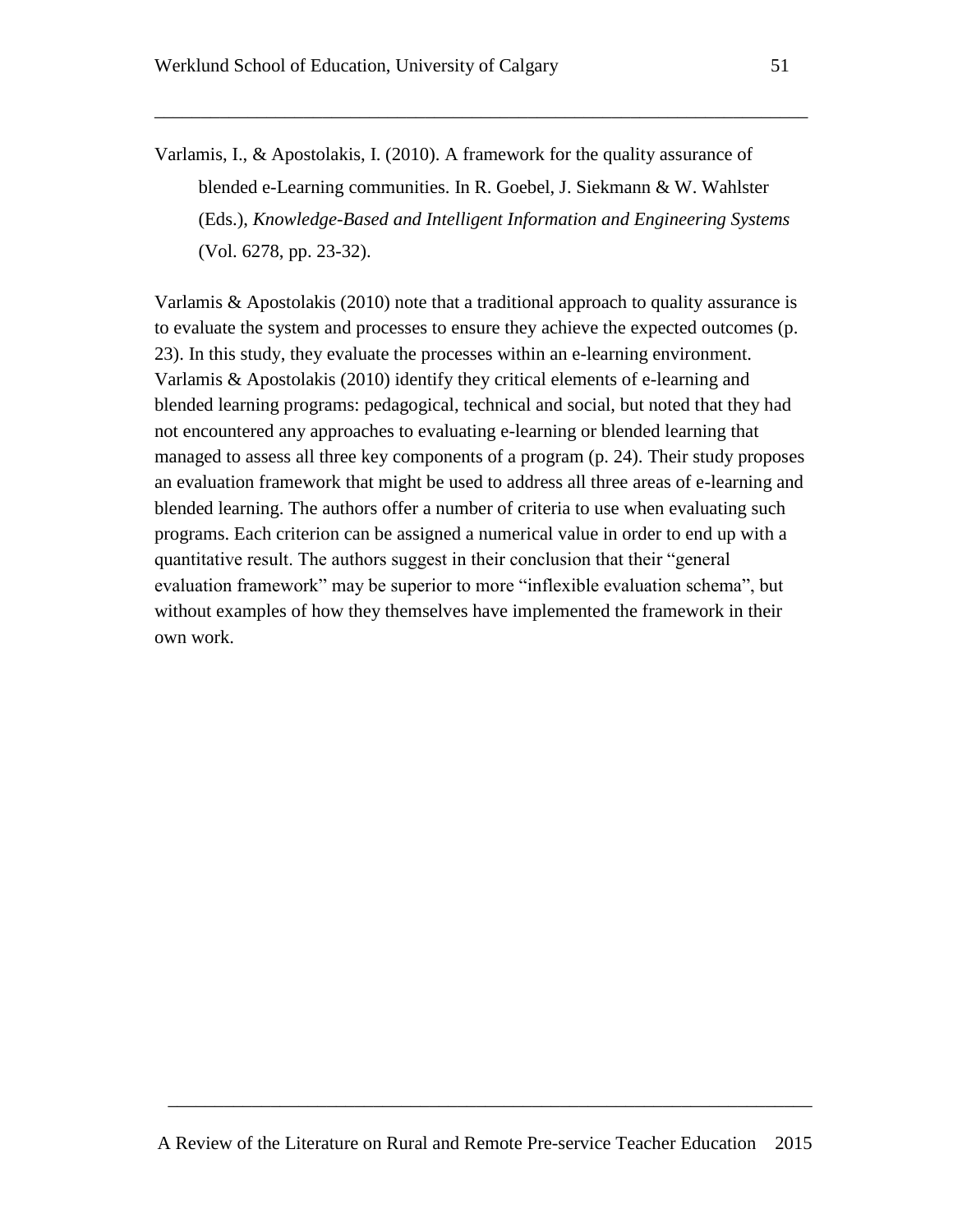## **VII. Building Engagement and Community in Online Courses**

This section specifically focuses on literature that investigates successful strategies for building engagement, and a sense of community within online classes.

\_\_\_\_\_\_\_\_\_\_\_\_\_\_\_\_\_\_\_\_\_\_\_\_\_\_\_\_\_\_\_\_\_\_\_\_\_\_\_\_\_\_\_\_\_\_\_\_\_\_\_\_\_\_\_\_\_\_\_\_\_\_\_\_\_\_\_\_\_\_

- Regular, frequent communication between instructors and students is vital in creating, building, and maintaining relationships of trust and respect in an online environment. This communication can be in the form of feedback, information, opinions, and personal sharing and can be experienced in different media formats.
- In order to create a sense of interactivity and maintain connectedness and community, it is essential that ongoing formative assessment in the form of feedback be provided throughout courses.
- In order to encourage innovation and excellence in online teaching, a significant commitment of time and resources on the part of instructors and institutions is required.
- Instructors need to design online courses based on a pedagogical understanding of online learning. Knowledge construction becomes the responsibility of the learner and the instructor's role moves to one of facilitator, where they support students in accessing and understanding content, building relationships, using technology, and providing assessment for learning.
- Online instructors need to work within a climate of support so that they have multiple opportunities to design online courses that test ideas, take risks, and provide time for reflection of online teaching pedagogies.
- Inviting students to become part of an online social network can be a positive way to build learning communities in online courses. However, social networks such as Facebook that are traditionally used for personal communication, may not be the best social media choice within an academic setting.
- Instructors should consider the use of Universal Design for Learning (UDL) principles in designing online learning that promotes connectedness, student engagement and retention. Employing various media such as video, podcasts, and micro-blogging encourage multiple ways to engage content and share understanding.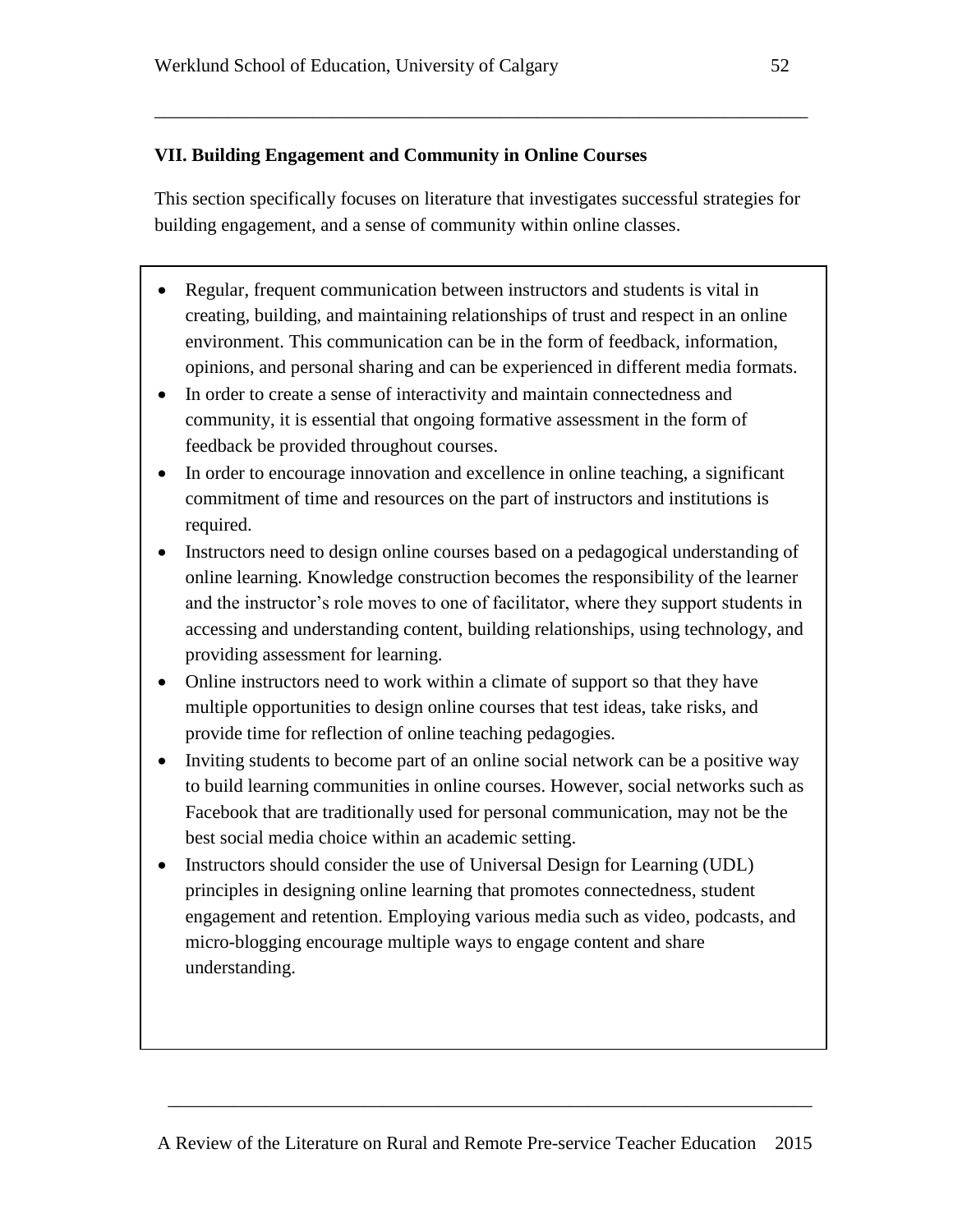Baran, E., Correia, A. P., & Thompson, A. (2011). Transforming online teaching practice: critical analysis of the literature on the roles and competencies of online teachers. *Distance Education*, *32*(3), 421-439.

\_\_\_\_\_\_\_\_\_\_\_\_\_\_\_\_\_\_\_\_\_\_\_\_\_\_\_\_\_\_\_\_\_\_\_\_\_\_\_\_\_\_\_\_\_\_\_\_\_\_\_\_\_\_\_\_\_\_\_\_\_\_\_\_\_\_\_\_\_\_

This critical literature review of the roles and competencies of online teachers uses transformative learning theory as a framework for analysis of teacher learning processes while teaching online. Within that construct the authors view teachers as active, reflective learners who can transform teaching and learning through inquiry into the pedagogy of online teaching.

The literature defines roles specific to online teaching. "The online teacher roles identified in the literature comprised pedagogical, facilitator, instructional designer, social, managerial, and technical roles" (p. 427). Although the instructional design role is deemed extremely important, the social role is critical as well. Because of the nature of the online environment, the traditional hierarchical structure changes and responsibility for construction of knowledge is given over to students. The teacher's role becomes more facilitative.

For transformation, teachers need to feel empowered to explore innovative teaching methodologies, enable ongoing reflective practices, and integrate technology into their pedagogical teaching practice.

The authors warn that a strict focus on competencies and standards, as well as a systematic rather than reflective approach to technology integration will continue to produce traditional approaches to teaching and learning instead of enabling teachers as change agents, who encourage critical and creative thinking skills in themselves and their students.

Implications for practice include the need to engage teachers in learner-centered approaches and pedagogical inquiry, while developing teacher collaboration and community building around the topic of online learning.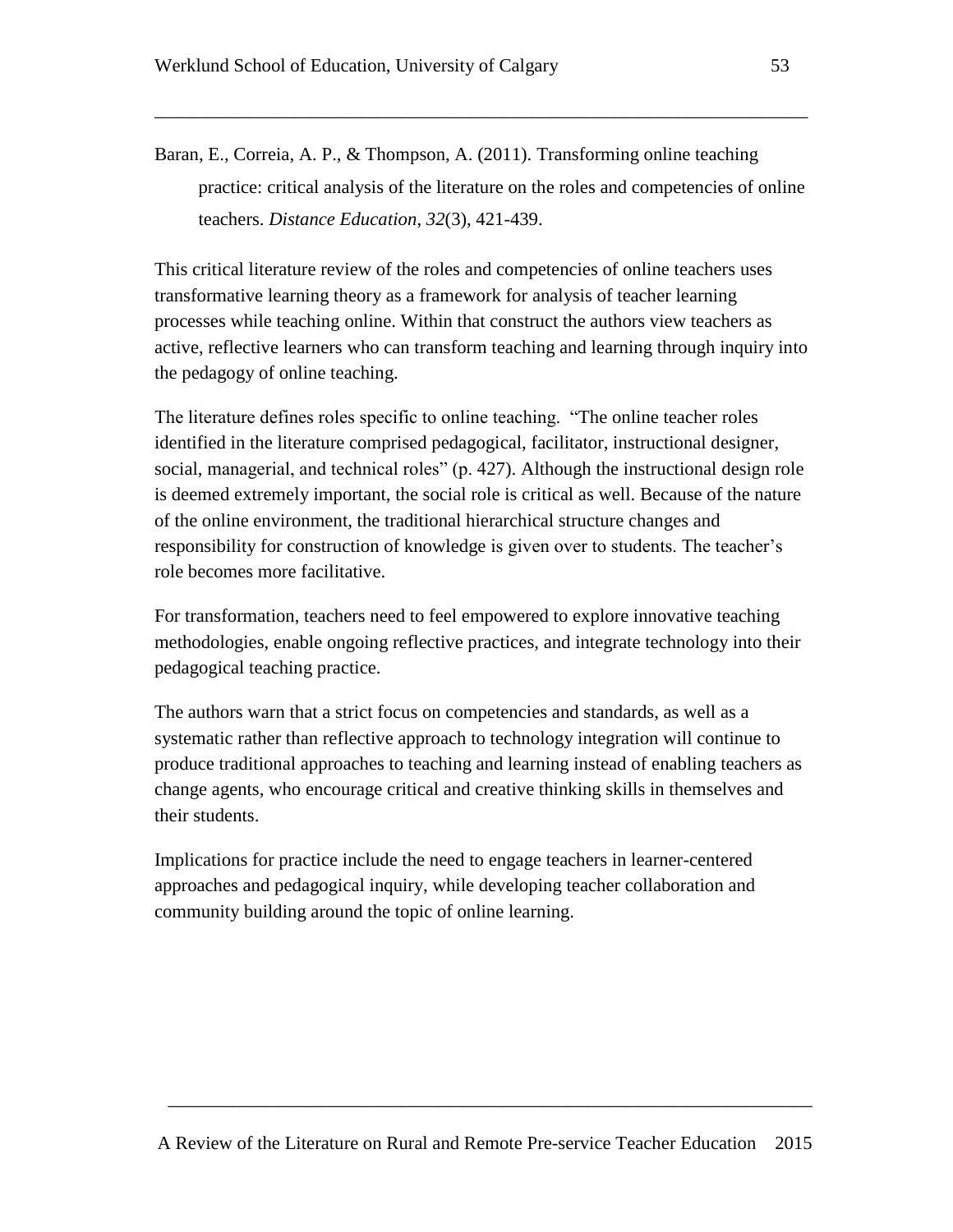Borup, J., West, R. E., & Graham, C. R. (2012). Improving online social presence through asynchronous video. *The Internet and Higher Education*, *15*(3), 195-203.

\_\_\_\_\_\_\_\_\_\_\_\_\_\_\_\_\_\_\_\_\_\_\_\_\_\_\_\_\_\_\_\_\_\_\_\_\_\_\_\_\_\_\_\_\_\_\_\_\_\_\_\_\_\_\_\_\_\_\_\_\_\_\_\_\_\_\_\_\_\_

This study examined the use of asynchronous video as a tool for improving online teaching and learning relationships with eighteen (n=18) predominantly female preservice on-campus education students. Researchers found that for most students, asynchronous video made a difference in establishing a social connection between teacher and student, and to a lesser extent between students. Challenges included maintaining threaded conversations, and developing pedagogically sound teaching practices around the technology.

Capdeferro, N., & Romero, M. (2012). Are online learners frustrated with collaborative learning experiences? *The International Review of Research in Open and Distributed Learning*, *13*(2), 26-44.

This research project surveyed learners' frustration in online computer-supported collaborative learning (CSCL) environments by surveying 40 (n=40) students in the university masters degree e-learning program at the UOC (Open University of Catalonia, Spain). Findings indicated that the greatest source of frustration in collaborative group work was by far, commitment imbalance, followed by unshared goals, communication difficulties, and negotiation problems. Recommendations included preparation of the learner for online collaboration through direct instruction, appropriate and thorough assessment and facilitation of active instructor support through regular feedback and assistance, as well as offering technological support.

Cowan, J. E. (2012). Strategies for developing a community of practice: Nine years of lessons learned in a hybrid technology education master's program. *TechTrends*, *56*(1), 12-18.

This analysis focused on examining a successful community of practice (COP) model involving master's students in a hybrid face-to-face/online (synchronous and asynchronous) program with an emphasis on educational technology. Strategies employed in developing a learning community were designed before starting, as well as throughout the program as a response to needs indicated by students and instructors. These strategies included, "1. Establish a community as well as a cohort," with carefully stated and maintained program expectations for both students and instructors

A Review of the Literature on Rural and Remote Pre-service Teacher Education 2015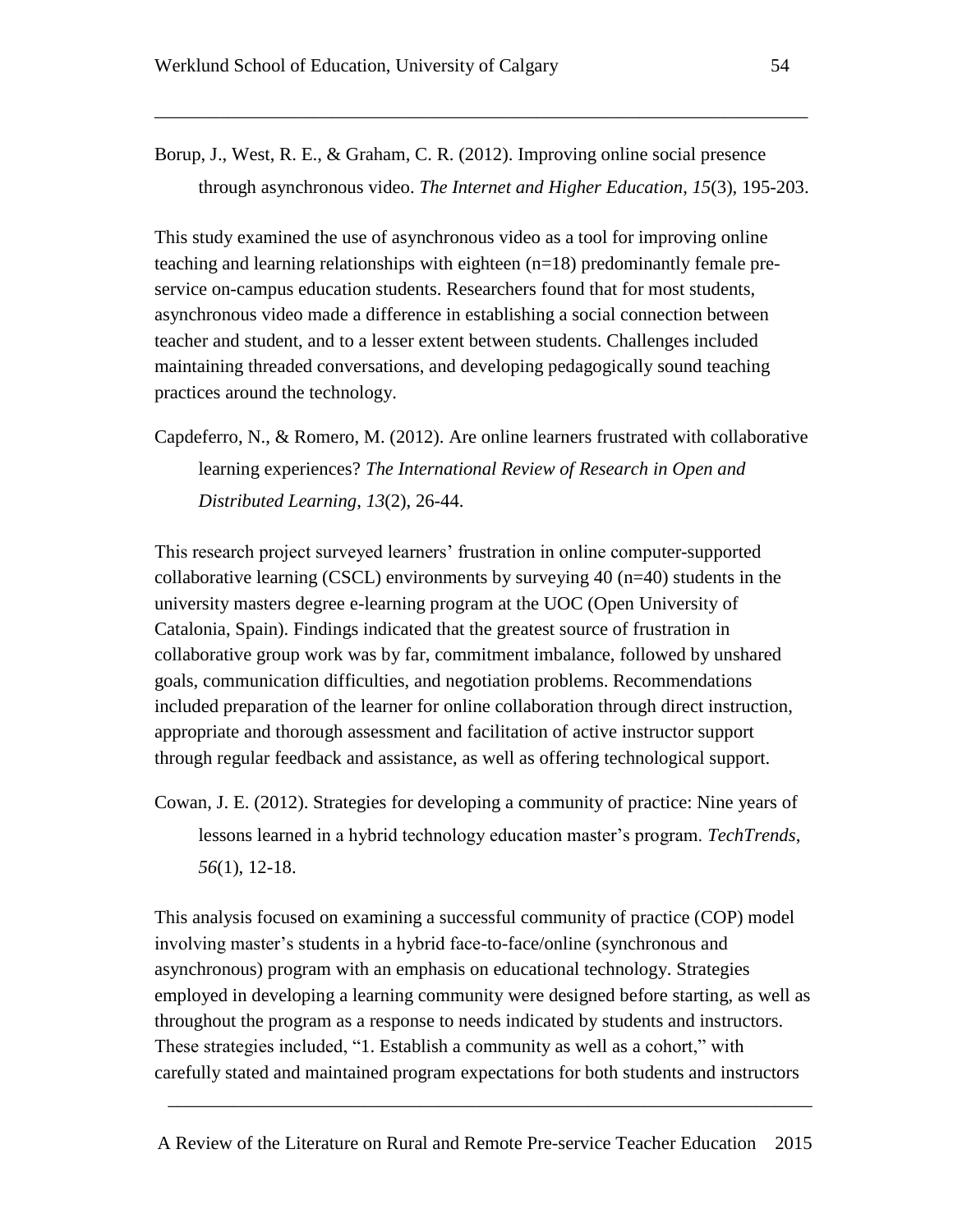as cohort community participants. "2.Take advantage of professional experience diversity," where all participants are both learners and experts. "3. Recognize the individual nature of teaching and provide a process for community development," which included a retreat where students and instructors became familiar with each other, their personal learning styles, group members for initial project work, and technology tools. "4. Utilize multiple levels of experience: alumni instructors," who serve as resources for students and program development (pp. 14-17).

\_\_\_\_\_\_\_\_\_\_\_\_\_\_\_\_\_\_\_\_\_\_\_\_\_\_\_\_\_\_\_\_\_\_\_\_\_\_\_\_\_\_\_\_\_\_\_\_\_\_\_\_\_\_\_\_\_\_\_\_\_\_\_\_\_\_\_\_\_\_

The program achieved a high level of retention and completion by students using these strategies, but as indicated by the author, requires time, personnel, and budget commitment.

Croxton, R. A. (2014). The Role of Interactivity in Student Satisfaction and Persistence in Online Learning. *MERLOT Journal of Online Learning and Teaching*, *10*(2), 314-325.

This study seeks to assess student satisfaction and persistence in online environments. By studying the work of Bandura's social cognitive theory, Anderson's interaction equivalency theorem, and Tinto's social integration theory, the author has created a framework for course interactivity, that "can help to increase the likelihood of creating a learning environment that promotes deep and meaningful learning, is satisfying, and is one in which students will choose to persist" (p. 320).

Bandura's social cognitive theory is explained in this way: "Active learning environments with high levels of interactivity between students and their environment (peers, instructors, and content) not only motivate students, but also improve overall learning achievement and satisfaction" (p. 316).

Anderson's interaction equivalency theorem looks at interactions that occur between student-student, student-instructor, and student-content. When it comes to studentstudent interactions, satisfaction varies, dependent upon the type and level of learner. The strongest predictor of learner satisfaction is student-instructor, when communication and feedback is of good quality and timeliness (p. 319).

According to Tinto's social integration theory, persistence is linked to student-student and student-instructor interactivity. When students feel a sense of connection within the learning community, they are less likely to drop out.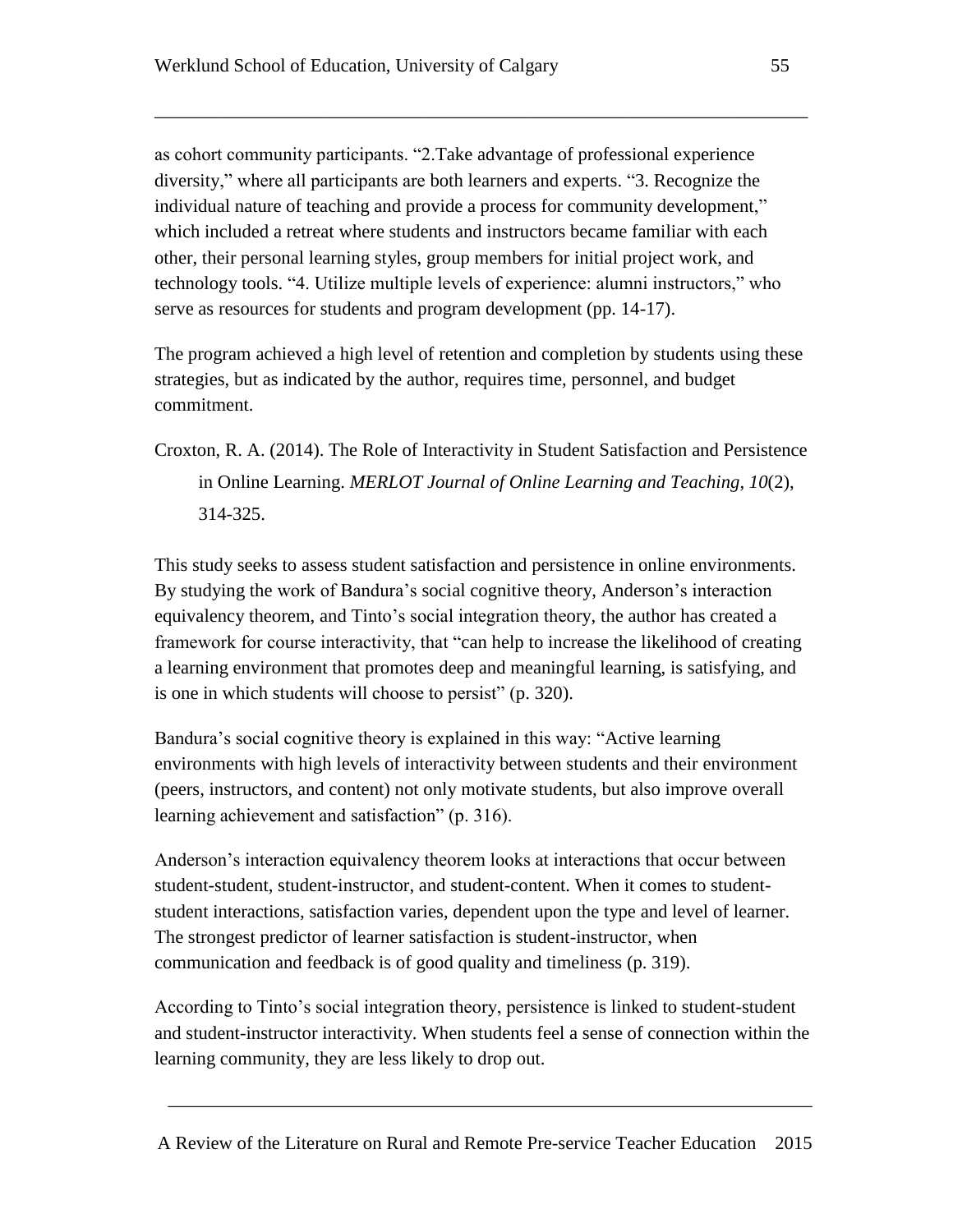The study concludes by linking these three theories, and using the principles of Universal Design for Learning (UDL) to build a strong case for the careful design of courses that have embedded within them multiple means of representation, expression, and engagement as well as opportunities for rich, purposeful interaction.

\_\_\_\_\_\_\_\_\_\_\_\_\_\_\_\_\_\_\_\_\_\_\_\_\_\_\_\_\_\_\_\_\_\_\_\_\_\_\_\_\_\_\_\_\_\_\_\_\_\_\_\_\_\_\_\_\_\_\_\_\_\_\_\_\_\_\_\_\_\_

Edwards, M., Perry, B., & Janzen, K. (2011). The making of an exemplary online educator. *Distance Education*, *32*(1), 101-118.

This study explored the qualities inherent in exemplary online teachers. By examining current literature as well as inviting narrative responses from master's level health education and nursing students  $(n=23)$ , the authors identified three major themes. They found that exemplary online educators created an effective community of inquiry as "challengers, affirmers, and influences" (p. 107). By challenging their students, exemplary online educators pushed them beyond what they themselves thought they were capable of. They affirmed students by recognizing potential problems and acting on them, motivating and encouraging them in an atmosphere of respect. They became persons of influence through strong content knowledge and by maintaining a robust online presence. An emerging theme was that of "learning with," where the "teacherlearner relationship involves a mutual learning experience" (p. 112). In so doing, teachers model for students the true notion teaching and living as inquiry.

Greenhow, C. (2011). Online social networks and learning. *On the Horizon*, *19*(1), 4-

12.

This paper argues that online social networking can be used to support student learning. Data from multiple sources was collected over the course of 2.5 years through content analysis, surveys, think-aloud protocols, focus groups, and interviews (p. 6). In particular, the author suggests "students used their online social network to fulfill social learning functions," by chatting, asking questions, seeking resources, brainstorming, sharing work, and exchanging feedback (p. 7). The author cites Dika  $&$  Singh (2002) when suggesting that students tend to persevere and experience more success when they feel strongly connected (2011, p. 8). This connection can happen through online social networks and in fact, when used positively, can create an environment of caring, belonging, and meaningful contribution.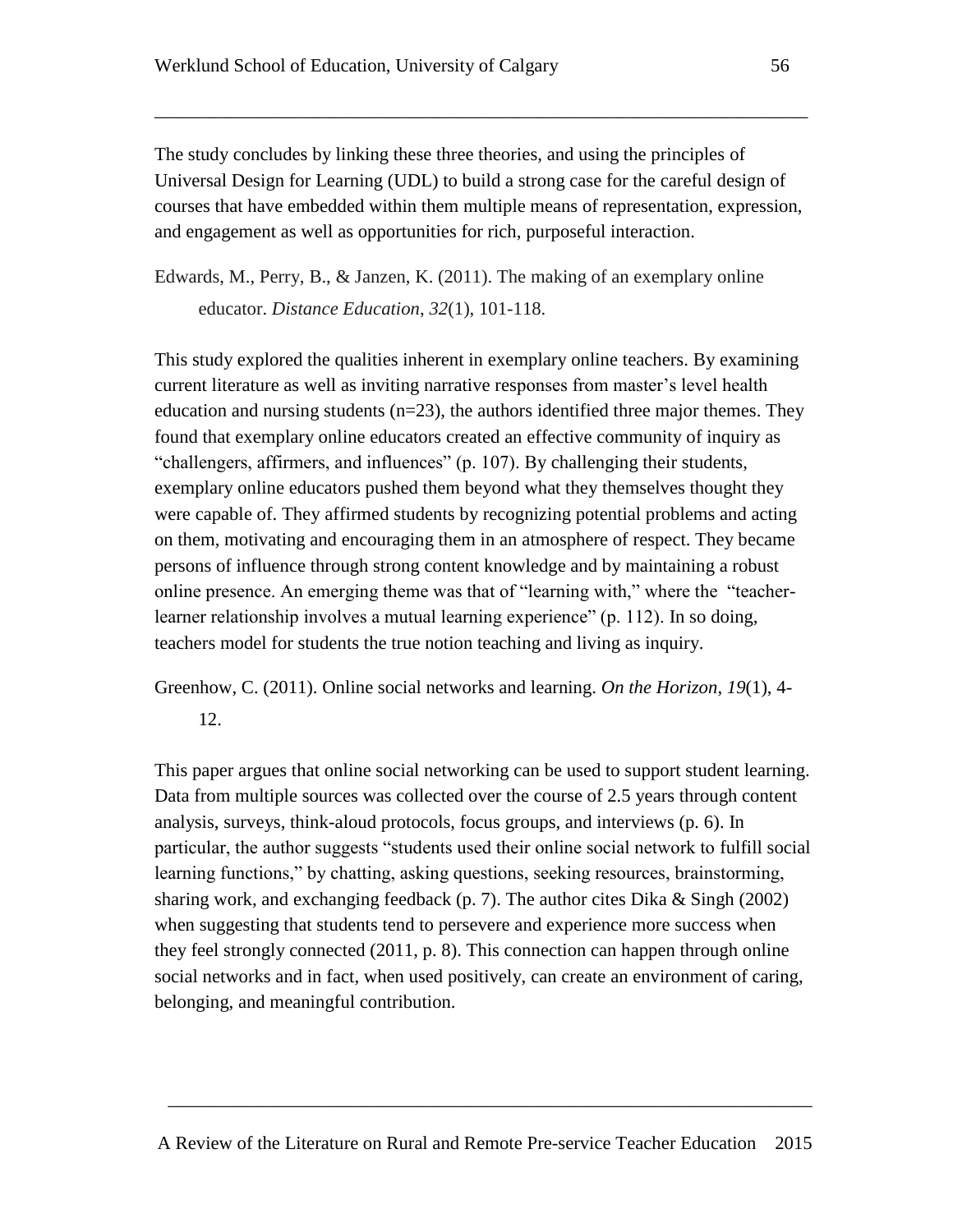Jackson, J., & Alviar, L. (2015, March). Student engagement: Creating an online community. In *Society for Information Technology & Teacher Education International Conference*, 2015 (1) 3257-3263.

\_\_\_\_\_\_\_\_\_\_\_\_\_\_\_\_\_\_\_\_\_\_\_\_\_\_\_\_\_\_\_\_\_\_\_\_\_\_\_\_\_\_\_\_\_\_\_\_\_\_\_\_\_\_\_\_\_\_\_\_\_\_\_\_\_\_\_\_\_\_

This paper was presented at the SITE 2015 (Society of Information Technology and Teacher Education) and identifies tools and practices that help create a sense of community in an online environment. Included in the list of suggested communication tools are podcasts, video feedback, and virtual groups. Best practices include posting regular, brief, up-to-date information, providing frequent feedback, and showcasing exceptional student work. It is also suggested that connecting work to meaningful, current events helps apply theory to practice.

Özmen, B., & Atıcı, B. (2014). Learners' views regarding the use of social networking sites in distance learning. *The International Review of Research in Open and Distributed Learning*, *15*(4), 21-42.

An action research study conducted with 15 students from Firat University in Turkey who participated in and were familiar with distance education and social networking applications, investigated positive and negative aspects of the learning management system (LMS) Blackboard, and the Social Networking Site (SNS) Ning, set up so that it was exclusive to students in the class. Using a semi-structured interview format, questions were asked about distance vs. face-to-face education, participation in activities in social networking sites, positive and negative aspects of distance education and social networking sites, communication and interesting aspects of the platforms. Researchers learned that "combining these two platforms provides more student engagement, personal interaction, communication, peer-to-peer feedback, and social experience in distance education" (p. 37). That being said, SNS must be under the control of an administrator in educational environments and applications such as Facebook, that are used predominantly as social outlets, may not be appropriate in an educational setting.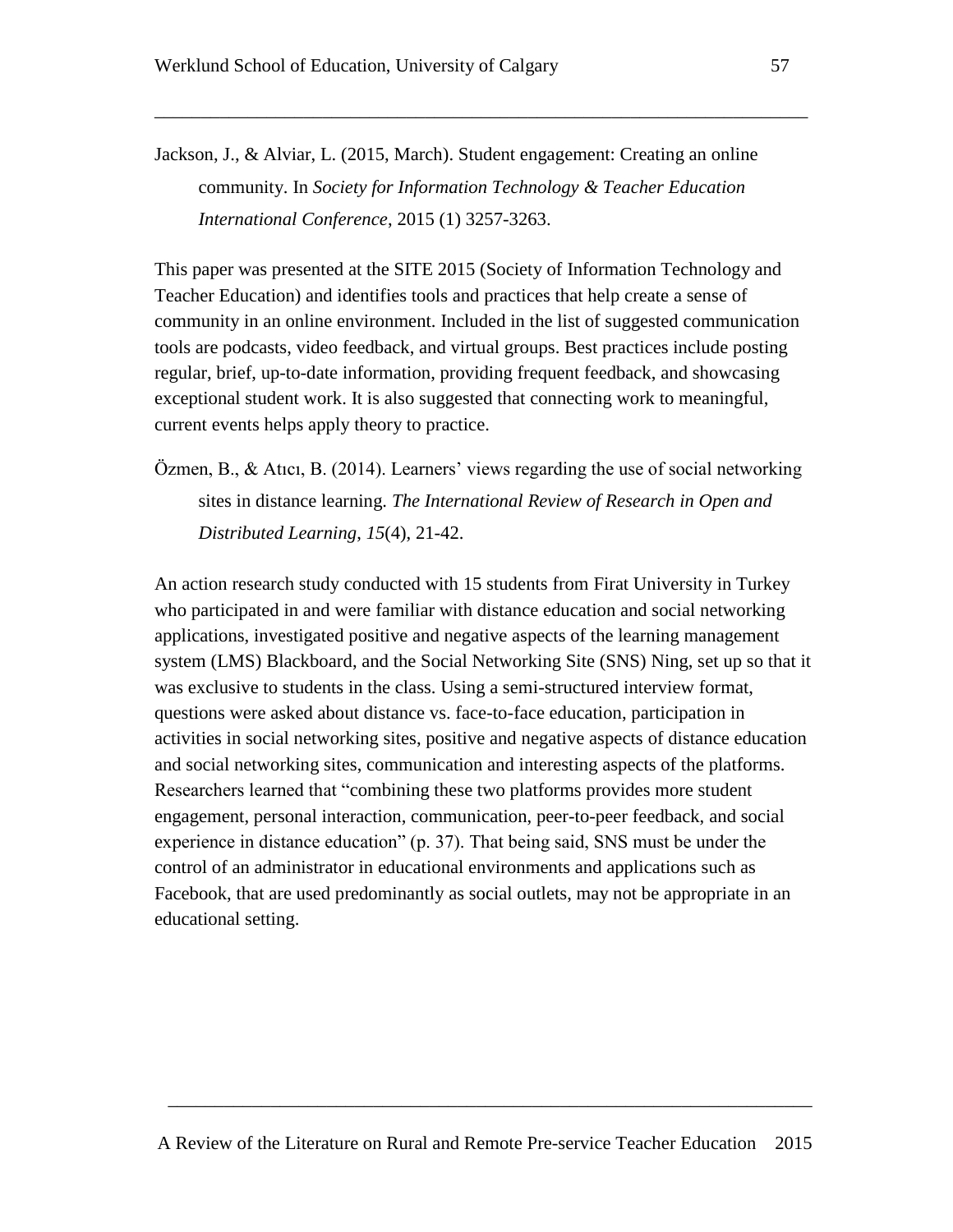Reilly, J. R., Gallagher-Lepak, S., & Killion, C. (2012). "Me and my computer": Emotional factors in online learning. *Nursing Education Perspectives*, *33*(2), 100- 105.

\_\_\_\_\_\_\_\_\_\_\_\_\_\_\_\_\_\_\_\_\_\_\_\_\_\_\_\_\_\_\_\_\_\_\_\_\_\_\_\_\_\_\_\_\_\_\_\_\_\_\_\_\_\_\_\_\_\_\_\_\_\_\_\_\_\_\_\_\_\_

This study conducted with eighteen  $(n=18)$  nursing students explored the emotional factors, both positive and negative, involved in building an online community. The major emotional themes that arose from the research included "aloneness, anonymity, nonverbal communications, trepidation, and unknowns" (p. 102). Though some students felt isolated and alone, there were students who valued aloneness, recognizing the need for self-discipline and personal responsibility. While some students felt that anonymity made for longer periods in getting to know classmates, others stated that it actually encouraged sharing of information, particularly in those who are introverted. Some students found it difficult to develop understanding with little nonverbal communication, while others felt they could focus more easily on the meaning being conveyed, when they were not distracted by nonverbal cues. Many thought that audio and video calls helped to develop online relationships beyond the written word. Students expressed trepidation about classmates, materials, and their own ability to keep up with the class, whether it be the system or the content. It was suggested that regular feedback from instructors would help alleviate this fear. Because every course was unique and different, a system for regular communication between instructor and students, and between students is vital. This could include the use of video, photos, and emoticons, for example. Above all, modeling by instructors from the outset is important.

Sung, E., & Mayer, R. E. (2012). Five facets of social presence in online distance education. *Computers in Human Behavior*, *28*(5), 1738-1747.

This research study endeavoured to identify the factors related to personal connection in online learning. Students ( $n = 612$ ) completed a 19 item Online Social Presence Questionnaire (OSPQ) using a five point Likert scale. By analyzing the data from this OSPQ, five factors emerged. These are: 1. Social respect, that is instructors and learners responding to fellow learners online posts, which demonstrates respect for the time and thought exhibited. 2. Social sharing, of beliefs, attitudes, work and personal information. 3. Open mind, where learners feel able to honestly give and receive ideas, opinions, and feedback. 4. Social identity, demonstrated by instructors and learners using each other's names 5. Intimacy, the sharing of each other's personal stories and

A Review of the Literature on Rural and Remote Pre-service Teacher Education 2015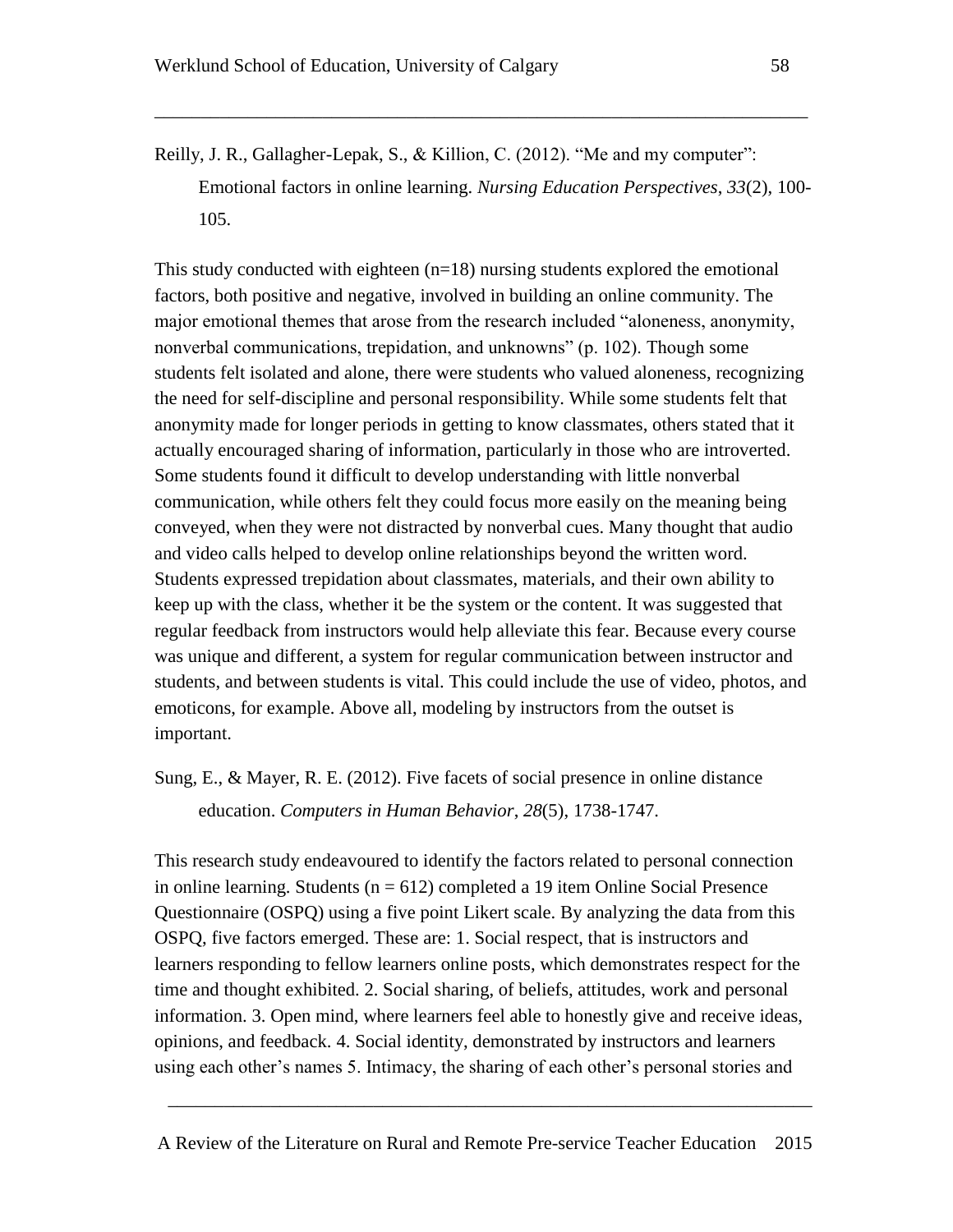experiences (pp. 1745- 1746). It is the authors' contention that by using these factors as a starting point to guide the design of online learning systems, instructors can promote a sense of online social presence in their courses.

\_\_\_\_\_\_\_\_\_\_\_\_\_\_\_\_\_\_\_\_\_\_\_\_\_\_\_\_\_\_\_\_\_\_\_\_\_\_\_\_\_\_\_\_\_\_\_\_\_\_\_\_\_\_\_\_\_\_\_\_\_\_\_\_\_\_\_\_\_\_

Thoms, B., & Eryilmaz, E. (2014). How media choice affects learner interactions in distance learning classes. *Computers & Education*, *75*, 112-126.

This research project compared the effectiveness of learning management systems (LMS) versus online social networking (OSN) platforms as tools for the creation and promotion of engaged, connected, collaborative learning communities. Pre and post test surveys using a five point Likert scale were conducted with students in four management information systems classes, with two of the classes using LMS and two using OSN. Results showed that "overall user experience was more positive for students using the OSN and students also experienced higher levels of satisfaction, compared to students using our university's LMS platform" (p. 124). As well, students developed more of a sense of community and more social interactions using OSN.

Thoms, B., & Eryilmaz, E. (2015). Introducing a twitter discussion board to support learning in online and blended learning environments. *Education and Information Technologies*, 20(2), 265-283.

This study investigates a new component of online learning communities (OLC), that of the use of Twitter as part of the online discussion board (ODB), with researchers reporting on three design iterations of the use of Twitter in course requirements. Students in two business computer systems classes, one completely online  $(n = 19)$ , and the other blended ( $n = 23$ ), completed pre and post surveys using a five point Likert scale. In the final iteration, while online students had more interactions across the Twitter ODB, the blended class experienced higher levels of learning. The researchers suggest this may be in part due to the fact that Twitter posts often came up in face-toface discussions, which may have deepened the learning for these students. Overall, results showed that the use of Twitter as part of the ODB boosted interaction, learning, and community in both online and blended learning environments.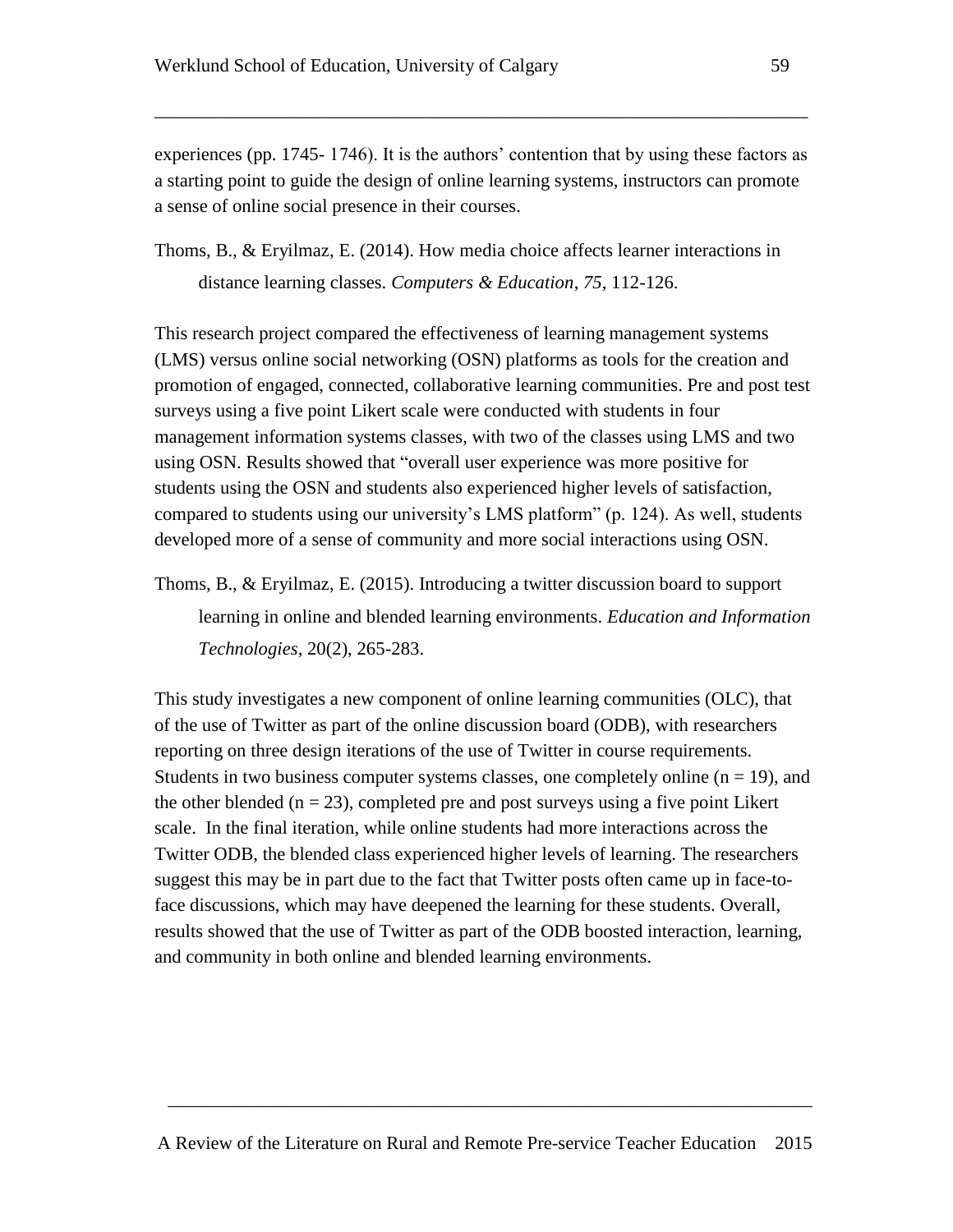Tobin, T. J. (2014). Increase online student retention with Universal Design for Learning. *Quarterly Review of Distance Education*, *15*(3), 13-24.

This practical article suggests that to create engaging online course material that builds social connectedness, interactivity and student retention, online instructors consider using the principles of Universal Design for Learning (UDL) to provide students with multiple approaches to content, multiple ways to demonstrate learning, and multiple means of engagement.

\_\_\_\_\_\_\_\_\_\_\_\_\_\_\_\_\_\_\_\_\_\_\_\_\_\_\_\_\_\_\_\_\_\_\_\_\_\_\_\_\_\_\_\_\_\_\_\_\_\_\_\_\_\_\_\_\_\_\_\_\_\_\_\_\_\_\_\_\_\_

Strategies linked to UDL when creating course content include starting with text, then creating alternatives, letting the students choose their preferred method of response to assignment criteria, taking things one step at a time, and using tools that are accessible and easy to learn.

A first step is identifying course content that is single stream, followed by brainstorming expansions into different media. Requesting feedback from students about the course design and materials is also helpful.

A selection of links to resources is provided at the end of the article.

Whiteside, A. L. (2015). Introducing the Social Presence Model to Explore Online and Blended Learning Experiences. *Online Learning: Official Journal of the Online Learning Consortium*, *19*(2), 1-20. Retrieved from http://olj.onlinelearningconsortium.org/index.php/olj/article/view/453/137

Though the overall scope of this study was to examine the social presence model within the context of online and blended learning experiences, its results offered interesting directions for further research. The researcher followed two cohorts of seventeen  $(n=17)$  and five  $(n=5)$  students each of mixed age, gender, and race through a 13 month graduate certificate program at a northeastern U. S. university, which began and ended with a short term face-to-face component. Data, which consisted of student/instructor interviews, online discussions, and researcher observations, was collected from 2003 to 2007 with a pre-established Social Presence Coding Scheme used to analyze the online discussions. From the data, it was clear that both students and instructors see the importance, value, and personal responsibility in establishing social presence in an online learning community. The author also states that, "Blended learning programs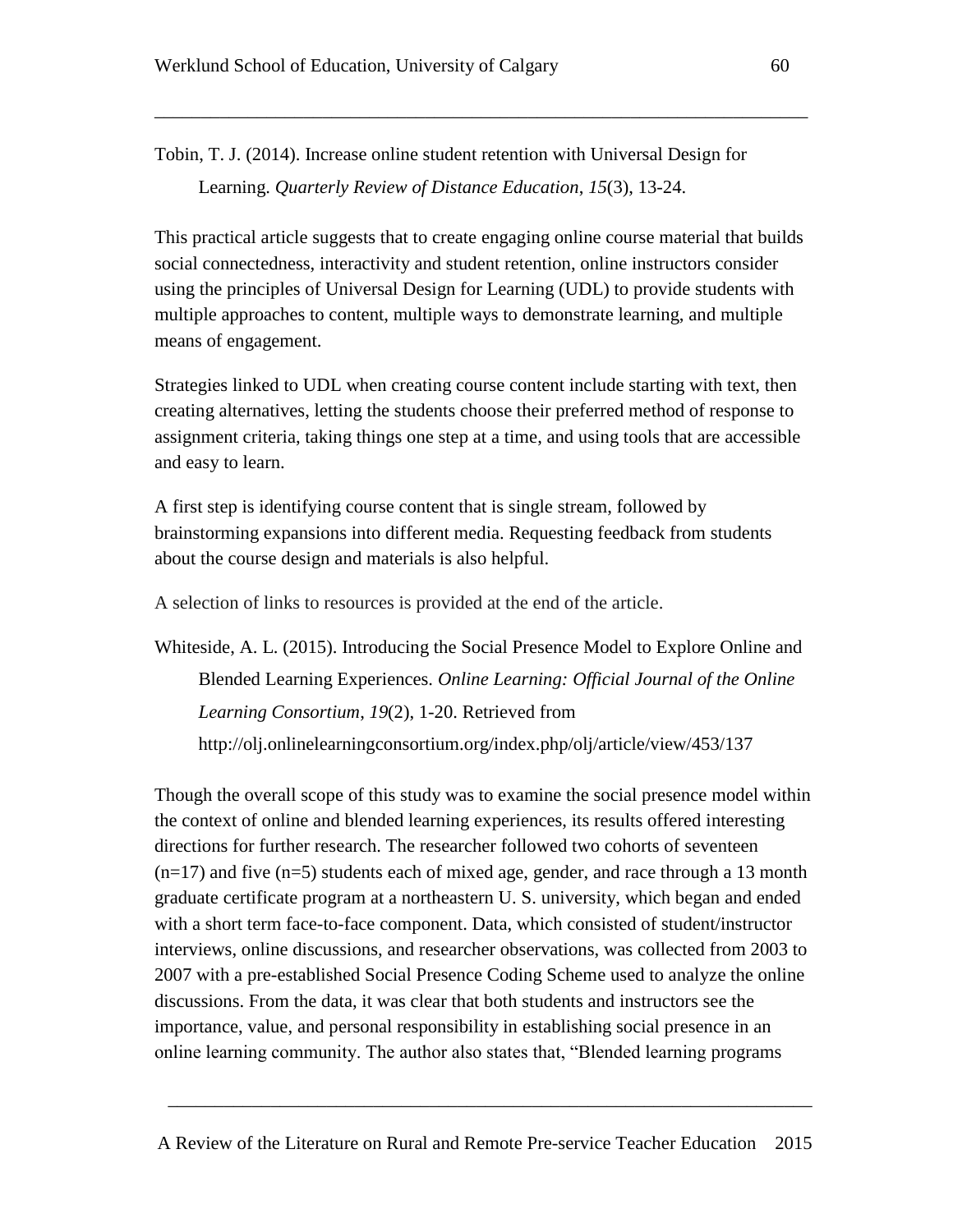challenge instructors to be flexible, to wear a number of different hats (active participant, expert, facilitator, and cheerleader), and to think critically about the affordances of the different media in order to continually engage students in meaningful learning and to maintain social presence" (p. 16). Deepening an understanding of social presence with a variety of different online media will be important as instructors explore and expand their knowledge of online learning.

\_\_\_\_\_\_\_\_\_\_\_\_\_\_\_\_\_\_\_\_\_\_\_\_\_\_\_\_\_\_\_\_\_\_\_\_\_\_\_\_\_\_\_\_\_\_\_\_\_\_\_\_\_\_\_\_\_\_\_\_\_\_\_\_\_\_\_\_\_\_

Whiteside, A. L., Garrett Dikkers, A., & Lewis, S. (2014). The power of social presence for learning. *EDUCAUSE Review Online*.

The authors present key learnings that have come from a decade of research in a variety of online learning environments. They suggest that online instructors 1.Should have a solid understanding of the importance of and the theory behind social presence. 2. Create opportunities for social connection. 3. Become familiar with and use tools that encourage connection and collaboration. 4. Design learning experiences that build on prior knowledge. 5. Include multiple formative assessments that provide ongoing feedback. 6. Make changes one step at a time. They conclude by saying that because opportunities for online learning continue to grow, "it is advantageous for organizations to support faculty as they integrate social presence into learning environments" (para. 16). This organizational support will be necessary in developing powerful online learning opportunities for the future.

Ye, H. (2014). Universal Design for Learning in an Online Teacher Education Course: Enhancing Learners' Confidence to Teach Online. *MERLOT Journal of Online Learning and Teaching 10*(2), 283-298. Retrieved from http://jolt.merlot.org/vol10no2/he\_0614.pdf

This study examined 24 teacher candidates' perceptions about online learning, particularly around the topics of teacher confidence and self-efficacy, after completing an online ESL policy and program course, which was created based on Universal Design for Learning (UDL) principles. In an initial survey of the literature, the author discovered that beginning teachers are often reluctant to teach online, because they have not experienced online learning themselves and thus, do not feel prepared. The author states, "To better prepare future teachers for the growing number of online learners, it is important that teacher educators model good online instruction in teacher education courses" (p. 284).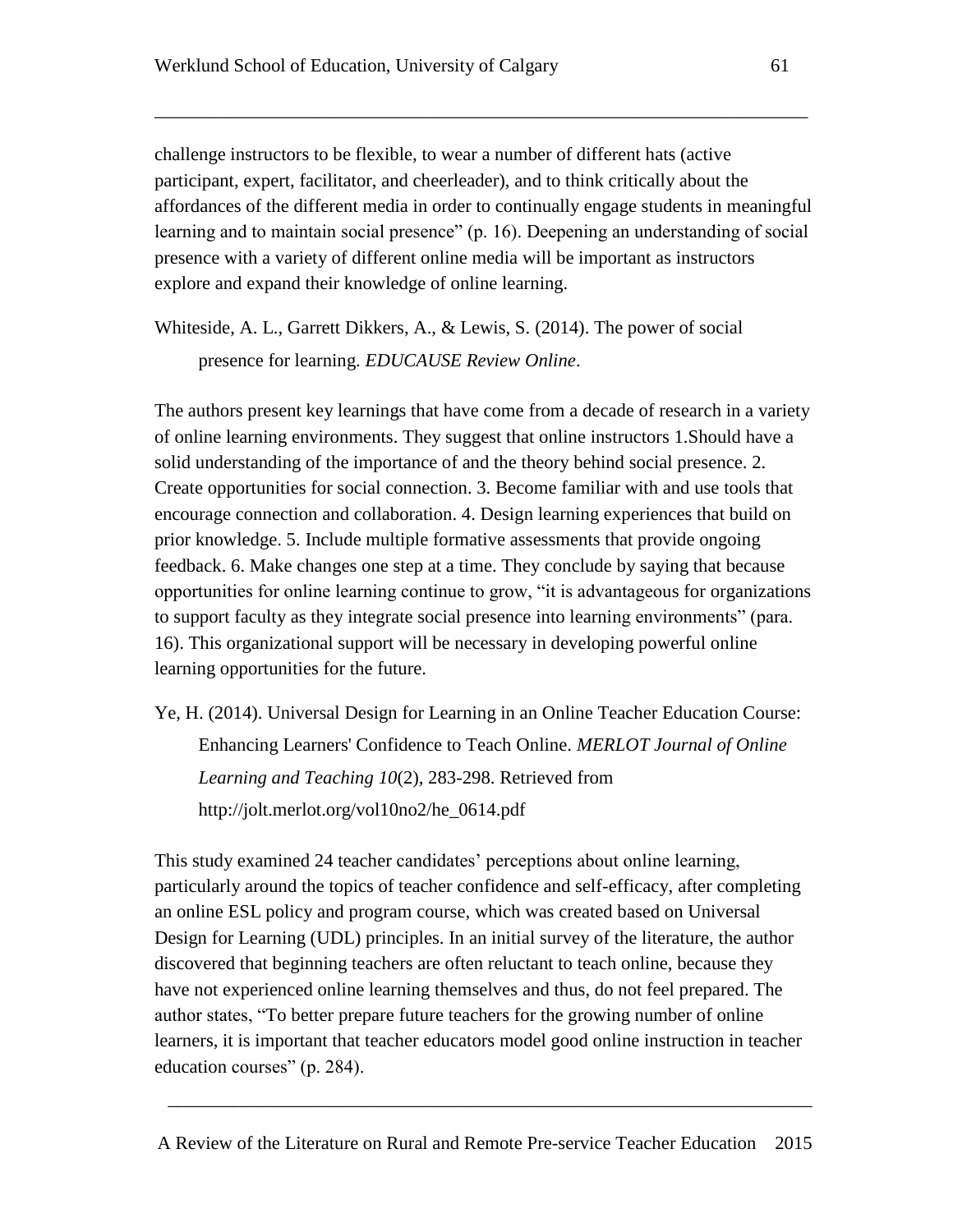Though the teacher candidates did not have the opportunity to act as teachers themselves, online teaching strategies were modeled, and teacher candidates engaged in reflections of their online learning experience. Data was collected from Blackboard (learning management system), an online teaching and learning pre/post selfassessment using a five point Likert scale, as well as the opportunity to contribute to an ongoing Google form and final course evaluation.

\_\_\_\_\_\_\_\_\_\_\_\_\_\_\_\_\_\_\_\_\_\_\_\_\_\_\_\_\_\_\_\_\_\_\_\_\_\_\_\_\_\_\_\_\_\_\_\_\_\_\_\_\_\_\_\_\_\_\_\_\_\_\_\_\_\_\_\_\_\_

Synchronous and asynchronous learning opportunities were offered within the context of the course. Students reacted most favourably to the synchronous learning occasions, and in particular, the course instructor, because of the well organized content and prompt feedback.

Students reported greater confidence in learning online, as compared to teaching online, which may be due in part to the fact they did not have the opportunity to practice online teaching. In both learning and teaching, they considered pacing and flexibility of location, materials, and modes of communication the strongest features of the online course. While some students felt that online learning gave quieter students the opportunity to connect with the instructor, many students expressed concerns about the ability to foster relationships and assess student learning needs fairly in an online environment.

Overall, students reported increased confidence and self-efficacy in teaching and learning online after completing the course. To further develop best practices in online teaching and learning, continual opportunities for student self-reflection, and further research around opportunities for teacher candidates to experience and practice learning and teaching in an online environment are recommended.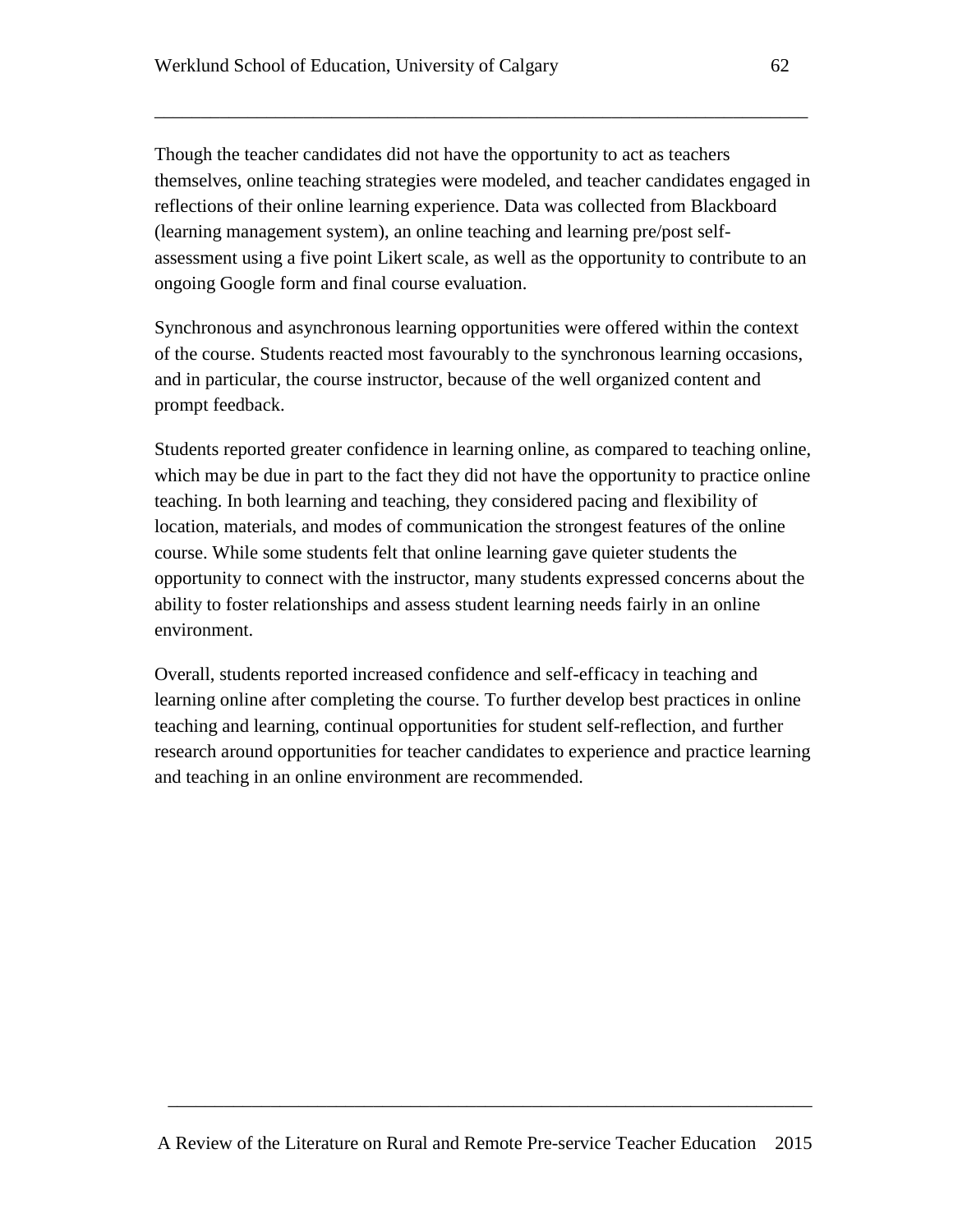#### **Conclusion**

Each of the six (6) sections of this report has summarized research findings that can inform educators, policy makers and others interested in the topic of online and blended preservice teacher education, particularly for those living in rural and remote communities. The research team concludes that online and blended pre-service teacher education programs offer a positive and viable alternative to those living in rural and remote areas, without the candidates being required to leave their communities in order to receive training.

\_\_\_\_\_\_\_\_\_\_\_\_\_\_\_\_\_\_\_\_\_\_\_\_\_\_\_\_\_\_\_\_\_\_\_\_\_\_\_\_\_\_\_\_\_\_\_\_\_\_\_\_\_\_\_\_\_\_\_\_\_\_\_\_\_\_\_\_\_\_

Quality blended instruction in teacher education programs holds the potential to provide equity and access to rural and remote Bachelor of Education students. In addition. Preservice teachers trained through online or blended instruction may be better positioned to prepare their future students to effectively use technology for learning, regardless of whether that learning happens in a traditional classroom or a virtual school.

The debate around whether equity and access for rural pre-service teachers can be addressed through meaningful and effective online and blended environments hinges on how such programs can best be designed to address the needs of pre-service teachers and educational stakeholders, such as administrators who hire teachers for rural and remote areas.

We hope that the literature we have summarized will be helpful to educators, school authorities, scholars and others interested in this timely and relevant topic.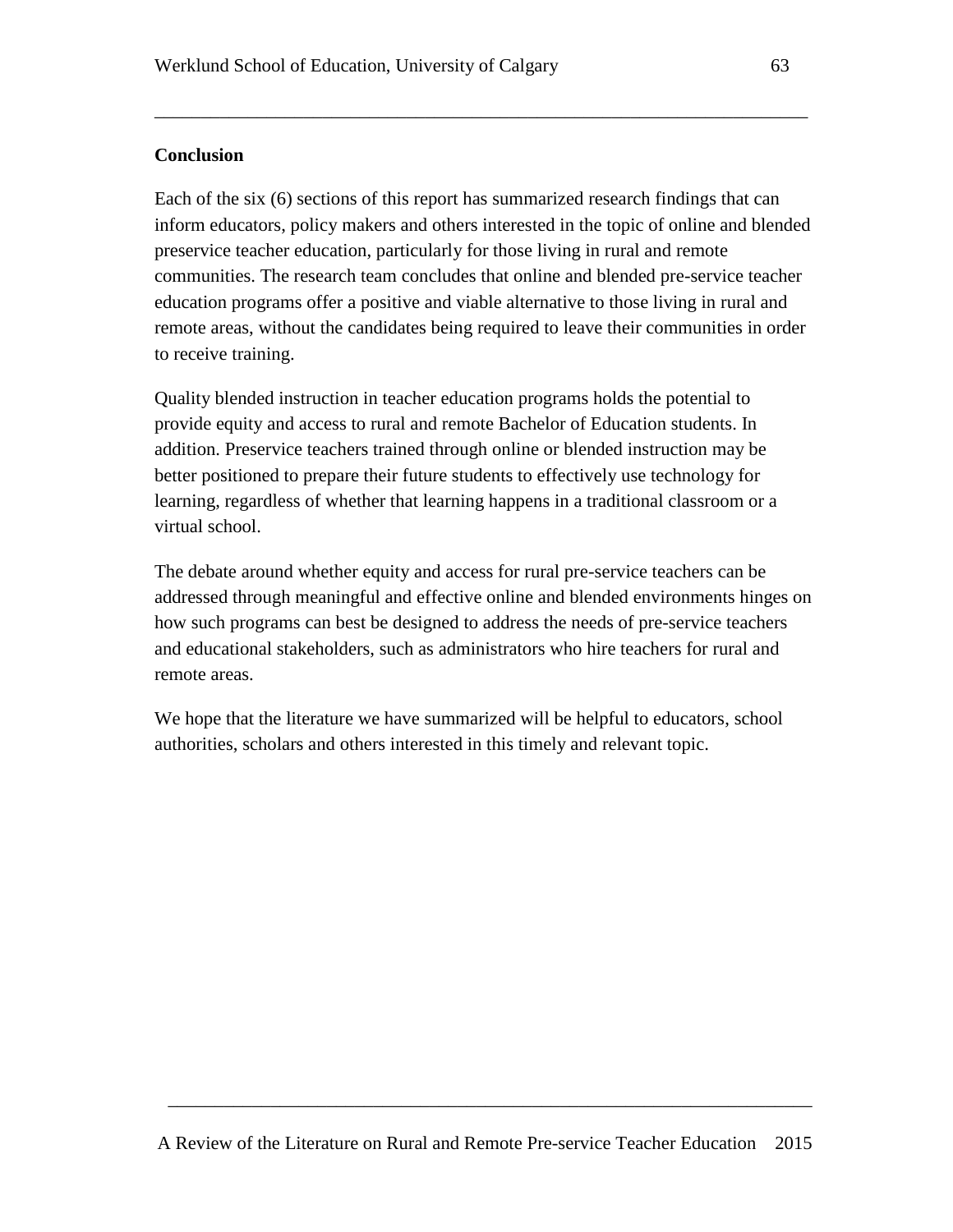#### **References**

Abbitt, J. (2011). Measuring technological pedagogical content knowledge in preservice teacher education: A Review of Current Methods and Instruments. *Journal of Research on Technology in Education, 43*(4), 281-300. Retrieved from [www.dlc-ubc.ca/wordpress\\_dlc\\_mu/educ500/files/2011/06/abbitt.pdf](http://www.dlc-ubc.ca/wordpress_dlc_mu/educ500/files/2011/06/abbitt.pdf)

\_\_\_\_\_\_\_\_\_\_\_\_\_\_\_\_\_\_\_\_\_\_\_\_\_\_\_\_\_\_\_\_\_\_\_\_\_\_\_\_\_\_\_\_\_\_\_\_\_\_\_\_\_\_\_\_\_\_\_\_\_\_\_\_\_\_\_\_\_\_

- Alberta Education. (2012). *Promising practices in rural elementary education: Final report*. Retrieved from <http://education.alberta.ca/admin/technology/research.aspx.>
- Alberta Education. (2013). A transformation in progress: Alberta's K-12 education workforce 2012/13. Edmonton.
- Ajayi, L. (2009). An exploration of pre-service teachers' perceptions of learning to teach while using asynchronous discussion board. *Educational Technology & Society, 12*(2), 86-100.
- Allen, I. E., Seaman, J., & Garrett, R. (2007). Blending in: The extent and promise of blended education in the United States. Available from <http://onlinelearningconsortium.org/publications/survey/blended06>
- Banegas, D. L. (2014). Motivating factors in online language teacher education in southern Argentina. *Computers & Education, 76*, 131-142.
- Baran, E., Correia, A. P., & Thompson, A. (2011). Transforming online teaching practice: critical analysis of the literature on the roles and competencies of online teachers. *Distance Education*, *32*(3), 421-439.
- Bigatel, P. M., Ragan, L. C., Kennan, S., May, J., & Redmond, B. F. (2012). The identification of competencies for online teaching. *Journal of Asynchronous Learning Networks, 16*(1), 59+.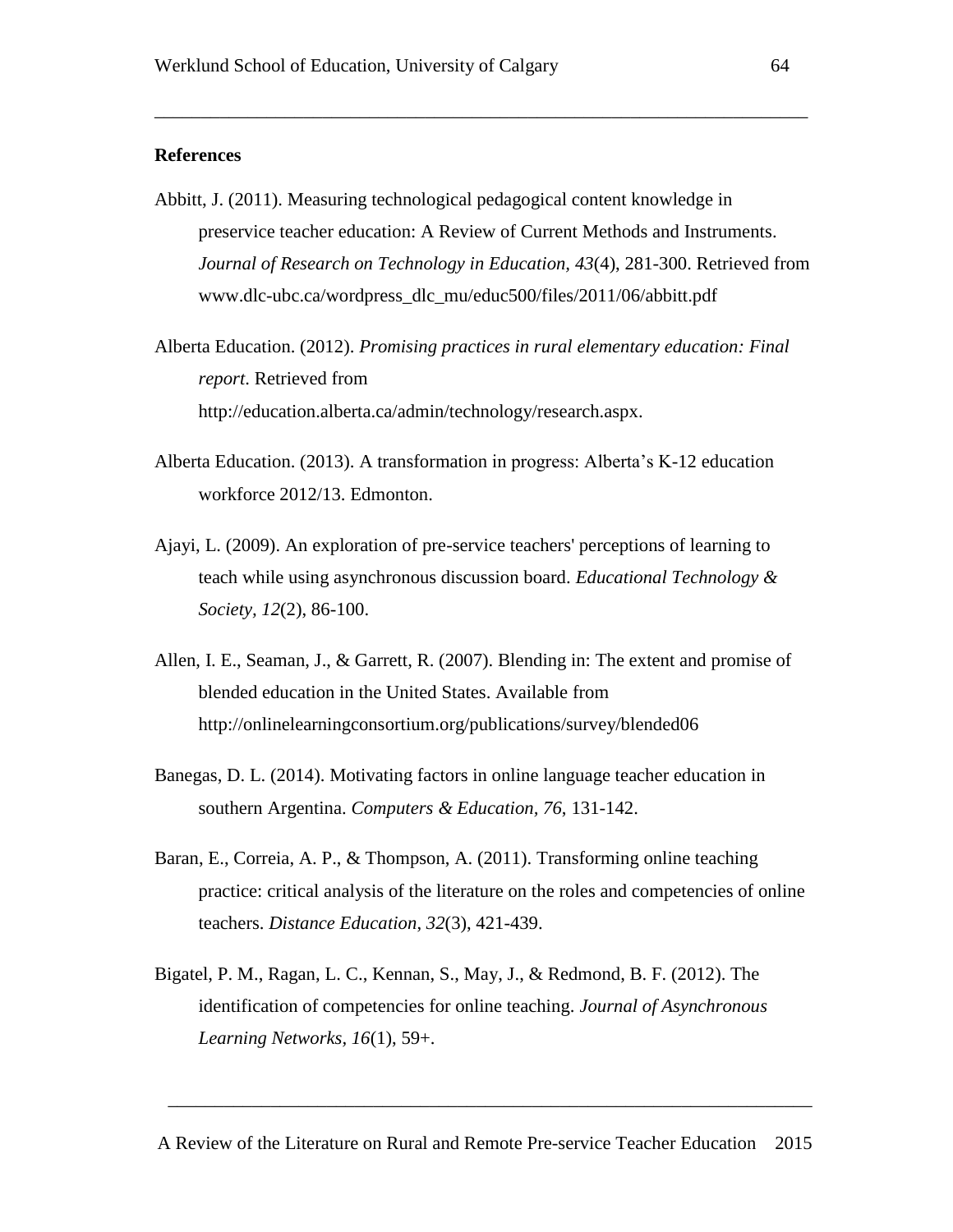Bliuc, A.-M., Casey, G., Bachfischer, A., Goodyear, P., & Ellis, R. A. (2012). Blended learning in vocational education: teachers' conceptions of blended learning and their approaches to teaching and design. *The Australian Educational Researcher, 39*(2), 237-257.

\_\_\_\_\_\_\_\_\_\_\_\_\_\_\_\_\_\_\_\_\_\_\_\_\_\_\_\_\_\_\_\_\_\_\_\_\_\_\_\_\_\_\_\_\_\_\_\_\_\_\_\_\_\_\_\_\_\_\_\_\_\_\_\_\_\_\_\_\_\_

- Borup, J., West, R. E., & Graham, C. R. (2012). Improving online social presence through asynchronous video. *The Internet and Higher Education*, *15*(3), 195-203.
- Brown, A. L. (2014). Implementing active learning in an online teacher education course. *American Journal of Distance Education, 28*(3), 170-183.
- Canter, L. L. S., Voytecki, K. S., & Rodríguez, D. (2007). Increasing online interaction in rural special education teacher preparation programs. *Rural Special Education Quarterly*, 26(1), 23-27.
- Capdeferro, N., & Romero, M. (2012). Are online learners frustrated with collaborative learning experiences? *The International Review of Research in Open and Distributed Learning*, *13*(2), 26-44.
- Černá, M. (2009). Blended learning experience in teacher education: the trainees´ perspective. *Acta Didactica Napocensia, 2*(1), 37-48.
- Chelliah, J., & Clarke, E. (2011). Collaborative teaching and learning: overcoming the digital divide? *On the Horizon, 19*(4), 276-285.
- Chen, C.-H., Liao, C.-H., Chen, Y.-C., & Lee, C.-F. (2011). The integration of synchronous communication technology into service learning for pre-service teachers' online tutoring of middle school students. *The Internet and Higher Education, 14*(1), 27-33.
- Clary, R., & Wandersee, J. H. (2009). Can teachers learn in an online environment? Through anonymous surveys, teachers enrolled in online science courses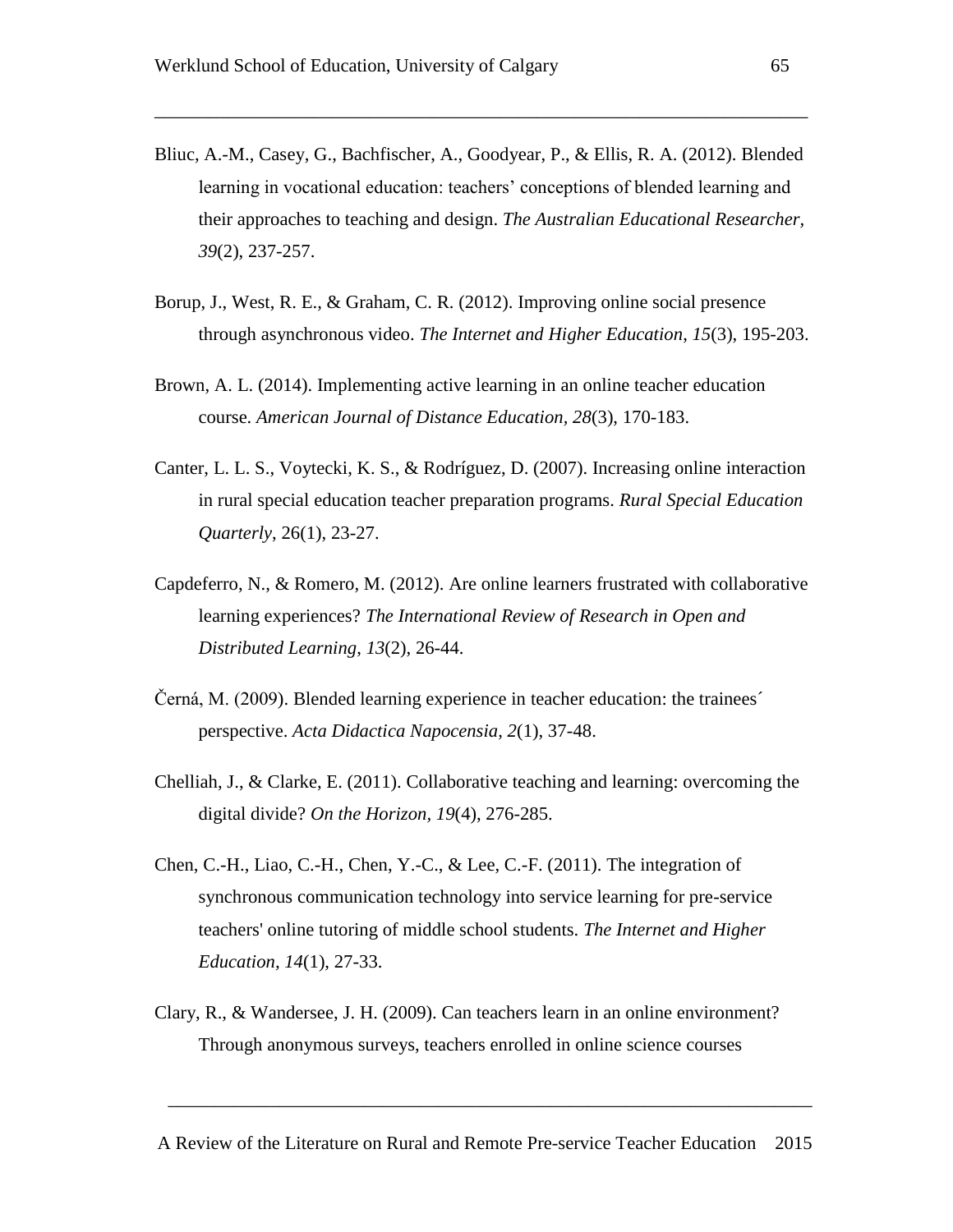reflected on the activities and methods they encountered. *Kappa Delta Pi Record*, 34-38.

\_\_\_\_\_\_\_\_\_\_\_\_\_\_\_\_\_\_\_\_\_\_\_\_\_\_\_\_\_\_\_\_\_\_\_\_\_\_\_\_\_\_\_\_\_\_\_\_\_\_\_\_\_\_\_\_\_\_\_\_\_\_\_\_\_\_\_\_\_\_

- Compton, L., Davis, N., & Correia, A.-P. (2010). Pre-service teachers' preconceptions, misconceptions, and concerns about virtual schooling. *Distance education, 31*(1), 37-54.
- Cowan, J. E. (2012). Strategies for developing a community of practice: Nine years of lessons learned in a hybrid technology education master's program. *TechTrends*, *56*(1), 12-18.
- Croxton, R. A. (2014). The Role of Interactivity in Student Satisfaction and Persistence in Online Learning. *MERLOT Journal of Online Learning and Teaching*, *10*(2), 314-325.
- de Carvalho Borba, M., & Llinares, S. (2012). Online mathematics teacher education: overview of an emergent field of research. *ZDM Mathematics Education, 44*, 697-704. Retrieved from [http://download.springer.com/static/pdf/217/art%253A10.1007%252Fs11858-](http://download.springer.com/static/pdf/217/art%3A10.1007%2Fs11858-012-0457-3.pdf?auth66=1411676223_1d80f7e69741dfd8f35db8bb22076a02&ext=.pdf) [012-0457-](http://download.springer.com/static/pdf/217/art%3A10.1007%2Fs11858-012-0457-3.pdf?auth66=1411676223_1d80f7e69741dfd8f35db8bb22076a02&ext=.pdf) [3.pdf?auth66=1411676223\\_1d80f7e69741dfd8f35db8bb22076a02&ext=.pdf](http://download.springer.com/static/pdf/217/art%3A10.1007%2Fs11858-012-0457-3.pdf?auth66=1411676223_1d80f7e69741dfd8f35db8bb22076a02&ext=.pdf)
- Díaz Soto, L. (2007). Teacher education using online resources. *Praeger handbook of Latino education in the U.S.* Retrieved from [http://literati.credoreference.com/content/entry/abclatinoed/teacher\\_education\\_usi](http://literati.credoreference.com/content/entry/abclatinoed/teacher_education_using_online_resources/0) ng online resources/0
- Dibbon, D. (2001). Teacher demand in Newfoundland and Labrador. St. John's, ND: Memorial University. Retrieved from <http://www.mun.ca/educ/faculty/mwatch/fall02/Dibbon.htm>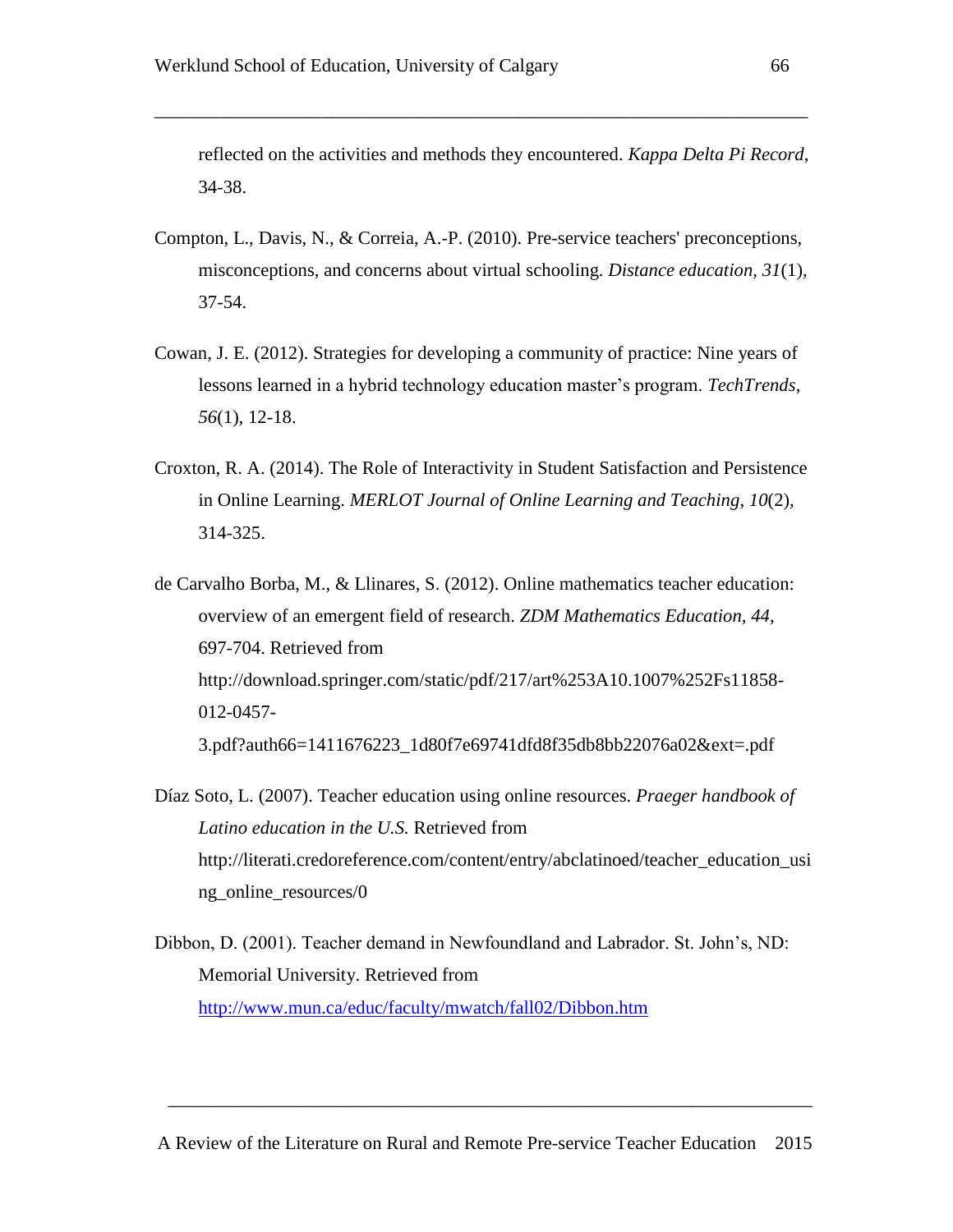Downing, J. J., & Dyment, J. E. (2013). Teacher educators' readiness, preparation, and perceptions of preparing preservice teachers in a fully online environment: An exploratory study. *The Teacher Educator*, 48(2), 96-109.

\_\_\_\_\_\_\_\_\_\_\_\_\_\_\_\_\_\_\_\_\_\_\_\_\_\_\_\_\_\_\_\_\_\_\_\_\_\_\_\_\_\_\_\_\_\_\_\_\_\_\_\_\_\_\_\_\_\_\_\_\_\_\_\_\_\_\_\_\_\_

- Dragon, K., Peacock, K., Norton, Y., Steinhauer, E., Snart, F., Carbonaro, M., et al. (2012). Digital opportunities within the aboriginal teacher education program: A study of preservice teachers' attitudes and proficiency in technology integration. Alberta Journal of Educational Research, 58(2), 263-285.
- Duhaney, D. C. (2012). Blended learning and teacher preparation programs. International *Journal of Instructional Media*, 39(3), 197-203.
- Dupuy, R., Mayer, F., & Morisette, R. (2000). Rural Youth: Stayers, Leavers and Return Migrants: Report funded by the Canadian Rural Partnership and by the Atlantic Canada Opportunities Agency. Statistics Canada. Retrieved from [http://www5.statcan.gc.ca/access\\_acces/archive.action?loc=/pub/11f0019m/0015](http://www5.statcan.gc.ca/access_acces/archive.action?loc=/pub/11f0019m/00152/4193592-eng.pdf.) [2/4193592-eng.pdf.](http://www5.statcan.gc.ca/access_acces/archive.action?loc=/pub/11f0019m/00152/4193592-eng.pdf.)
- Edwards, M., Perry, B., & Janzen, K. (2011). The making of an exemplary online educator. *Distance Education*, *32*(1), 101-118.
- Efe, R. (2011). Science student teachers and educational technology: experience, intentions, and value. *Educational Technology & Society, 14*(1), 228-240.
- Ellis, R. A., & Calvo, R. A. (2007). Minimum indicators to assure quality of LMSsupported blended learning. *Minimum Indicators to Assure Quality of LMSsupported Blended Learning, 10*(2), 60-70.
- Faulk, N. (2010). Online teacher education: What are the results? *Contemporary Issues in Education Research, 3*(11), 21-28.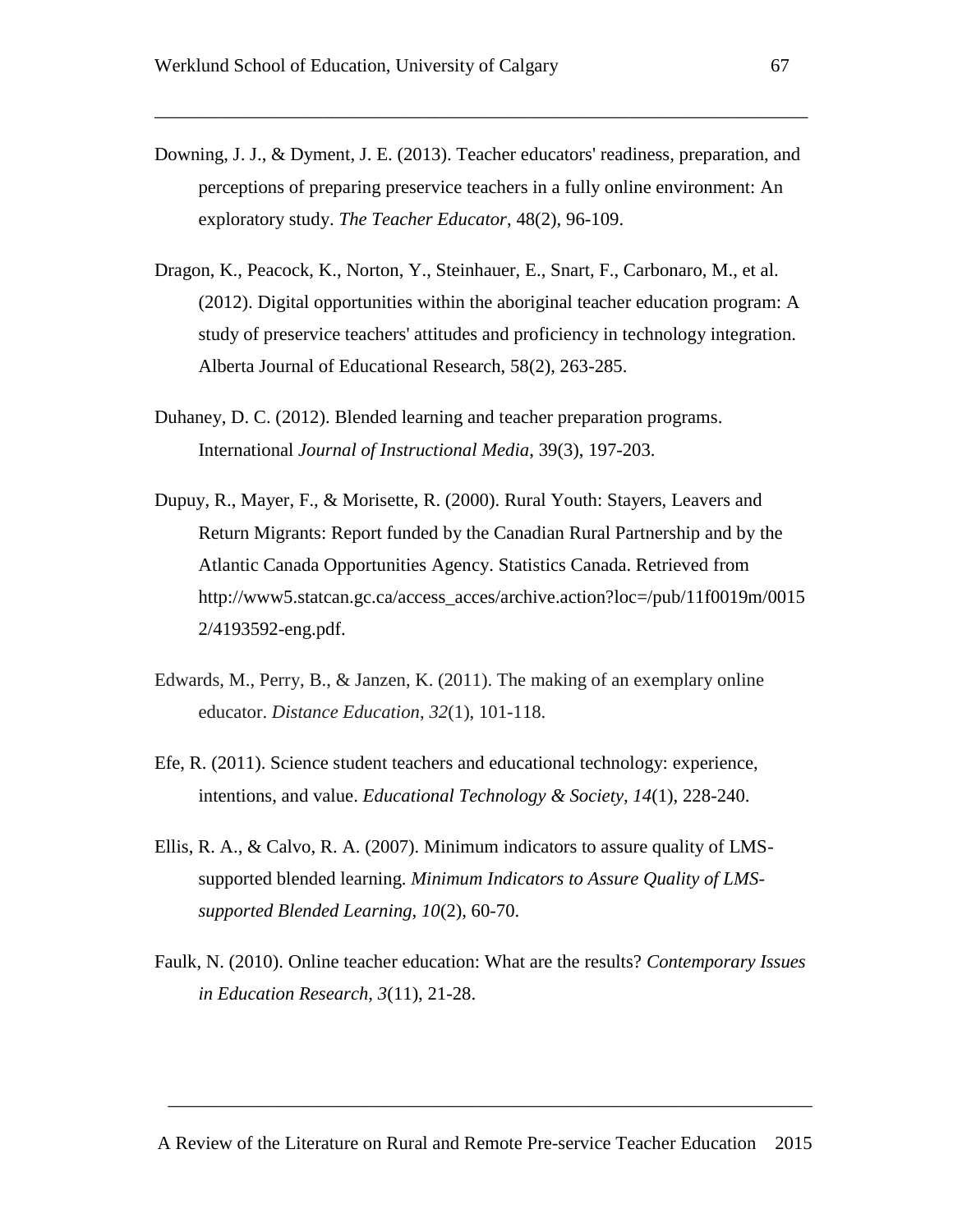- Foulger, T. S., Wetzel, K., Buss, R. R., & Lindsey, L. (2012). *Preservice teacher education: Benchmarking a stand-alone ed tech course in preparation for*  change. Paper presented at the ISTE 2012, San Diego, CA.
- Gao, P. (2010). *Enhance preservice teacher learning in the cohort structured blended learning environments.* Paper presented at the 2010 2nd International Conference on Education Technology and Computer (ICETC), Shanghai.

\_\_\_\_\_\_\_\_\_\_\_\_\_\_\_\_\_\_\_\_\_\_\_\_\_\_\_\_\_\_\_\_\_\_\_\_\_\_\_\_\_\_\_\_\_\_\_\_\_\_\_\_\_\_\_\_\_\_\_\_\_\_\_\_\_\_\_\_\_\_

- Grant, A. C. (2010). Tearing down the walls: creating global classrooms through online teacher preparation programs. Distance Learning, 7(2), 37-41.
- Greenhow, C. (2011). Online social networks and learning. *On the Horizon*, *19*(1), 4- 12.
- Howley, A., Wood, L., & Hough, B. (2011). Rural elementary school teachers' technology integration. *Journal of Research in Rural Education, 26*(9). Retrieved from [http://jrre.psu.edu/articles/26-9.pdf.](http://jrre.psu.edu/articles/26-9.pdf)
- Huss, J. A. (2007). A tri-state study: Administrator attitudes toward online teacher preparation programs: Are principals logging on—or logging off? *IEJLL: International Electronic Journal for Leadership in Learning*, 11. Retrieved from [http://iejll.synergiesprairies.ca/iejll/index.php/ijll/article/view/659.](http://iejll.synergiesprairies.ca/iejll/index.php/ijll/article/view/659)
- Jackson, J., & Alviar, L. (2015, March). Student engagement: Creating an online community. In *Society for Information Technology & Teacher Education International Conference*, 2015 (1) 3257-3263.
- Jang, S.-J. (2008). The effects of integrating technology, observation and writing into a teacher education method course. *Computers & Education, 50*(3), 853-865.
- Kalelioğlu, F., & Altun, S. (2012). Experiences of pre-service teachers in case based discussion groups in blended learning environment. *Turkish Online Journal of Qualitative Inquiry, 3*(3), 15-32.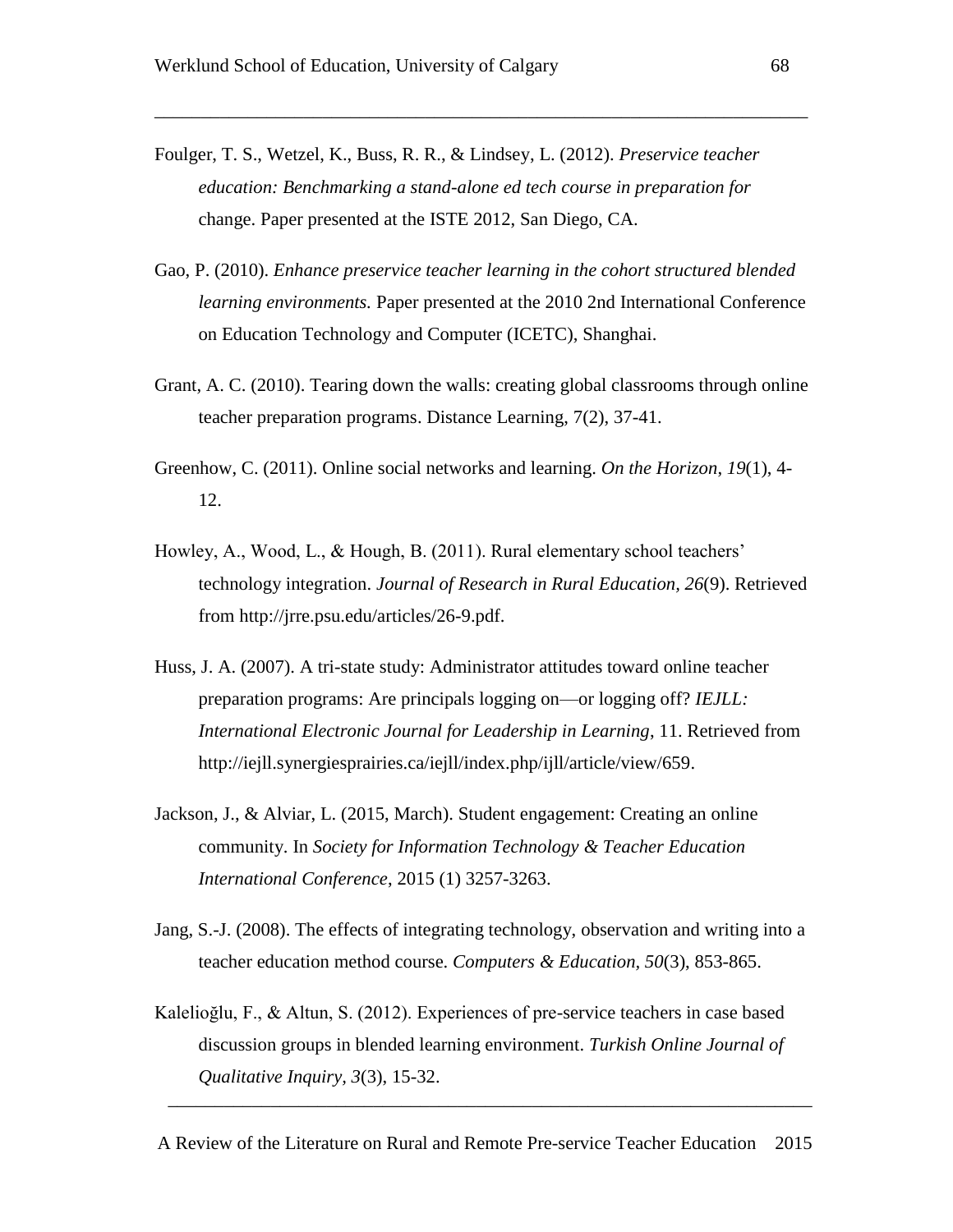Kang, J.-J., & Keengwe, J. (2012). Blended learning in teacher preparation programs: a literature review. *International Journal of Information and Communication Technology Education, 8*(2), 81-93.

\_\_\_\_\_\_\_\_\_\_\_\_\_\_\_\_\_\_\_\_\_\_\_\_\_\_\_\_\_\_\_\_\_\_\_\_\_\_\_\_\_\_\_\_\_\_\_\_\_\_\_\_\_\_\_\_\_\_\_\_\_\_\_\_\_\_\_\_\_\_

- Kang, J. J. (2014). Learning to teach a blended course in a teacher preparation program. *Contemporary Issues in Technology and Teacher Education, 14*(1).
- Kim, C., Kim, M. K., Lee, C., Spector, J. M., & DeMeester, K. (2013). Teacher beliefs and technology integration. *Teaching and Teacher Education, 29*, 76-85.
- Kitchenham, A., & Chasteauneuf, C. (2010). Teacher supply and demand: Issues in Northern Canada. Canadian Journal of Education, 33(4), 869-896.
- Koch, A., Heo, M., & Kush, J. (2012). Technology integration into pre-service teacher training. *International Journal of Information and Communication Technology Education, 8*(1), 1-14.
- Kopcha, T. J. (2012). Teachers' perceptions of the barriers to technology integration and practices with technology under situated professional development. *Computers & Education, 59*(4), 1109-1121.
- Lambert, J. & Gong, Y. (2010). 21st century paradigms for pre-service teacher technology preparation. *Computers in the Schools, 27*(1), 54-70.
- Landge, P. S., Kamble, V. A., & Dange, A. S. (2010). *A virtual learning community for teacher education.* Paper presented at the 3rd IEEE International Conference on Computer Science and Information Technology (ICCSIT), 2010 Chengdu.
- Mackey, J., Davis, N., & Dabner, N. (2012). Relevant, current and sustainable digital strategies to prepare future teachers to lead e-learning. *ASCILITE - Australian Society for Computers in Learning in Tertiary Education Annual Conference, 2012*(1). Retrieved from<http://www.editlib.org/p/42651/>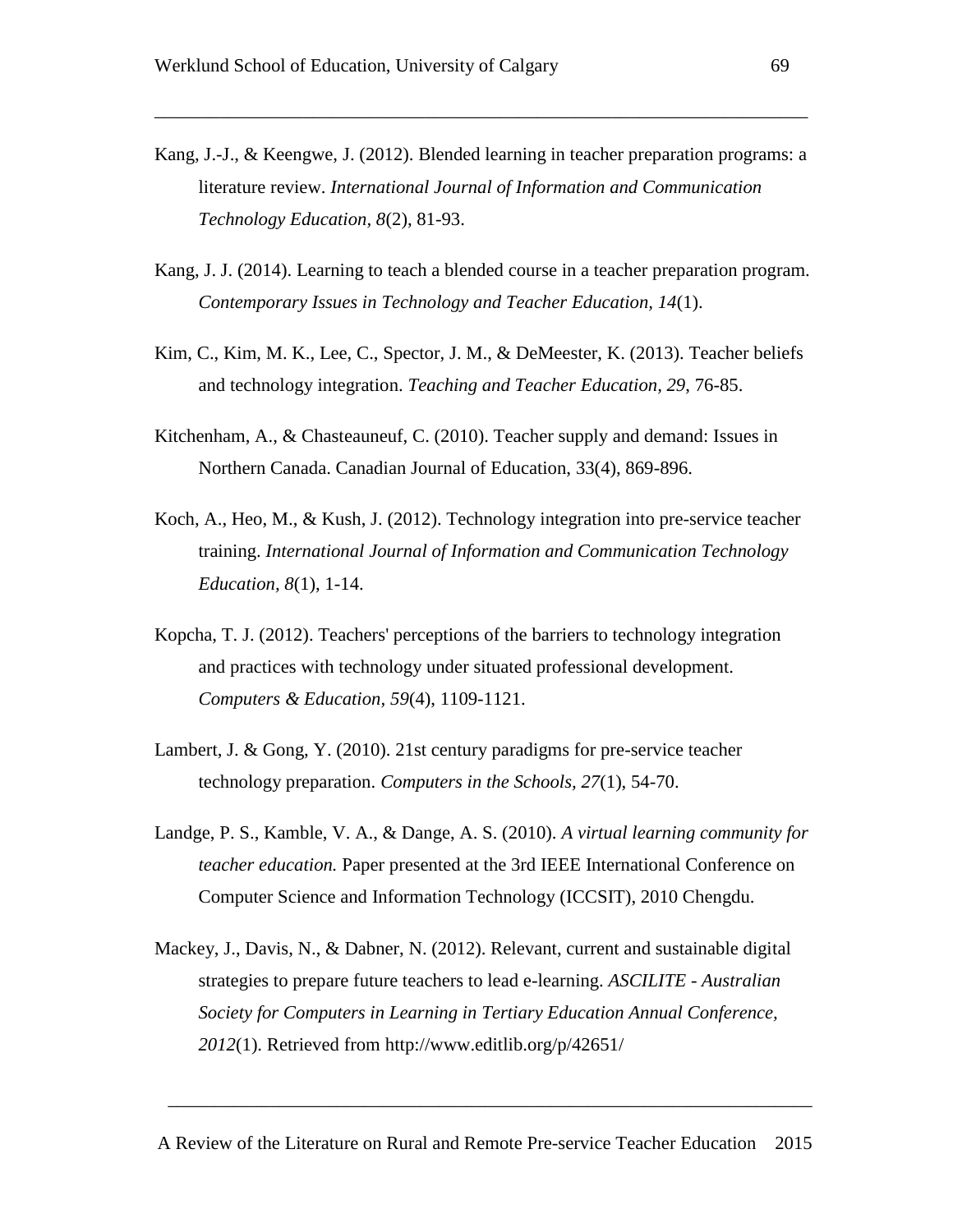Manitoba Education, Training, and Youth. (2002). Teacher supply and demand in Manitoba: Report of the interorganizational committee. Winnipeg, MB: Manitoba Education, Training and Youth. Retrieved from [http://www.edu.gov.mb.ca/k12/docs/reports/teacher\\_report.pdf](http://www.edu.gov.mb.ca/k12/docs/reports/teacher_report.pdf)

\_\_\_\_\_\_\_\_\_\_\_\_\_\_\_\_\_\_\_\_\_\_\_\_\_\_\_\_\_\_\_\_\_\_\_\_\_\_\_\_\_\_\_\_\_\_\_\_\_\_\_\_\_\_\_\_\_\_\_\_\_\_\_\_\_\_\_\_\_\_

- Marshall Arnold, J., & Collopy, R. M. B. (2009). To blend or not to blend: online and blended learning environments in undergraduate teacher education. *Issues in Teacher Education, 18*(2).
- Martinovic, D., & Zhang, Z. (2012). Situating ICT in the teacher education program: Overcoming challenges, fulfilling expectations. *Teaching and Teacher Education, 28*(3), 461-469.
- Miller, N. C. (2012). Online teacher candidates' experiences in a virtual world for the preparation to teach middle school (Order No. 3546554, Mississippi State University). ProQuest Dissertations and Theses. Mississippi State University.
- Miller, P. S., & Stayton, V. D. (1993). Blended interdisciplinary teacher preparation in early education and intervention: A national study. *Topics in Early Childhood Special Education, 18*(1), 49-58.
- Mueller, J., Wood, E., Willoughby, T., Ross, C., & Specht, J. (2008). Identifying discriminating variables between teachers who fully integrate computers and teachers with limited integration. *Computers & Education, 51*(4), 1523-1537.
- Muirhead, W. D. (2000). *Teachers' perspectives of online education in Alberta.* University of Alberta, Edmonton.
- Northern Alberta Development Council. (2010). Rural and Remote Education Report. Available from [www.nadc.gov.ab.ca/Docs/rural-remote-education.pdf.](http://www.nadc.gov.ab.ca/Docs/rural-remote-education.pdf)
- Nova Scotia Department of Education. (2012). Nova Scotia public education teacher supply and demand: Update report. Halifax, NS: Department of Education.

A Review of the Literature on Rural and Remote Pre-service Teacher Education 2015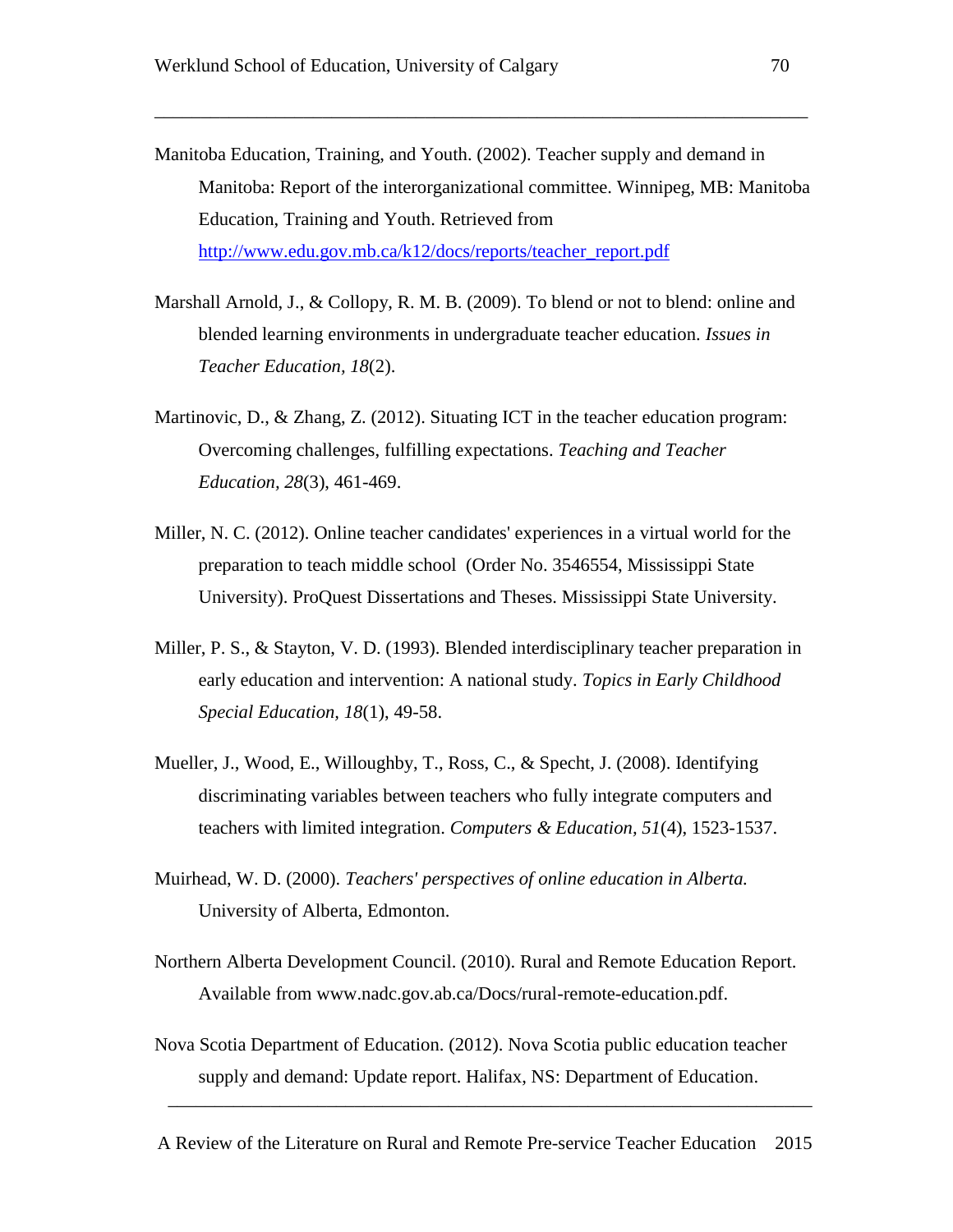Retrieved from:

[http://www.ednet.ns.ca/files/reports/Teacher\\_Supply\\_and\\_Demand\\_2012\\_FINA](http://www.ednet.ns.ca/files/reports/Teacher_Supply_and_Demand_2012_FINALpdf) [Lpdf.](http://www.ednet.ns.ca/files/reports/Teacher_Supply_and_Demand_2012_FINALpdf)

\_\_\_\_\_\_\_\_\_\_\_\_\_\_\_\_\_\_\_\_\_\_\_\_\_\_\_\_\_\_\_\_\_\_\_\_\_\_\_\_\_\_\_\_\_\_\_\_\_\_\_\_\_\_\_\_\_\_\_\_\_\_\_\_\_\_\_\_\_\_

- Olson, S., & Werhan, C. (2005). Teacher preparation via online learning: A growing alternative for many. Action in Teacher Education, 27(3), 76-84.
- Ontario Ministry of Education. (2008). Teacher supply and demand survey report: Executive summary. Toronto, ON: Ontario Ministry of Education. Retrieved from [http://www.edu.gov.on.ca/eng/policyfunding/memos/august2008/TeacherSurvey.](http://www.edu.gov.on.ca/eng/policyfunding/memos/august2008/TeacherSurvey.pdf) [pdf.](http://www.edu.gov.on.ca/eng/policyfunding/memos/august2008/TeacherSurvey.pdf)
- Ottenbreit-Leftwich, A. T., Brush, T. A., Strycker, J., Gronseth, S., Roman, T., Abaci, S., et al. (2012). Preparation versus practice: How do teacher education programs and practicing teachers align in their use of technology to support teaching and learning? *Computers & Education, 59*(2), 399-411.
- Özmen, B., & Atıcı, B. (2014). Learners' views regarding the use of social networking sites in distance learning. *The International Review of Research in Open and Distributed Learning*, *15*(4), 21-42.
- Polly, D., Mims, C., Shepherd, C. E., & Inan, F. (2010). Evidence of impact: Transforming teacher education with preparing tomorrow's teachers to teach with technology (PT3) grants. *Teaching and Teacher Education, 26*(4), 863-870.
- Ravenna, G., Foster, C., & Bishop, C. (2012). Increasing student interaction online: A review of the literature in teacher education programs. Journal of Technology and Teacher Education, 20(2), 177-203.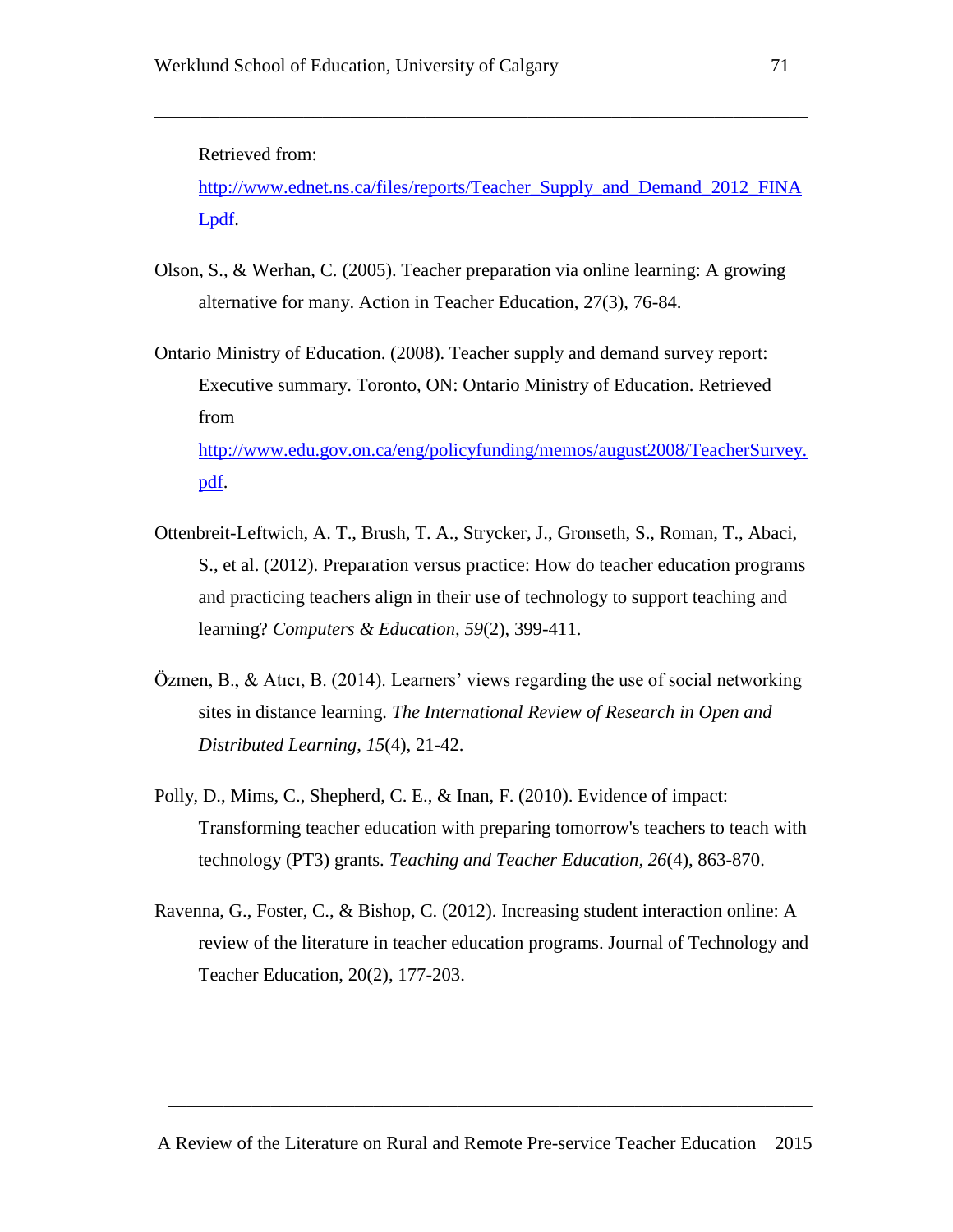Reich, J., Levinson, M., & Johnston, W. (2011). Using online social networks to foster preservice teachers' membership in a networked community of praxis. *CITE Journal, 11*(4).

\_\_\_\_\_\_\_\_\_\_\_\_\_\_\_\_\_\_\_\_\_\_\_\_\_\_\_\_\_\_\_\_\_\_\_\_\_\_\_\_\_\_\_\_\_\_\_\_\_\_\_\_\_\_\_\_\_\_\_\_\_\_\_\_\_\_\_\_\_\_

- Reilly, J. R., Gallagher-Lepak, S., & Killion, C. (2012). "Me and my computer": Emotional factors in online learning. *Nursing Education Perspectives*, *33*(2), 100- 105.
- Rienties, B., Brouwer, N., & Lygo-Baker, S. (2013). The effects of online professional development on higher education teachers' beliefs and intentions towards learning facilitation and technology. *Teaching and Teacher Education, 29*, 122-131.
- Rock, M. L., Gregg, M., Gable, R. A., & Zigmond, N. P. (2009). Virtual coaching for novice teachers. *The Phi Delta Kappan, 91*(2), 36-41.
- Rowley, J., & O'Dea, J. (2014). Enjoyment of elearning among teacher education students in Australia. International Research in Education, 2(1).
- Sang, G., Valcke, M., van Braak, J., & Tondeur, J. (2010). Student teachers' thinking processes and ICT integration: Predictors of prospective teaching behaviors with educational technology. *Computers & Education, 54*(1), 103-112.
- Saskatchewan Learning. (2007). Educator supply and demand in Saskatchewan to 2011. Regina, SK: Board of Teacher Education and Certification. Retrieved from [http://www.skteacherbargaining.ca/storage/pdf/Educator\\_Supply\\_Demand\\_in\\_S](http://www.skteacherbargaining.ca/storage/pdf/Educator_Supply_Demand_in_SK_to_2011.pdf) [K\\_to\\_2011.pdf.](http://www.skteacherbargaining.ca/storage/pdf/Educator_Supply_Demand_in_SK_to_2011.pdf)
- Schrum, L., Burbank, M. D., & Capps, R. (2007). Preparing future teachers for diverse schools in an online learning community: Perceptions and practice. The Internet and Higher Education, 10(3), 204-2011.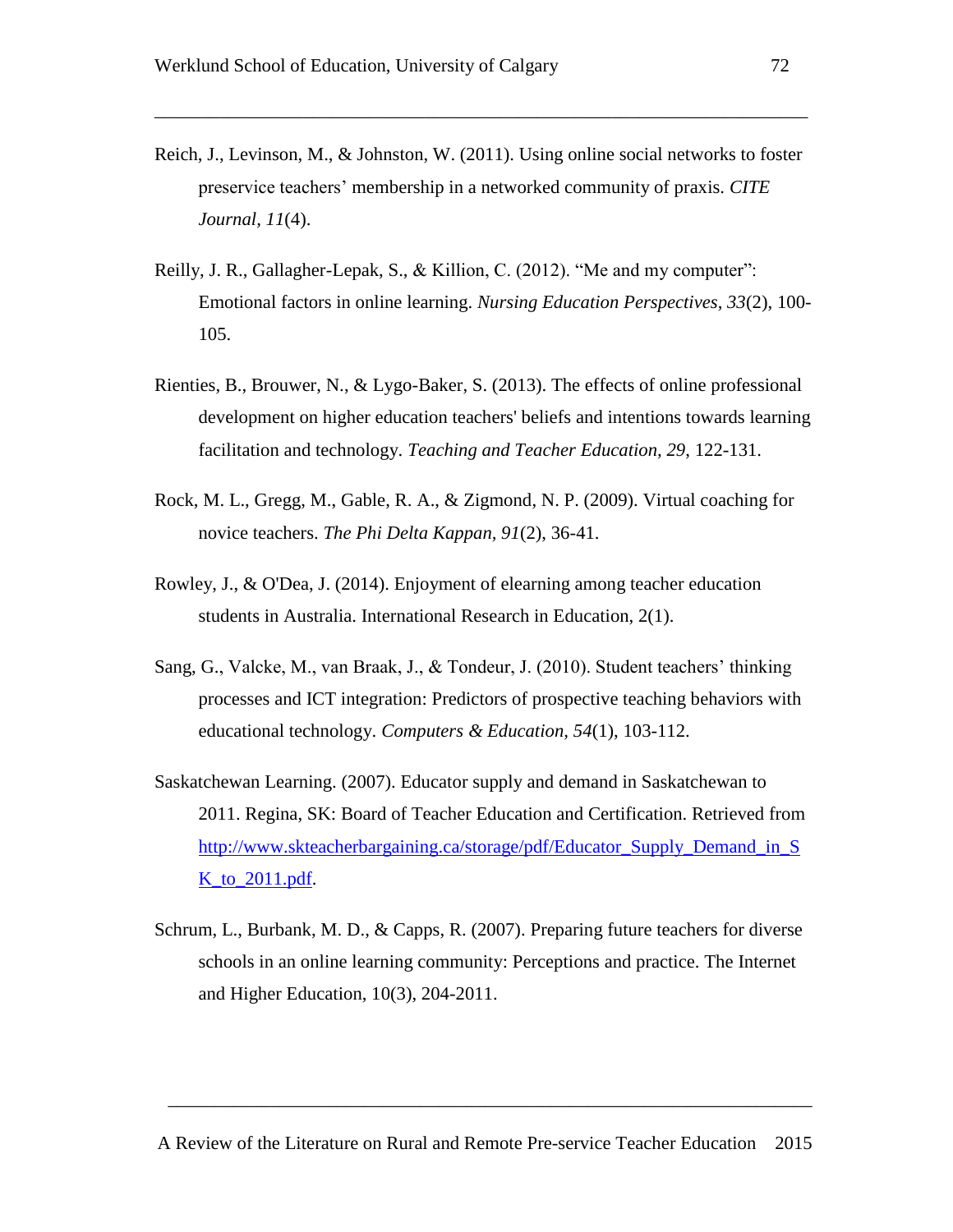Stevens, K. (2013). Technology Mediated Learning to Sustain Rural Schools: Personal Reflections on an e-Learning Project. Available from [www.mun.ca/educ/faculty/mwatch/vol41/fall2013/kenStevens.pdf](http://www.mun.ca/educ/faculty/mwatch/vol41/fall2013/kenStevens.pdf)

\_\_\_\_\_\_\_\_\_\_\_\_\_\_\_\_\_\_\_\_\_\_\_\_\_\_\_\_\_\_\_\_\_\_\_\_\_\_\_\_\_\_\_\_\_\_\_\_\_\_\_\_\_\_\_\_\_\_\_\_\_\_\_\_\_\_\_\_\_\_

- Sung, E., & Mayer, R. E. (2012). Five facets of social presence in online distance education. *Computers in Human Behavior*, *28*(5), 1738-1747.
- Thoms, B., & Eryilmaz, E. (2014). How media choice affects learner interactions in distance learning classes. *Computers & Education*, *75*, 112-126.
- Thoms, B., & Eryilmaz, E. (2015). Introducing a twitter discussion board to support learning in online and blended learning environments. *Education and Information Technologies*, 20(2), 265-283.
- Tobin, T. J. (2014). Increase online student retention with Universal Design for Learning. *Quarterly Review of Distance Education*, *15*(3), 13-24.
- Thornton, H. (2013). Middle level professors' perspectives regarding online teacher education. *Middle School Journal, 44*(4), 30-39.
- Varlamis, I., & Apostolakis, I. (2010). A framework for the quality assurance of blended e-Learning communities. In R. Goebel, J. Siekmann & W. Wahlster (Eds.), *Knowledge-Based and Intelligent Information and Engineering Systems* (Vol. 6278, pp. 23-32).
- Vaughan, N. (2007). Perspectives on blended learning in higher education. *International Journal on E-learning, 6*(1), 81-94.
- Vaughan, N., & Lawrence, K. (2013). Investigating the role of mobile devices in a blended pre-service teacher education program. *Canadian Journal of Higher Education / Revue canadienne d'enseignement supérieur, 43*(3), 56-77.

\_\_\_\_\_\_\_\_\_\_\_\_\_\_\_\_\_\_\_\_\_\_\_\_\_\_\_\_\_\_\_\_\_\_\_\_\_\_\_\_\_\_\_\_\_\_\_\_\_\_\_\_\_\_\_\_\_\_\_\_\_\_\_\_\_\_\_\_\_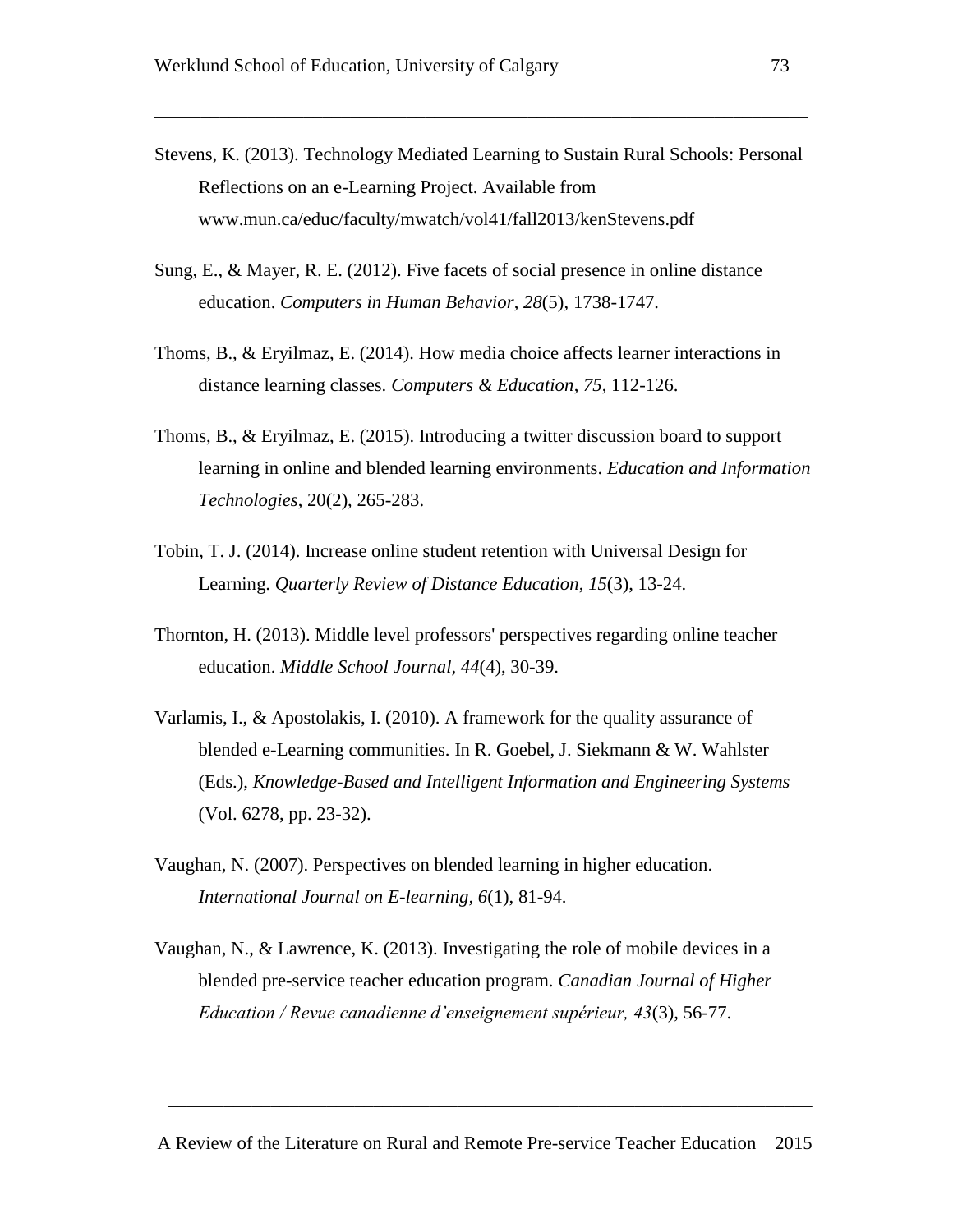Weitzenkamp, D. J., Howe, M. E., Steckelberg, A. L., & Radcliffe, R. (2003). The GOALS model: Rural teacher preparation institutions meeting the ideals of a PDS through educational technology. *Contemporary Issues in Technology and Teacher Education, 2*(4). Retrieved from <http://www.citejournal.org/vol2/iss4/currentpractice/article1.cfm>

\_\_\_\_\_\_\_\_\_\_\_\_\_\_\_\_\_\_\_\_\_\_\_\_\_\_\_\_\_\_\_\_\_\_\_\_\_\_\_\_\_\_\_\_\_\_\_\_\_\_\_\_\_\_\_\_\_\_\_\_\_\_\_\_\_\_\_\_\_\_

- West, E., & Jones, P. (2007). A framework for planning technology used in teacher education programs that serve rural communities. Rural Special Education Quarterly, 26(4).
- Winstead Fry, S. (2006). A technology supported induction network for rural student teachers. Retrieved from [http://www.ruralteachers.com/wp](http://www.ruralteachers.com/wp-content/uploads/2011/03/a-technology-supported-induction-netwrok-for-rural-student-teachers.pdf)[content/uploads/2011/03/a-technology-supported-induction-netwrok-for-rural](http://www.ruralteachers.com/wp-content/uploads/2011/03/a-technology-supported-induction-netwrok-for-rural-student-teachers.pdf)[student-teachers.pdf](http://www.ruralteachers.com/wp-content/uploads/2011/03/a-technology-supported-induction-netwrok-for-rural-student-teachers.pdf)
- Whiteside, A. L. (2015). Introducing the Social Presence Model to Explore Online and Blended Learning Experiences. *Online Learning: Official Journal of the Online Learning Consortium*, *19*(2), 1-20. Retrieved from http://olj.onlinelearningconsortium.org/index.php/olj/article/view/453/137
- Whiteside, A. L., Garrett Dikkers, A., & Lewis, S. (2014). The power of social presence for learning. *EDUCAUSE Review Online*.
- Ye, H. (2014). Universal Design for Learning in an Online Teacher Education Course: Enhancing Learners' Confidence to Teach Online. *MERLOT Journal of Online Learning and Teaching 10*(2), 283-298. Retrieved from http://jolt.merlot.org/vol10no2/he\_0614.pdf

\_\_\_\_\_\_\_\_\_\_\_\_\_\_\_\_\_\_\_\_\_\_\_\_\_\_\_\_\_\_\_\_\_\_\_\_\_\_\_\_\_\_\_\_\_\_\_\_\_\_\_\_\_\_\_\_\_\_\_\_\_\_\_\_\_\_\_\_\_